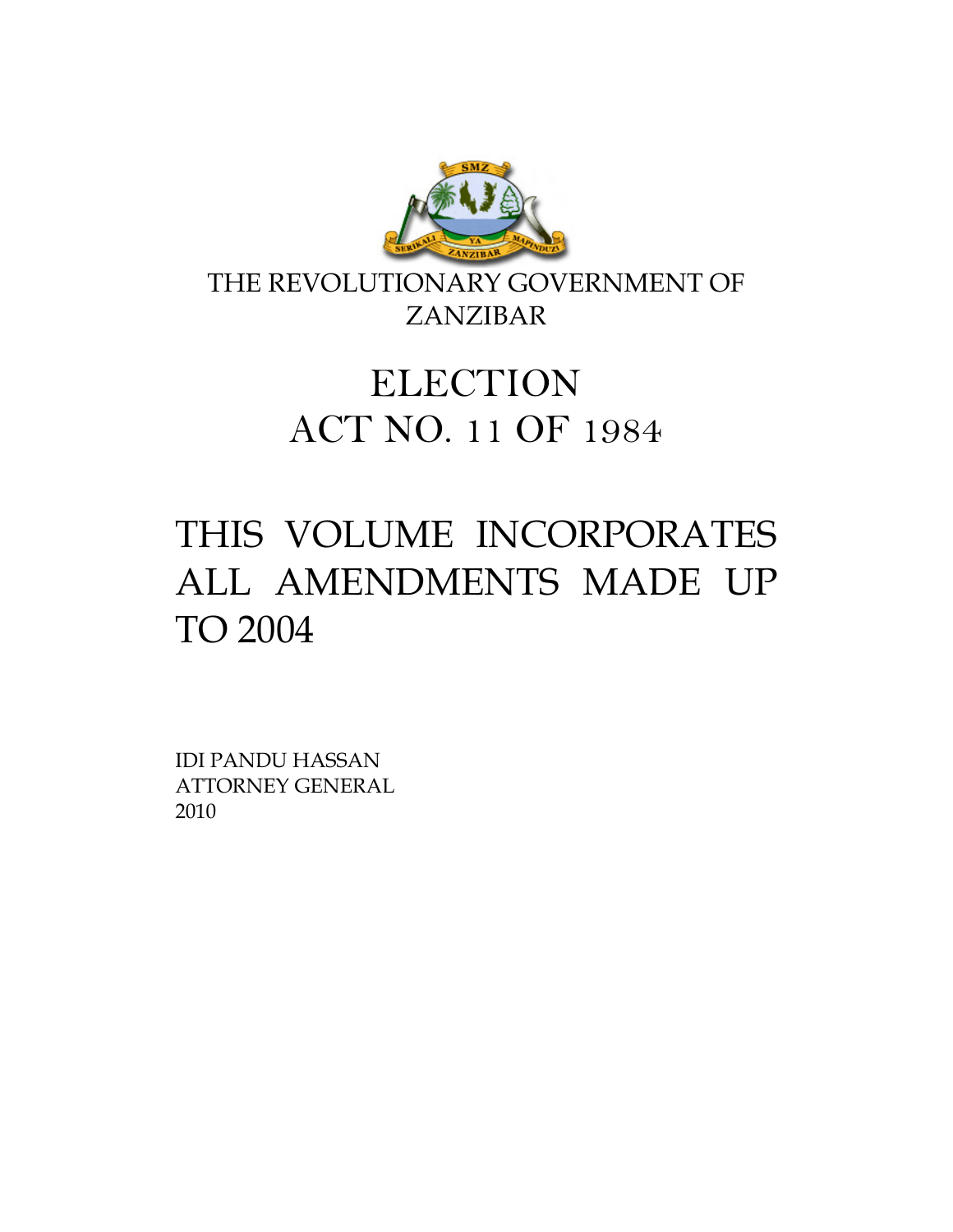# **THE ELECTION ACT NO.11 OF 1984**

# **ARRANGEMENT OF SECTIONS**

# **SECTIONS TITLE**

# **CHAPTER I PRELIMINARY PROVISIONS**

- 1. Short title and Construction.
- 2. Interpretation.
- 3. Regulations, directions and notices.
- 4. Establishment of Zanzibar Electoral Commission.
- 5. The responsibilities of the Commission.
- 6. Polling Districts.
- 7. Director of Elections.
- 8. Registration Officers and other staff.
- 9. Repealed of section 9.
- 10. Returning Officers and other staff.

# **CHAPTER II REGISTRATION OF VOTERS**

#### **PART I**

# **QUALIFICATIONS AND DISQUALIFICATIONS FOR REGISTERING AS VOTERS AND VOTING**

- 11. Qualifications for registration.
- 11A. Registration agents.
- 12. Disqualifications from registration.
- 13. Establishment of Permanent Voters Register.
- 14. Place of and disqualification from voting.
- 15. Change of name.

# **PART II REGISTRATION**

- 16. Times for registration.
- 17. Certificate of registration.
- 18. Change of residence.
- 19. Lost or destroyed certificate of registration
- 20. Amendment of particulars.<br>21. Declaration relating to lost
- 21. Declaration relating to lost or destroyed certificate of registration.
- 22. Refusal of application.

# **PART III**

# **OBJECTIONS TO REGISTRATION OR CONTINUED REGISTRATION**

23. Inspection of Register.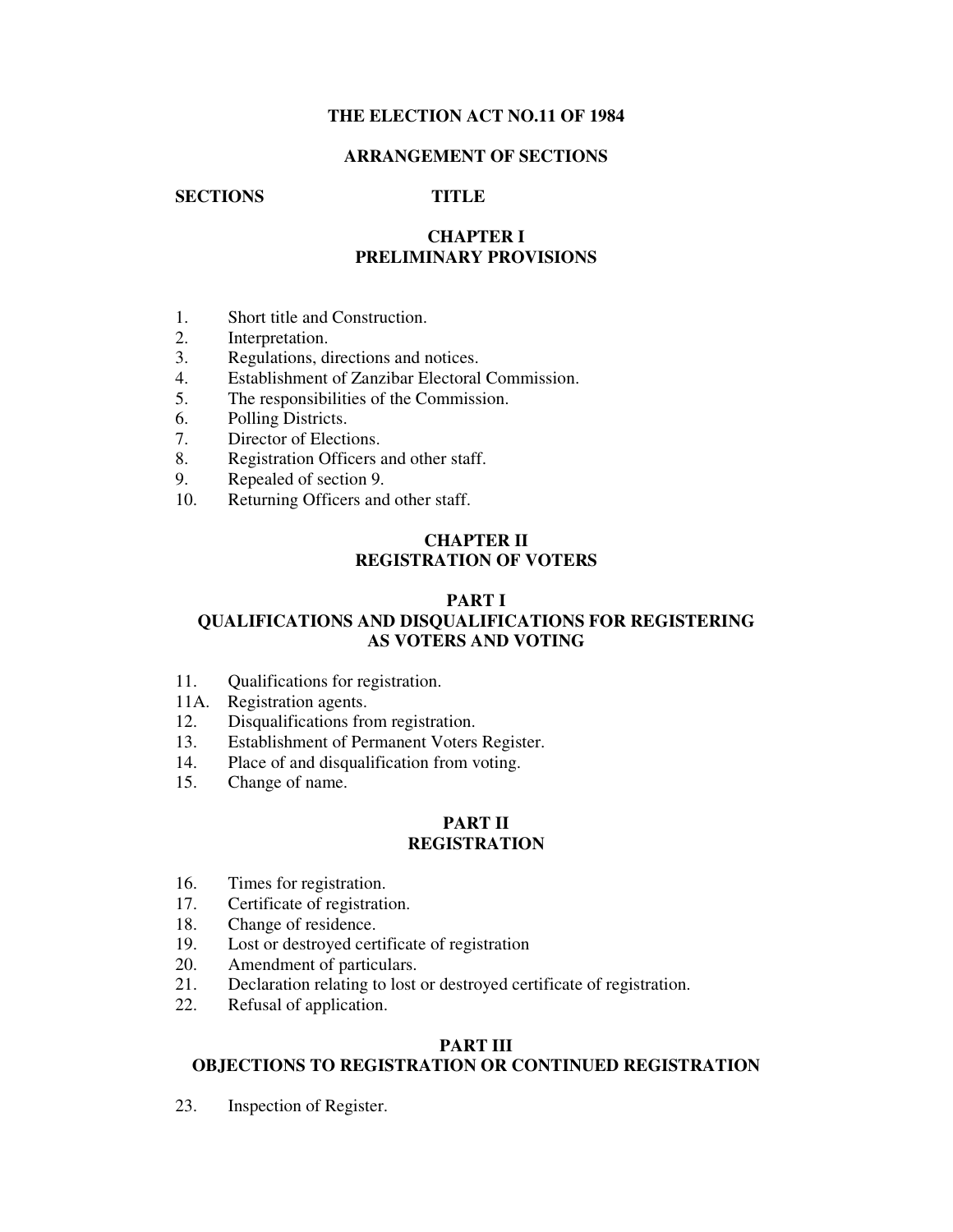- 24. Inclusion of name in the Register.
- 25. Objections.
- 26. Procedure for making objections.
- 27. Inquiry and determination by Registration Officer.
- 28. Dissatisfied with decision of Registration Officer.

# **PART IV**

# **APPEALS AND ADDITION TO OR DELETION FROM THE REGISTER**

- 29. Appeals.
- 30. Additions to or deletion from the register.

# **CHAPTER III PRESIDENTIAL ELECTIONS**

### **PART I NOMINATION OF PRESIDENTIAL CANDIDATES**

- 31. Nomination of Presidential Candidate.
- 32. Number of Nominators.
- 33. Particulars of Nomination.
- 34. Deposits.
- 35. Sole Presidential Candidate.
- 36. Withdrawal of Candidature.
- 37. Death or lack of Candidates.
- 37A. Objection to validity of nomination papers.

# **PART II ELECTION PROCEDURE**

- 38. Presidential Election day.
- 39. Persons entitled to vote at a Presidential Election.
- 40. Application of Part V of Chapter IV.
- 41. Application of Chapter VI.
- 42. Counting of Votes.
- 43. Second Ballot.

# **CHAPTER IV THE HOUSE OF REPRESENTATIVES ELECTION**

# **PART I QUALIFICATION OF CANDIDATES**

44. Qualification of candidates for the House of Representatives.

# **PART II NOMINATION OF CANDIDATES**

- 45. Nomination day.
- 46. Nomination of Candidates.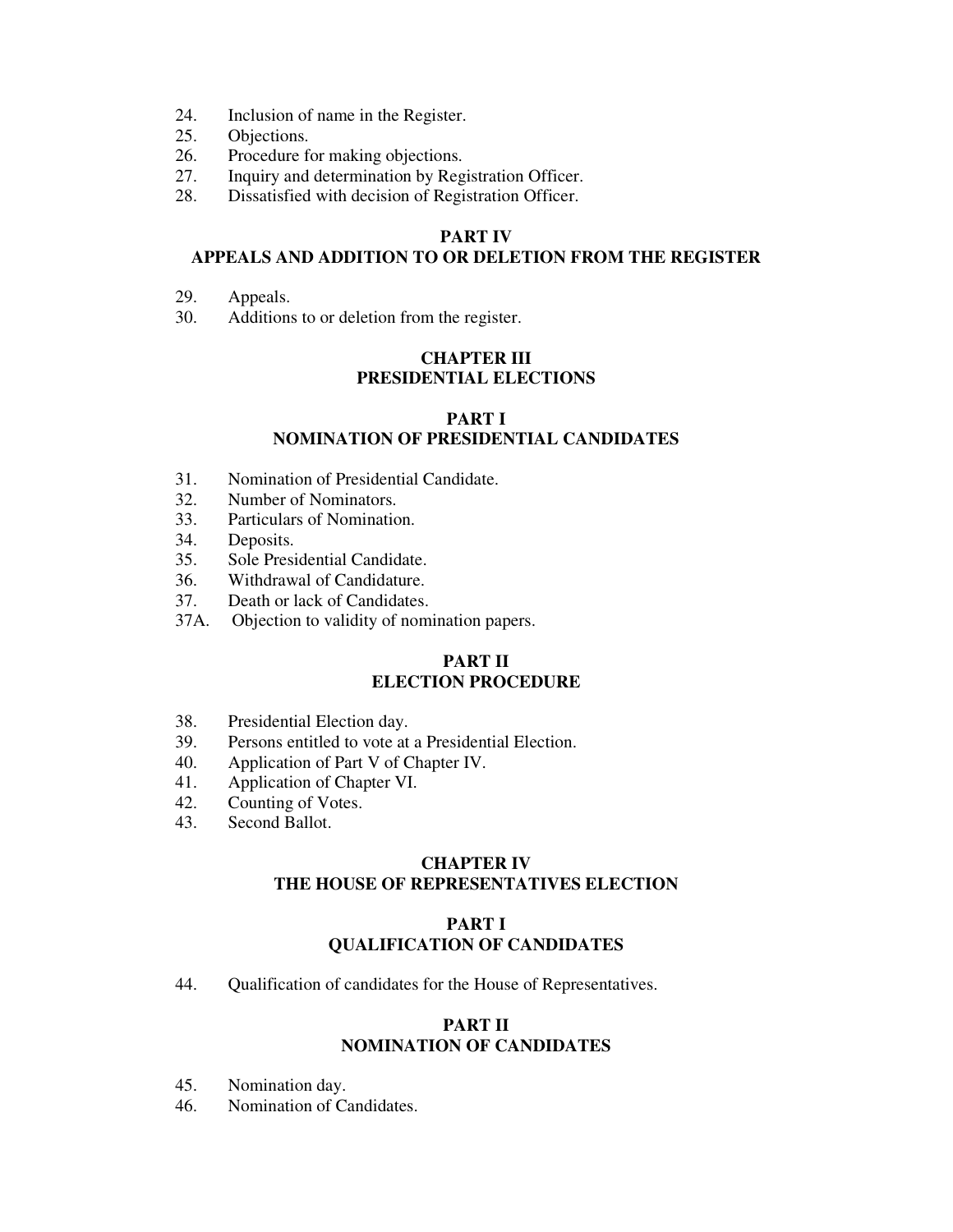- 47. Deposit.
- 48. Candidate to be nominated for one seat only.<br>49. Objection to and decision as to validity of nor
- Objection to and decision as to validity of nomination papers.
- 50. Unopposed candidate.

# **PART III ELECTION DAY**

- 51. Nominated Candidates and election day.<br>52. Notice of election.
- Notice of election.

# **PART IV WITHDRAWAL, DEATH AND ABSENCE OF CANDIDATES**

- 53. Withdrawal of Candidature.
- 54. Death of Candidates.
- 55. Absence of Candidates.

# **PART V ELECTION CAMPAIGN**

- 56. Election campaign.
- 57. Candidate to be identified by symbol and photograph.

# **CHAPTER V LOCAL AUTHORITIES' ELECTIONS**

- 58. Qualification of candidates for Local Authorities' election.
- 59. Disqualification of election for a Local Authority.
- 60. Nomination of candidates.
- 61. Application of Chapter IV.

# **CHAPTER VI ELECTION AND VOTING PROCEDURE**

# **PART I ELECTION PROCEDURE**

- 62. Polling days and times.
- 63. Arrangements for contested elections.
- 64. Polling agent.
- 65. Ballot boxes.
- 66. Form of ballot paper.
- 67. Prohibition of disclosure of vote.

# **PART II VOTING AND COUNTING PROCEDURE**

- 68. Methods of voting.
- 69. Voting by polling agent.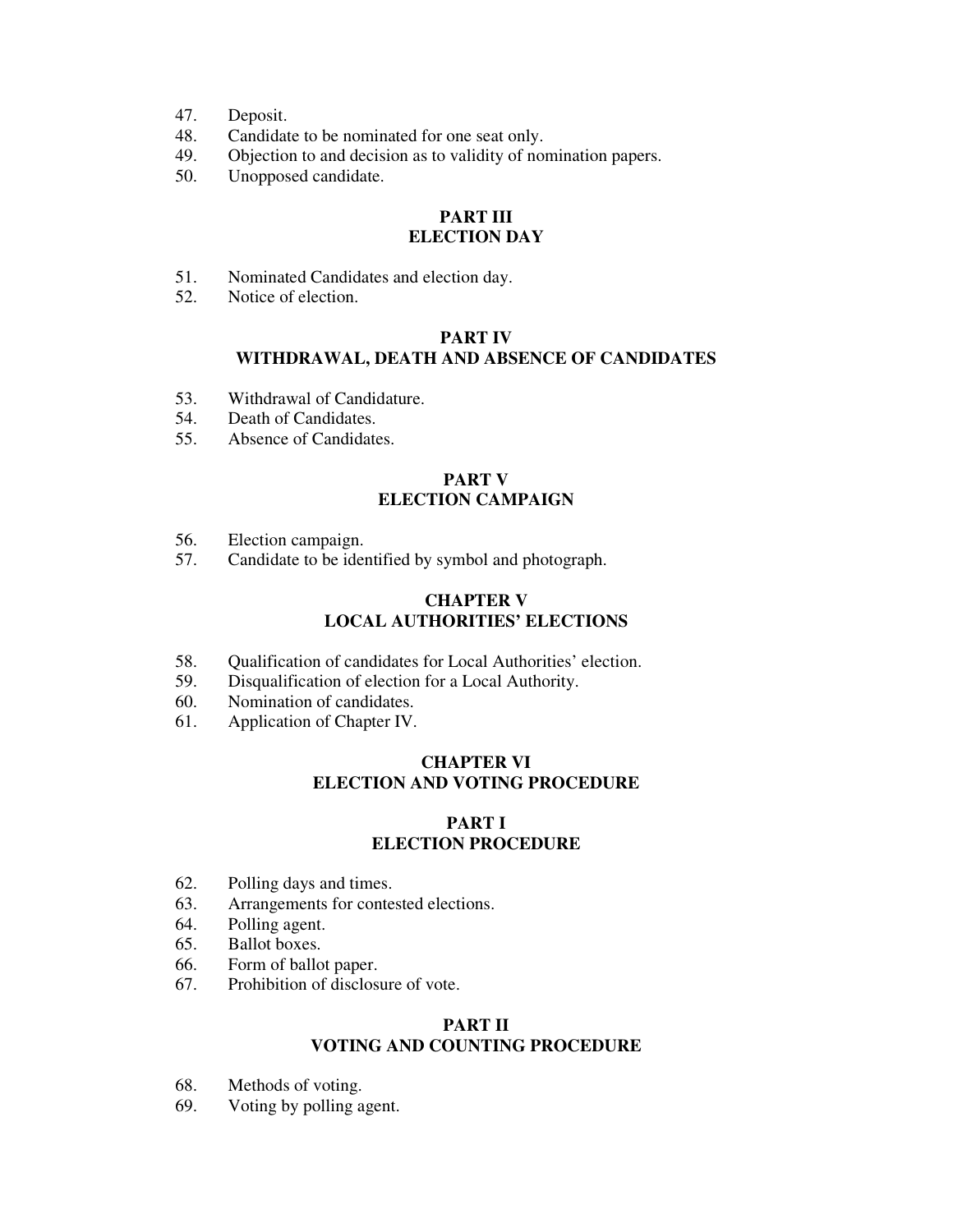- 70. Admission to polling station.
- 71. Allegation of irregularities.
- 72. Repealed of section 72.
- 73. Declaration by Voters.
- 74. Adjournment of polling in case of riot.
- 75. Closing of the poll.
- 76. Procedure on closing of poll.
- 77. Counting Agents.
- 78. Counting of votes.
- 79. Persons who may be present at counting station.
- 80. Method of counting votes.
- 80A. Powers of the Commission regarding valid votes.
- 80B. Procedures of declaration of results.
- 81. Votes which are not to be counted as ballot papers.
- 82. Endorsements by the Returning Officer.
- 83. Rejected ballot papers.
- 83A. Addition of votes.
- 84. Equality of votes and recount in contested elections.
- 85. Candidates or counting agents may require recount.
- 86. Returning Officer's decision final.
- 87. Returning Officer's duties after completion of counting.
- 88. Declaration of results.
- 89. Custody of documents.
- 90. Powers of Polling Assistants.
- 91. Candidate has power of his polling agent or counting agent.
- 91A. Access and obligation of public media.
- 92. Non-attendance of agents not to invalidate election proceedings.
- 93. Where two or more elections held simultaneously.
- 94. Equality of votes in Presidential election.

#### **CHAPTER VII OFFENCES**

# **PART I**

# **OFFENCES RELATING TO REGISTRATION AND NOMINATION**

- 95. Offences in relation to registration.
- 96. Offences in relation to nomination and ballot papers.
- 97. Official discouragement by person seeking nomination.
- 98. Offences in relation to Registers and certificates of registration.

# **PART II OTHER ELECTIONS OFFENCES**

- 99. Miscellaneous offences.
- 100. Maintenance of secrecy at elections.
- 101. Penalty for bribery and treating.
- 102. Penalty for personation.
- 103. Disqualifications after conviction for corrupt or illegal practice.<br>104. Person to be deemed guilty of bribery.
- Person to be deemed guilty of bribery.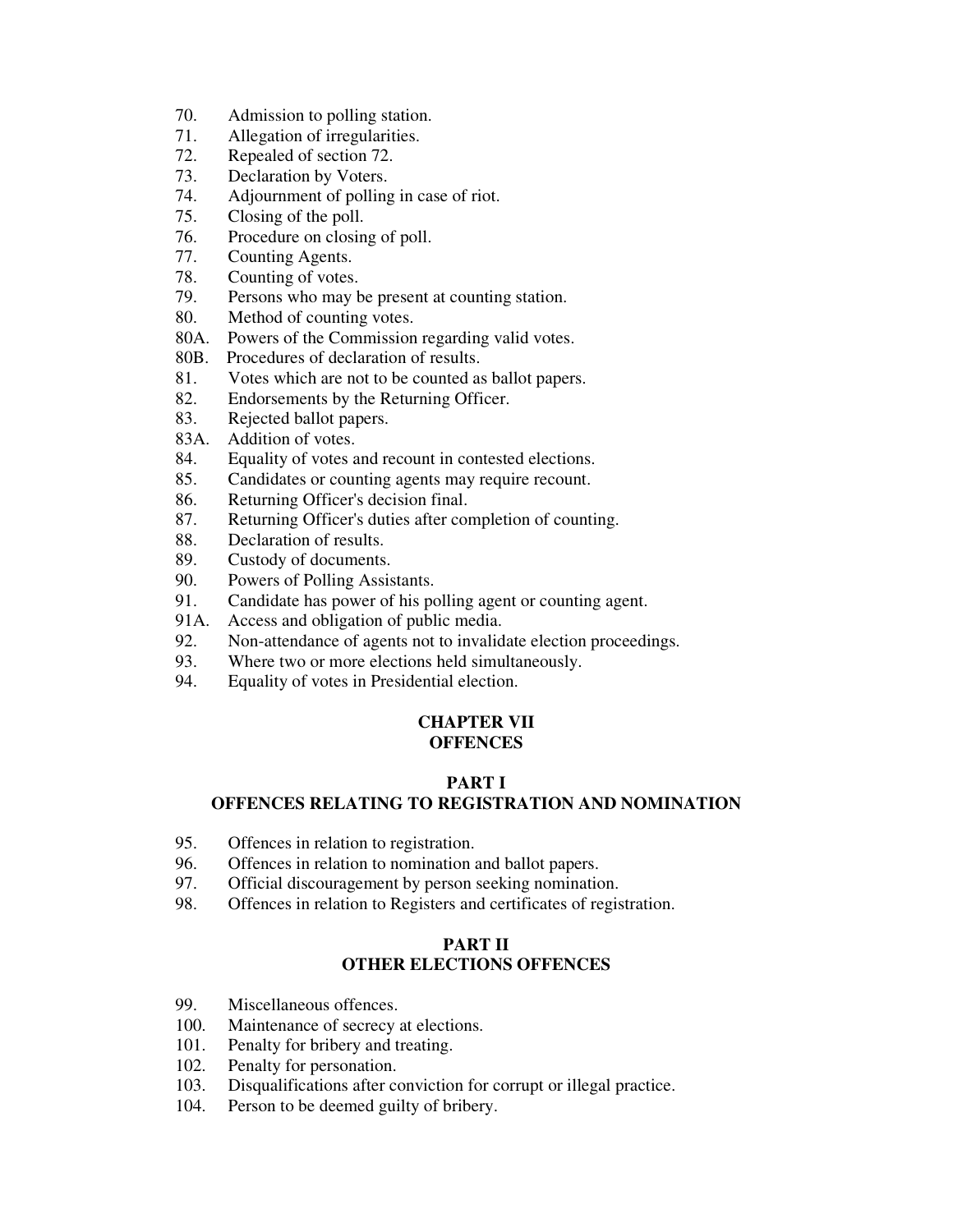- 105. Person to be deemed guilty of treating.
- 106. Person to be deemed guilty of undue influence.
- 107. Bribery, treating and undue influence in relation to members of an organ or Political Party.
- 108. Person to be deemed guilty of personation.
- 109. Penalty for person guilty of certain corrupt and illegal practices.
- 110. Interference with lawful public meeting to and illegal practice.
- 111. Prohibition of display of emblems in vicinity or place of voting.
- 112. Defacement of notices.
- 113. Documents to bear name and address of printer and publisher.
- 114. Person convicted of corrupt or illegal practice to be removed from Register.
- 114A. Offences in relation to nomination papers.
- 114B. False publication of withdrawal of candidate.
- 114C. Corrupt inducement of withdrawal of candidate.

# **CHAPTER VIII PROCEDURE AND JURISDICTION OF COURT**

- 115. Petition triable by High Court.
- 116. Who may present petition and deposit for costs.
- 117. Reliefs in election petition.
- 118. Certificate of a Court as to validity of election
- 119. Reports to the Director at the end of hearing of election petition.
- 120. Time for presentation and determination of election petition.
- 121. Votes to be struck off at a scrutiny.
- 122. Rules of Court
- 123. Avoidance of election and petition.
- 124 When High Court held certain acts or omissions to be exempt.

#### **CHAPTER IX FINANCIAL AND MISCELLANEOUS PROVISIONS**

- 125. Inaccurate descriptions.
- 126. Powers of Director of Elections, Registration and Returning Officers to demand information.
- 127. Remuneration of staff.
- 128. Expenses to be charged from Consolidated Fund.
- 129. Service of notices.
- 130. Regulations.
- 131. Exemption from stamp duty.
- 132. Directions.
- 133. Allowances of Members of Commission.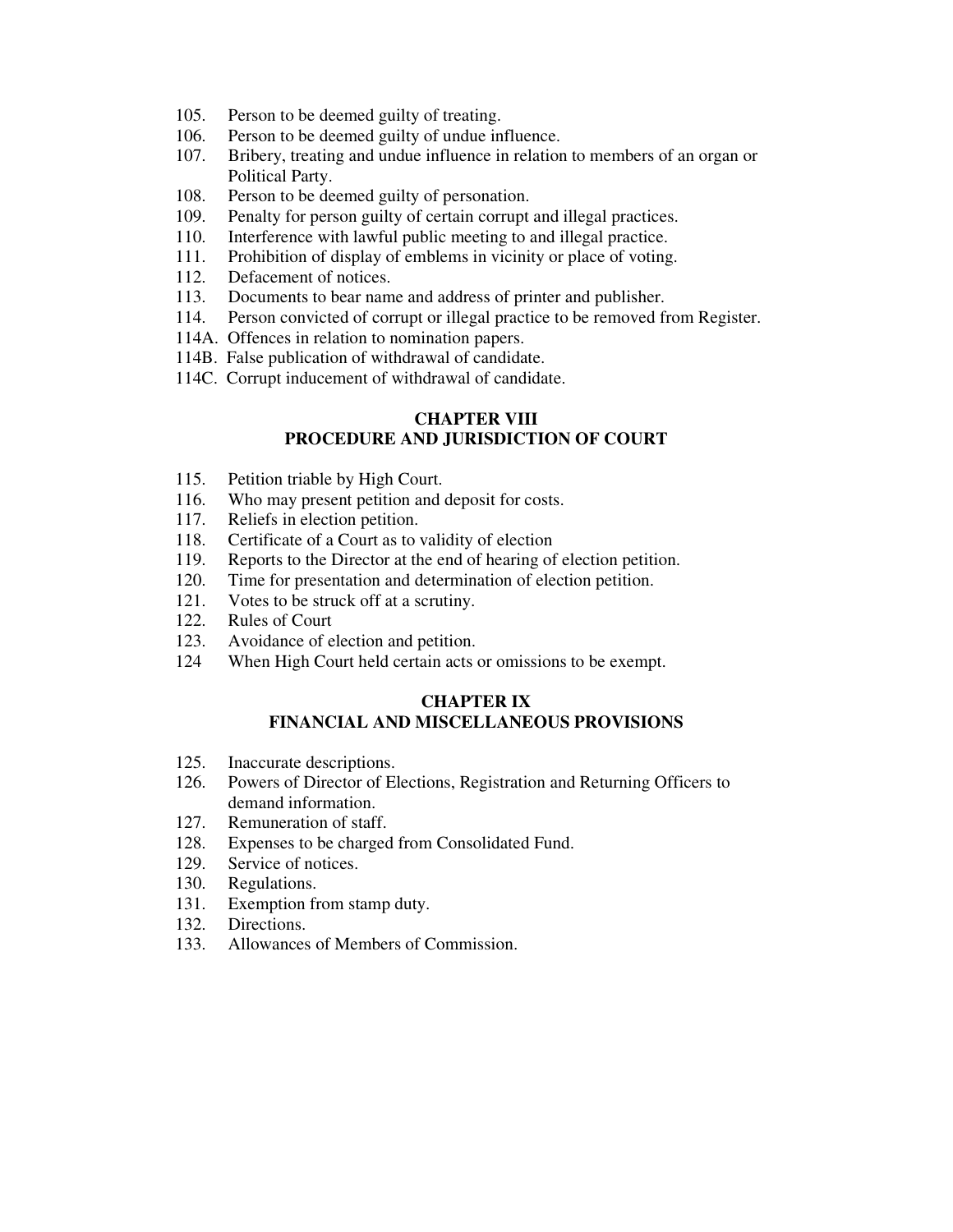#### **ACT No. 11 of 1984**

#### **I ASSENT**

# **(ALI HASSAN MWINYI) THE PRESIDENT OF ZANZIBAR AND CHAIRMAN OF THE REVOLUTIONARY COUNCIL.**

*1 st December. 1984.* 

# **AN ACT TO REPEAL AND REPLACE THE ELECTION OF CHAIRMAN OF THE REVOLUTIONARY COUNCIL AND THE PRESIDENT OF ZANZIBAR ACT AND TO MAKE PROVISIONS FOR THE ELECTIONS TO THE HOUSE OF REPRESENTATIVES AND THE ELECTION TO THE LOCAL AUTHORITIES AND TO PROVIDE FOR MATTERS CONNECTED THEREWITH AND INCIDENTAL THERETO.**

**\_\_\_\_\_\_\_\_\_\_\_\_\_\_\_\_\_\_\_\_\_\_\_\_\_\_\_\_\_\_\_\_\_\_\_\_\_\_\_\_\_\_\_\_\_\_\_** 

**ENACTED** by the House of Representatives of Zanzibar.

# **CHAPTER I PRELIMINARY PROVISIONS**

| Short title and<br>construction.                                | 1.(1) This Act may be cited as the Election Act, 1984.                                                                                                                                                                                                     |
|-----------------------------------------------------------------|------------------------------------------------------------------------------------------------------------------------------------------------------------------------------------------------------------------------------------------------------------|
|                                                                 | (2) The provisions of this Act shall be read as one with the<br>Constitution of Zanzibar, 1984, (hereinafter referred to as 'the<br>Constitution).                                                                                                         |
| Interpretation.                                                 | $2(1)$ In this Act unless the context otherwise requires:-                                                                                                                                                                                                 |
| $S. 3$ of Act<br>No. 12/2002.<br>$S. 2$ of $Act$<br>No. 3/2004. | "Candidate" means a person who submits himself for election of the<br>President or Member of the House of Representatives or Local Authority<br>Leader;                                                                                                    |
|                                                                 | "Certificate of Registration" means a certificate issued under the<br>provisions of this Act certifying that the person named in such certificate<br>has been registered as a voter;                                                                       |
|                                                                 | "Chairman" means the Chairman appointed under section 4 and includes<br>Vice-Chairman or any person for the time being discharging the functions<br>of the Chairman;                                                                                       |
|                                                                 | "Close of Poll" means the latest close of poll in a polling station in<br>relation to any election;                                                                                                                                                        |
|                                                                 | "Constituency" means in an election other than that of a President, a<br>constituency for the purposes of elections to the House of Representatives<br>or to a local authority and in the case of an election of President means<br>the whole of Zanzibar; |

Interpr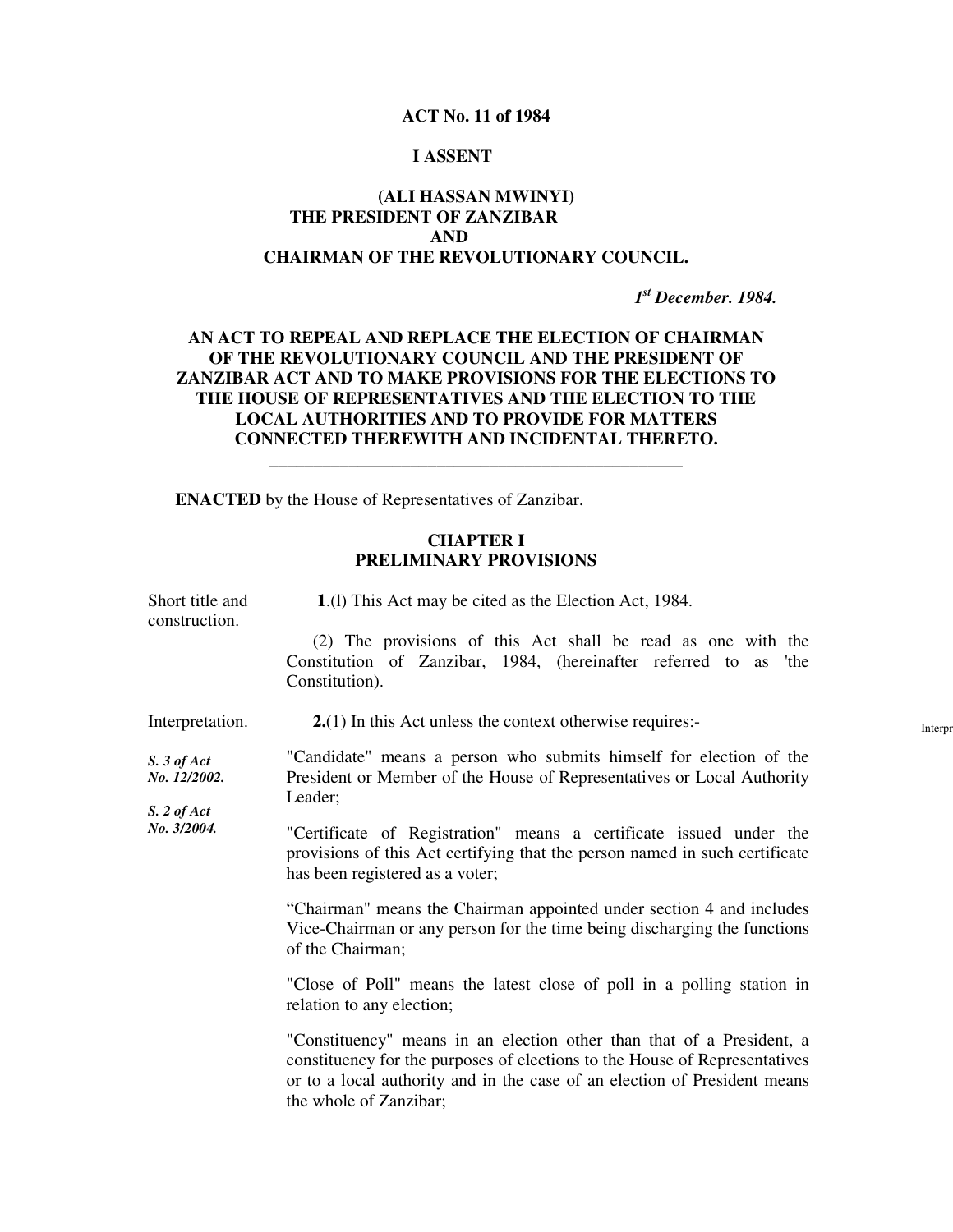"Constitution" means the Constitution of Zanzibar 1984 its amendments made thereto;

"Counting Agent" means a person appointed as a counting agent under the provisions of section 77;

"Contested election" means an election in a constituency;

"Dependant" means mother, father, wife, grandparent or child living with a voter;

"Director of Elections" means the person appointed to be Director of Elections in accordance with the provisions of section 7 and includes a person for the time being performing any of the functions of that office;

"Election" means:-

- (a) in the case of an election of the President the Presidential election;
- (b) in the case of an election to the House of Representatives, means the House of Representatives election and includes by-election;
- (c) in the case of an election of the local authority means local authority election and includes by-election;

"Election day" in relation to an election in any constituency means the day appointed under section 51 or any day substituted thereof in accordance with the proviso to that section or in the case of Election for the House of Representatives in which unopposed candidate is declared elected under section 50;

"Nomination" means nomination as a candidate for election to the House of Representatives and Local Authority;

"Nomination day" means a day appointed for the nomination of candidates;

"Observer" means local or international election observer so accredited by the Commission;

"Political Party" means a political party registered as such under the Political Parties Act, No. 5 of 1992;

"Polling Agent" means a person appointed under the provisions of section 64;

"Polling Assistant" means a person appointed under the provisions of section 63: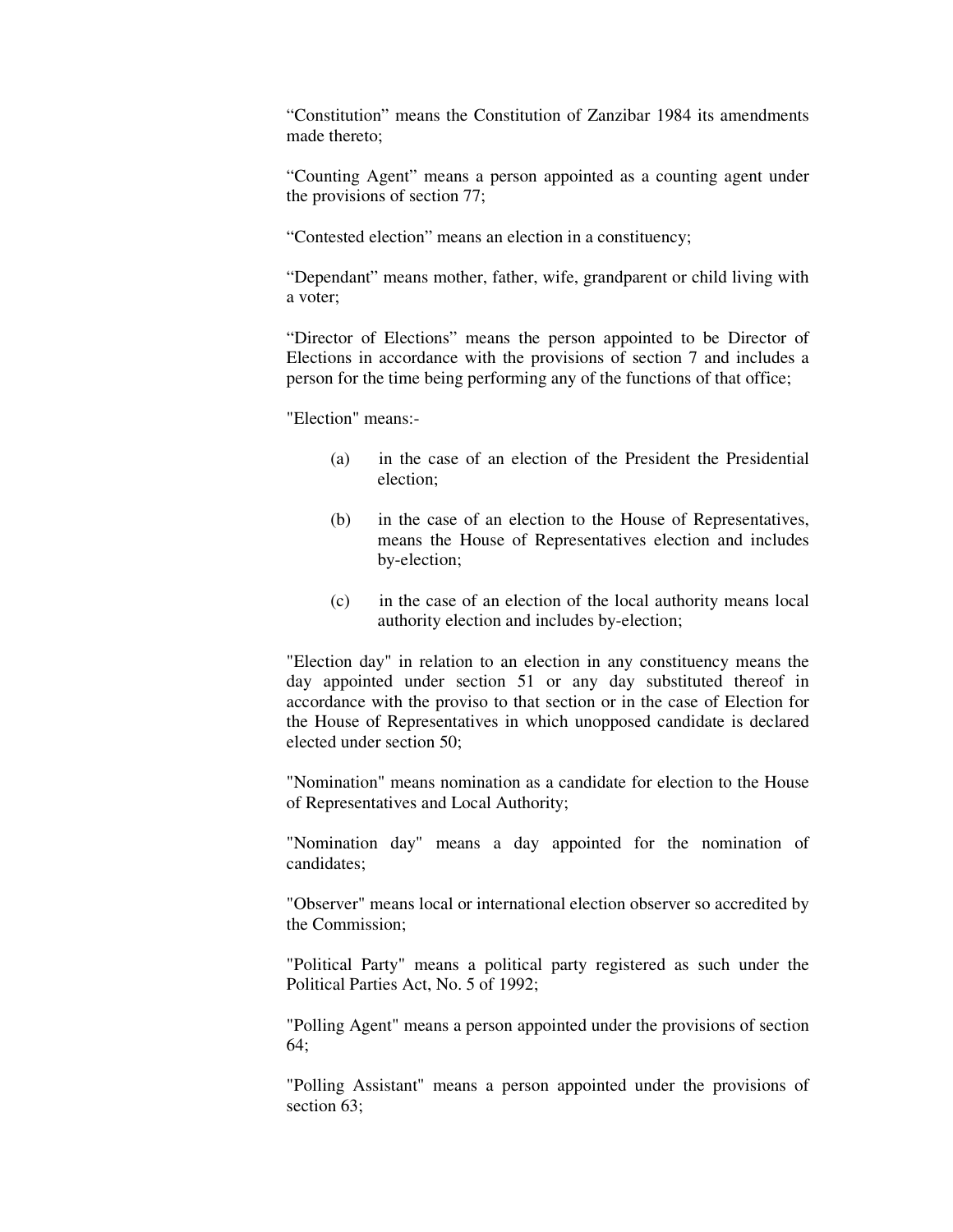"Polling District" means the area or division of a constituency made pursuant to the provisions of section 6;

"Prescribed" means prescribed by regulations made by the Commission under section 130;

"Presidential Candidate" means a person nominated to contest election to the Office of the President;

"Presidential Election" means the election of the President of Zanzibar and Chairman of the Revolutionary Council;

"Presiding Officer" means a person appointed under the provisions of section 63:

"Qualified" or "Qualification" means:-

- (a) when used in relation to a person claiming to be entitled to be registered as a voter, qualified to be or qualifications as a voter;
- (b) when used in relation to a person claiming to be qualified as a candidate for a House of Representatives election, qualified to be or qualification as a candidate for election to the House of Representatives, for the constituency in question;

"Register" means Permanent Voters' Register prepared and preserved in accordance with the provisions of this Act;

"Registration Officer" means a Registration Officer appointed under section 8 and includes in so far as is provided for in that section an Assistant Registration Officer and the Registration Officer in relation to a constituency means the Registration Officer appointed for that constituency and includes Returning Officer;

"Registration Officer of a polling district" means the Registration Officer of the constituency within which such polling district is situated;

"Returning Officer" means a Returning Officer appointed under section 10 and includes in so far as is provided for in that section an Assistant Returning Officer; and the "Returning Officer" in relation to a constituency means the Returning Officer appointed for that constituency;

"Sheha" means an officer appointed as such under the provisions of section 15 of the Regional Administration Authority Act, No. 1 of 1998 and includes any person whom he has appointed on his behalf according to section 18 of that Act;

"Special Department" means Special Departments provided in section 121 of the Constitution;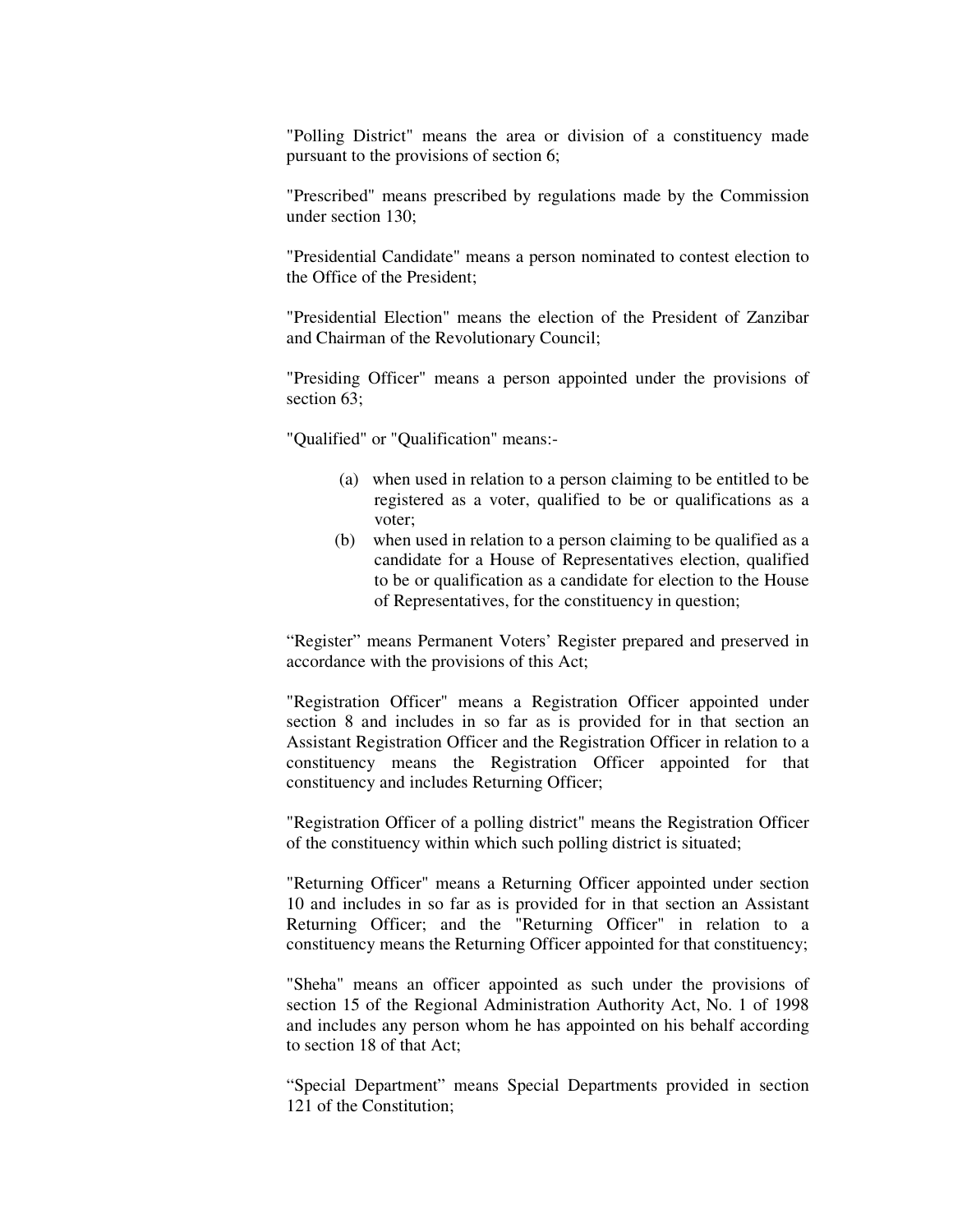"Voter" means any person who is for the time being qualified to vote at an election in accordance with the provisions of this Act;

"Zanzibar Electoral Commission" means the Zanzibar Electoral Commission established by the Constitution and this Act;

 (2) References in this Act or in any other written law to a registered voter's number shall be construed as references to the number of such voter's certificate of registration.

 (3) References in this Act to an election in a constituency shall be construed as references to a House of Representatives Election in that constituency and references to a candidate to constituency shall be construed as reference to a candidate for the election of the House of Representatives in that constituency.

 **3**.(1) All regulations, directions and notices which the Commission is empowered to make, issue or give, shall be deemed to have been validly made, issued or given under the signature of the Chairman of the Commission or the Director of Elections.

> (2) No directions, instructions or announcements shall be made under section 3(1) before first obtaining the consent of the Electoral Commission.

> **4.** There shall be an Electoral Commission whose composition, members and procedures shall be as prescribed in the Constitution.

 **5.** The Commission shall be responsible for -

- (a) the over all supervision of the general conduct of all Presidential, Members of the House of Representatives and Local Authorities Leaders election in Zanzibar;
- (b) the promotion and co-ordination of voter education.

Polling districts. **6**.(1) The Commission shall divide every constituency into polling districts and shall publish in the Gazette a notice specifying such polling districts.

> (2) Where the boundaries of constituencies are varied or in any other circumstances in which the Commission thinks it appropriate so to do, may alter the number and area of polling districts within a constituency and upon such alteration being made, shall publish in the Gazette notice specifying the alteration.

> (3) Where as a consequence of the establishment or variation in the boundaries of a constituency, an area which thereto constituted a polling

Establishment of Zanzibar Electoral Commission. *S.5 of Act No. 12/2002.* Responsibilities of the Commission. *S.3 of Act No.3/2000.* 

Regulations, directions and notices. *S. 4, Act No. 12/2002.*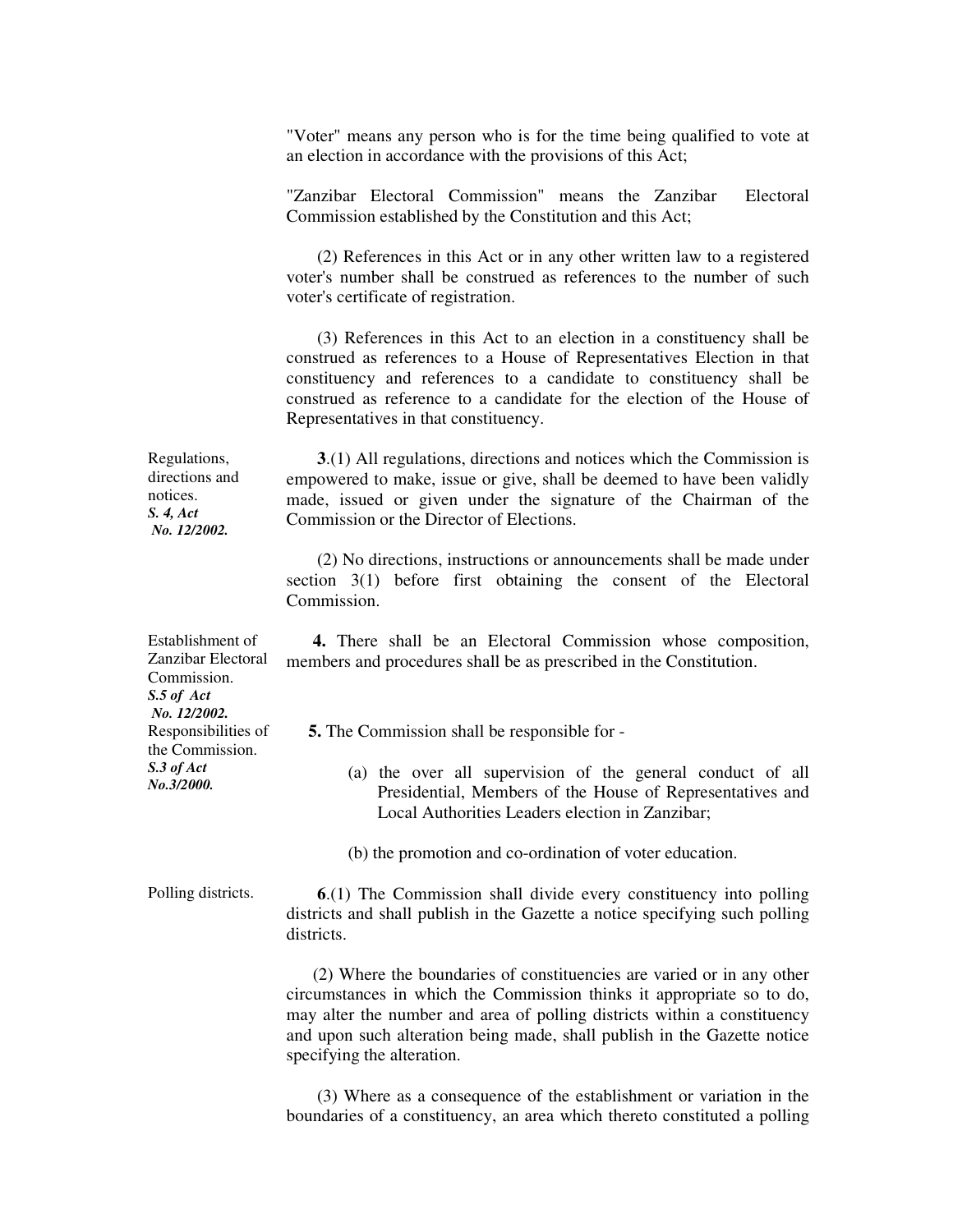district in one constituency lies wholly within another constituency, the Commission may declare that, such area shall cease to be a polling district within one such constituency and shall constitute a polling district in the constituency in which the area lies.

Director of Elections. *S.6 of Act No. 12/2002.* 

 **7**.(1) There shall be a Director of Elections who shall be appointed by the President from at least two names recommended by the Commission.

 (2) The Director of Elections shall be the Secretary and Chief Executive Officer of the Commission.

 (3) The Director of Elections shall perform all duties assigned by the Commission as set out under this Act.

 (4) Every Registration Officer, Returning Officer or other person that serves during elections shall effect diligently all instructions issued by the Director of Elections under this Act.

Registration Officers and other staff. *S.7 of Act No. 12/2002.* 

 **8**.(1) The Commission shall appoint Registration Officers in accordance with qualifications that the Commission shall set and every Registration Officer so appointed shall be responsible for the electoral area for which he is appointed.

 (2) The Registration Officer appointed for a constituency shall appoint in accordance with qualifications that shall be set such number of Assistant Registration Officers as he may think fit.

 (3) Subject to such directions as the Registration Officer may from time to time issue, an Assistant Registration Officer may exercise and perform all the powers and duties conferred or imposed on a Registration Officer.

 (4) A Registration Officer may, subject to the direction of the Commission employ such staff as he may require to carry out his functions under the provisions of this Act.

**9.** This section is repealed by section 4 of Act, No. 3 of 2000.

 **10**.(1) The Commission shall appoint for every election in every constituency a Returning Officer and such number of Assistant Returning Officers as the Commission may think necessary for the purpose of conducting election in the constituency and may appoint a Returning Officer for more than one constituency.

 (2) A Returning Officer and Assistant Returning Officer may be appointed in accordance with qualifications that the Commission shall set.

 (3) The Returning Officer may, subject to the directions of the Director of Elections, appoint such staff as may be necessary for the

Repealed of section 9. Returning Officer and other staff. *S.8 of Act No. 12/2002.*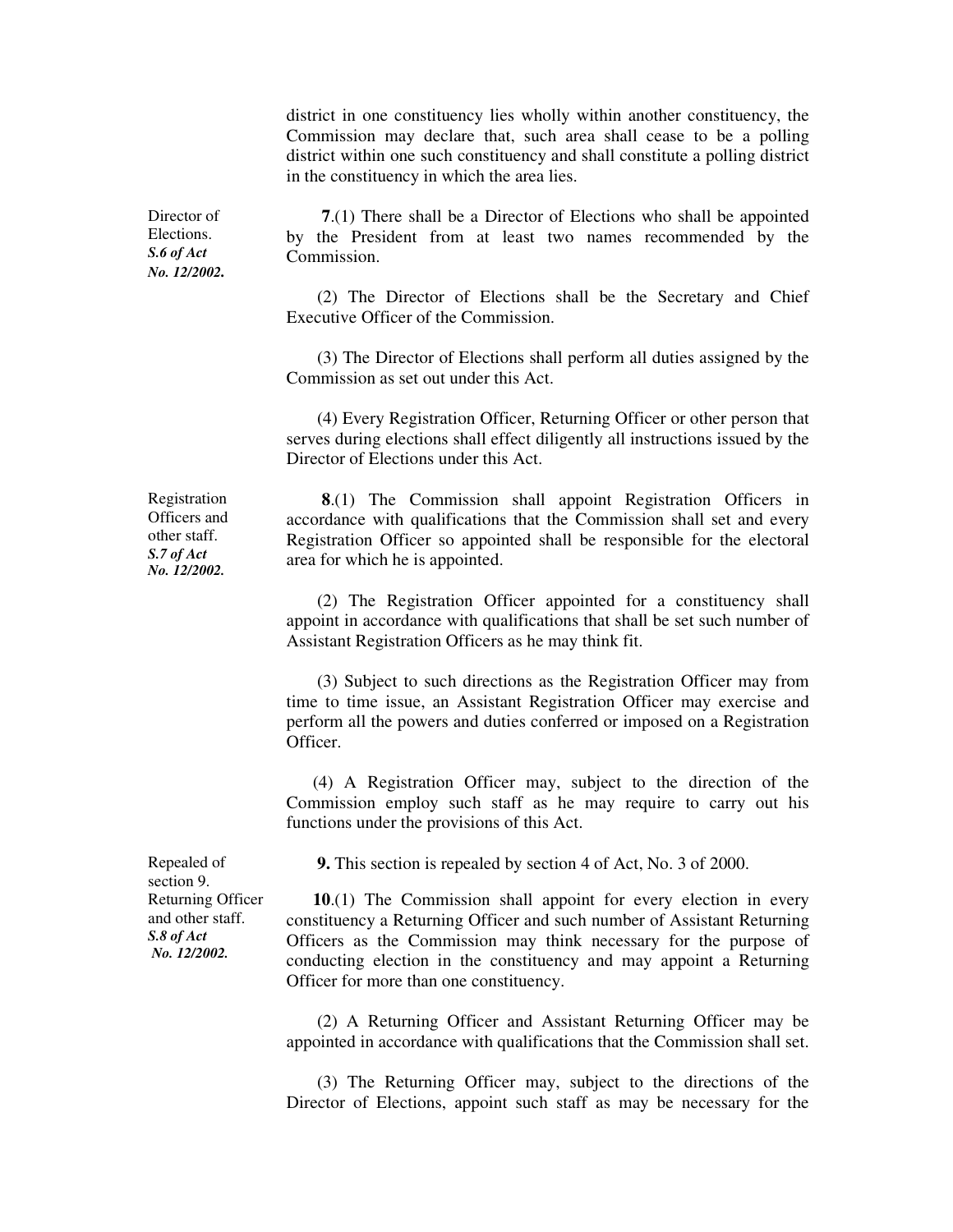purpose of conducting election in the constituency.

 (4) The Returning Officer may from time to time issue directions to an Assistant Returning Officer to perform and exercise any of the power or duty conferred or imposed on the Returning Officer and any reference in this Act to the Returning Officer shall, save as aforesaid, be deemed to include a reference to an Assistant Returning Officer.

 (5) The Returning Officer may, subject to the directions of the Commission, employ such staff as may be required to carry out the functions under the provisions of this Act.

 (6) Every Returning Officer and Assistant Returning Officer shall, before first embarking upon the functions of his office according to this Act, take and subscribe an oath of secrecy before a Magistrate in the prescribed form.

 (7) The Returning Officer shall be responsible for all matters relating to the registration of voters in his area of jurisdiction.

# **CHAPTER II REGISTRATION OF VOTERS**

# **PART I QUALIFICATIONS AND DISQUALIFICATIONS FOR REGISTRATION AS VOTERS AND VOTING**

Qualifications for registration.

 **11.** Every Zanzibari who has attained the age of eighteen years shall, unless he is disqualified by this or any other Act, be entitled to be registered under and in accordance with the provisions of this Act as a voter.

 **11A**.(1) Every political party that intends to have a candidate may nominate one of its members resident of that electoral area to every registration office who will be known as a registration agent to observe registration in the constituency where his political party has a candidate for the purposes of:

- (a) detecting personation;
- (b) representing and safeguarding the interest of a candidate at the registration office; and
- (c) co-operating with the Registration Officer, Assistant Registration Officer, Sheha or Assistant Sheha of the Shehia in which the registration office is established to secure the smooth compliance of the laws and regulations pertaining to the conduct of the registration of voters at the registration office.

Registration agent.

*S. 9 of Act No. 12/2002.*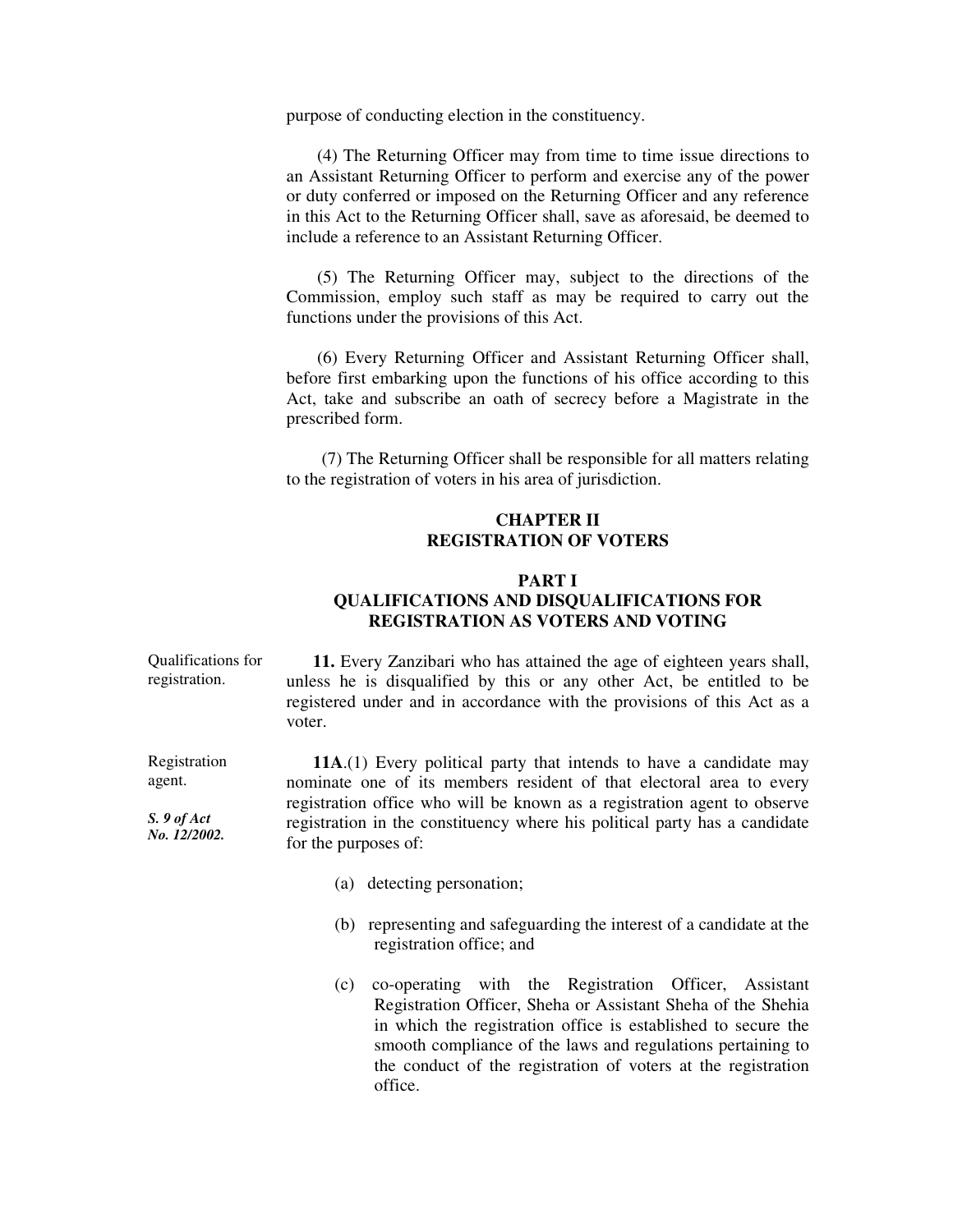(2) Every Sheha shall be the Ex-officio Registration Agent of the Commission for the Shehia in which he is a Sheha.

 (3) Every Sheha of the Shehia in which the registration office is established shall co-operate with the Registration Officer, Assistant Registration Officer and the Registration Agents to secure the smooth compliance of the laws and regulations pertaining to the conduct of the registration of voters at the registration office.

Disqualification from registration. *S.10 of Act No. 12/2002.*

**12**.(1) No person shall be registered as a voter unless he:

- (a) fulfils the conditions for registration as voter as provided in the provisions of section 7(2) of the Constitution;
- (b) produces his Zanzibari identity card issued under Act, No. 7 of 2005.

 (2) No person shall be registered as voter in more than one constituency for elections or in more than one area in a constituency.

- (3)(i) Any person who is ordinarily resident of a particular constituency shall be registered as voter of that constituency.
	- (ii) For the purposes of this section, a person shall be deemed to be an ordinary resident in a particular constituency if:-
		- (a) he has a permanent residency and has been living in that constituency consecutively for a period of 36 months from coming into force of this Act up to the election day; or
		- (b) he resides in that constituency for employment reasons; or
		- (c) she is a married woman or a married man and resides in that constituency as long as the husband to that woman or wife to that man as the case may be is an ordinary resident; or
		- (d) is another person who is a dependant of one or all the persons mentioned in paragraphs (b) and (c); or
		- (e) is a student who resides in a boarding school recognized by the government within that constituency.

 (4) A person with more than one wife shall be free to choose as a permanent residence of any one of his wives.

 (5) A person shall deemed to be qualified as an ordinary resident on employment grounds if:-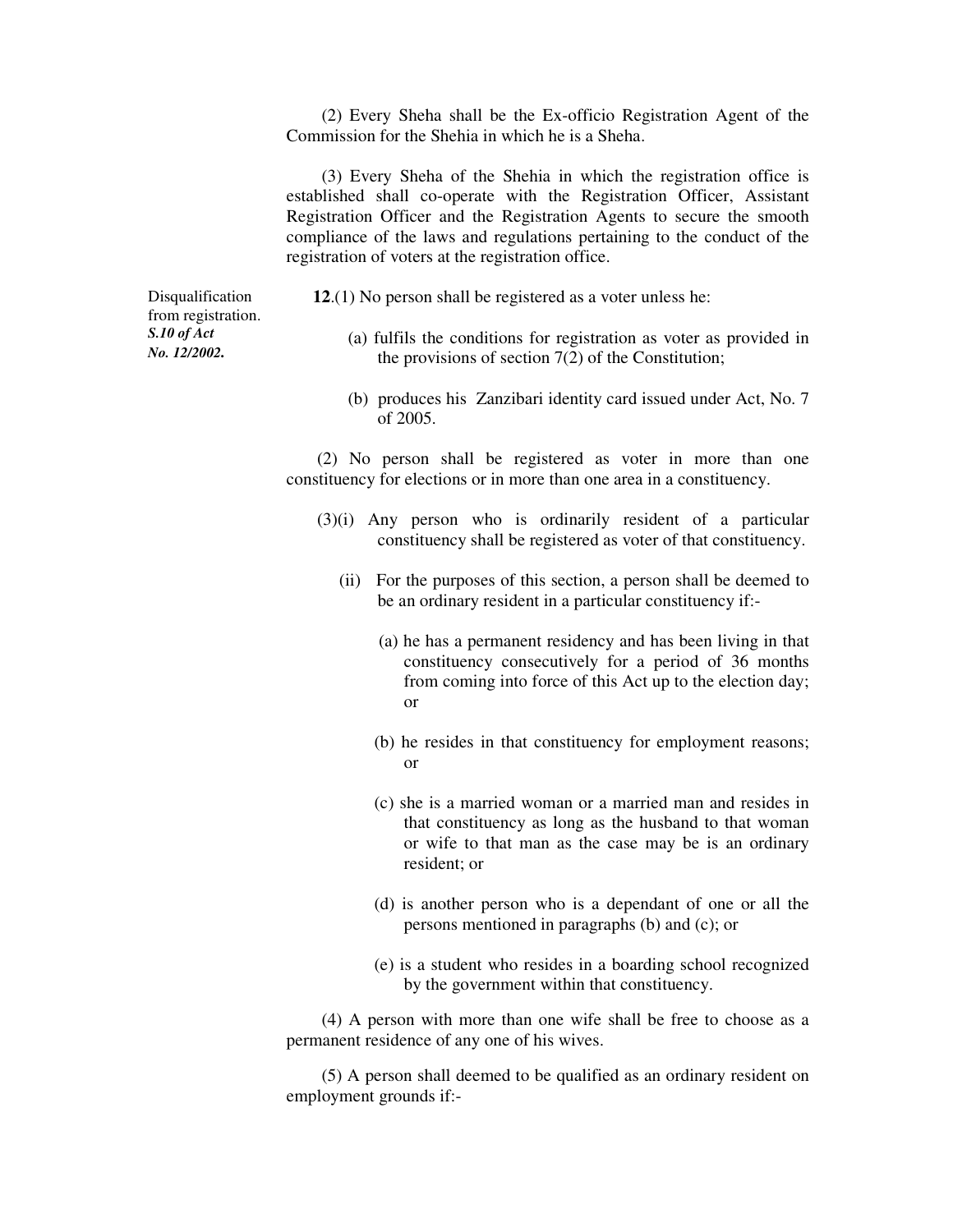- (a) he is a police officer who is transferred in the course of employment and includes Tanzania Defence Force, National Security Force, Tanzania Police Force and Special Departments;
- (b) is a civil servant or an employee of an International Organization who is transferred in the course of his employment;
- (c) is a married woman or a man married by a person who has the qualifications of service that has migrated to another area because of the transfer of her husband or his wife;
- (d) is a dependant of an employee who has fulfilled the conditions in paragraphs (a), (b) and (c).

 (6) When a person who is registered under this Act becomes disqualified as voter, his name shall be deleted from the register, provided that, name shall not be deleted from the register save as in accordance with the provisions provided in Part III and IV of this Chapter or in accordance with the decision of a Magistrate or Judge that, such person is guilty of an offences which disqualifying him from being registered as a voter or from voting.

 (7) A person who, for the purposes of residency qualifications, does not qualify to be registered in his current constituency, may return to his previous constituency and registered as a voter and shall have right to be registered in that constituency notwithstanding the provisions of this section.

 (8) The burden to prove that a person is not an ordinary resident in a particular constituency shall rest to the one so asserts, provided that this section does not avail the right to prove to a person applying to be registered before registration officer that he is an ordinary resident of that constituency.

 (9) The Commission may from time to time by issuing orders, give directions and procedures that clarify any issue regarding residence that is not so clear provided in this section.

| Establishment of  | 13.(1) There shall be a Permanent Voters' Register for the elections of |
|-------------------|-------------------------------------------------------------------------|
| Permanent Voter's | the President, Members of the House of Representatives and Councillors. |
| Register.         |                                                                         |
| S.11 of Act       | (2) The Permanent Voters' Register shall be prepared by the             |
| No. 12/2002.      | Electoral Commission as early as possible.                              |

 (3) The Electoral Commission shall keep in every district a correct copy of the permanent voter's register of voters of every constituency. Every permanent voter's register shall include the names of all Zanzibaris qualified to vote in every constituency.

Regist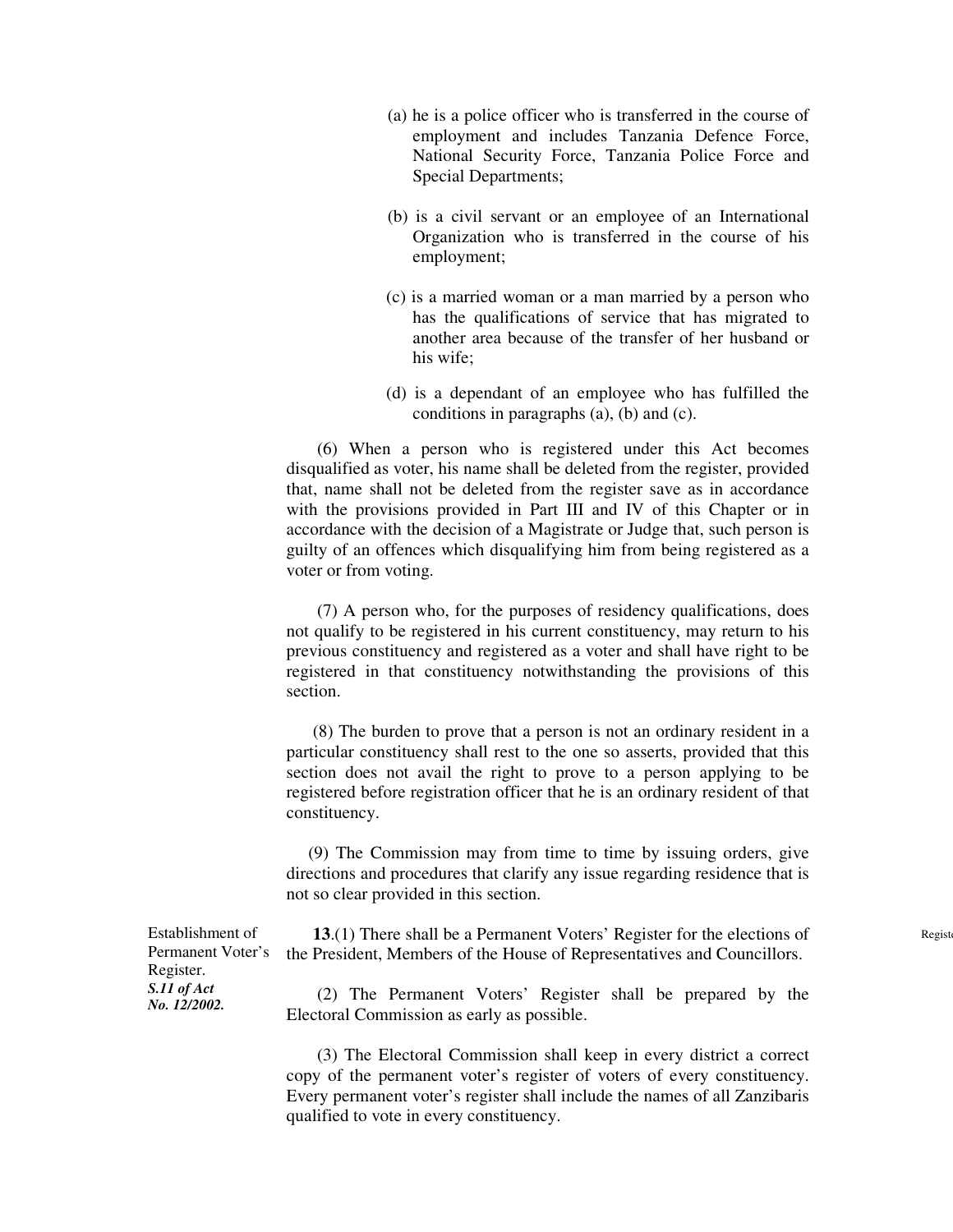(4) The head office of the Electoral Commission Zanzibar and the head office of the Electoral Commission Pemba shall keep the registers of all constituencies into one permanent register of all voters in Zanzibar.

(5) Every permanent voters' register shall contains:

- (i) full name of voter;
- (ii) date of birth;
- (iii) place of residence;
- (iv) registration number;
- (v) sex of voter;
- (vi) electoral area.

 (6) There shall be no other person who shall be allowed to vote in a constituency if his name is not listed in the permanent voters' register in that particular constituency.

 (7) Any person who has been transferred or is residing in a constituency under subsection  $3(ii)$  (b) up to (e) of section 12 shall have right to vote in that constituency after fulfilled all transfer procedures as prescribed in the regulations made by the Commission for that purpose.

 (8) All procedures of keeping permanent voters' registers, number of registers and their uses and the manner of lodging objection shall be as provided in the regulations made by the Commission for that purpose.

 **14**.(1) Subject to the provisions of this Act, a person who is registered as a voter in any polling district shall be entitled to vote in any election in that polling district and every such person shall be entitled to vote only at the polling station allocated to him in such a polling district, and not elsewhere.

 (2) Notwithstanding the provisions of subsection (l) a Presiding Officer or Polling Assistant at any polling station shall not permit any person to vote at that polling station unless such person satisfies the Presiding Officer or, as the case may be, that Polling Assistant, that he is the voter he claims to be by producing to him the certificate of registration issued to such person or other proof of his identity as the Director of Elections may for the time being direct to be a sufficient proof of identity of the person claiming to be entitled to vote.

 (3) Notwithstanding that a person is registered as a voter under this Act he shall not be entitled to vote in any election if any circumstances arise in relation to him which if he were not so registered, would cause him to be disqualified for registration under this Act.

 (4) Notwithstanding any other provisions of this Act, the Director of Elections or any person authorised in that behalf by the Director may, by a certificate under his hand, authorise a registered voter who is a candidate at an election in a constituency to vote at the polling station

Place of and disqualification from voting.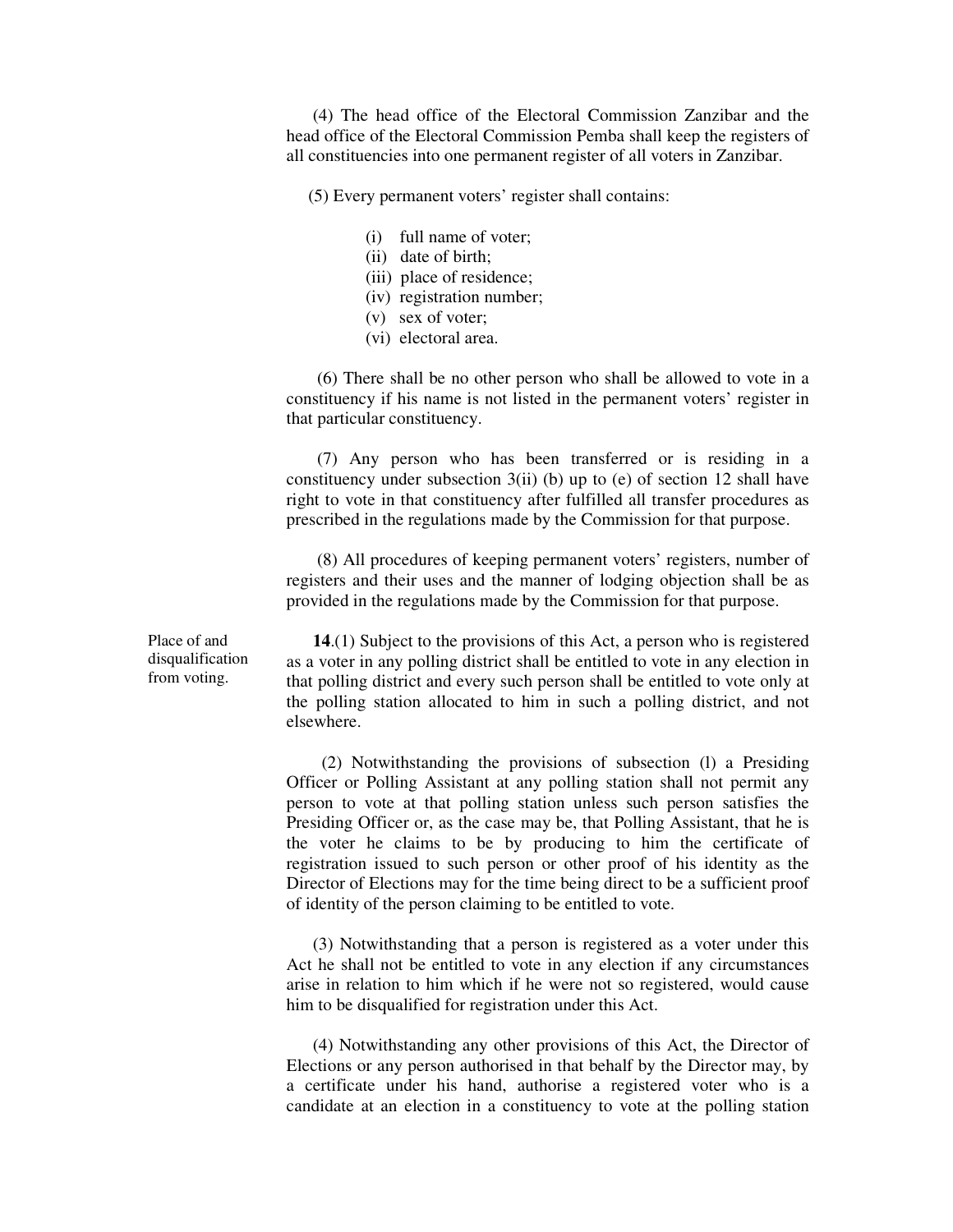specified in such certificate whether or not such candidate is registered as a voter in that polling district.

 (5) Notwithstanding any other provisions of this Act, where a voter registered as such in any polling district is employed as Returning Officer, Presiding Officer, Police Officer or in any other official capacity at a polling station in such polling district other than at the polling station allocated to him the Director of Elections or any person authorised in that behalf by the Director, may by certificate under his hand, authorise the voter to vote at any other polling station in such polling district, and that polling station shall for the purposes of this Act, be deemed to be the polling station allocated to such voter.

 (6) A person who is serving a sentence of imprisonment may, subject to the provisions of this Act, be registered as a voter or vote at an election only if permitted to do so by the written law governing his imprisonment. Provided that nothing in this subsection shall be construed authorising any such person to vote at any polling station other than polling station allocated to him.

Change of name. **15**. A person registered as a voter whose name has been changed consequent upon marriage or otherwise since being so registered shall, if not disqualified from voting under section 14 be entitled to vote, under the name in which he is registered.

# **PART II REGISTRATION**

 **16**.(1) The Commission shall arrange for the registration of the voters as it may deem necessary.

 (2) Any person who is entitled to be registered as a voter at any polling district and who has not been so registered may present himself at the relevant polling district for registration, as the Commission may direct.

 **17**.(1) Where a person makes an application for registration as a voter in accordance with section 16, he shall, if he satisfies the Registration Officer or any other officer for the time being responsible for the registration of voters, that he is qualified to be registered as a voter at a polling district within the jurisdiction of such Registration Officer or such other officer, be registered as a voter for such polling district and upon being so registered shall be issued with a certificate of registration in the prescribed form.

 (2) The Commission may put photographs of the voters in the certificate of registration if it is necessary so to do.

 (3) The Commission may by regulations made under section 130 require any person applying for registration as a voter, to fill in such

Time for registration. *S.3 of Act No. 3/2004.* 

Certificate of registration. *S. 9 of Act No.3/2000.*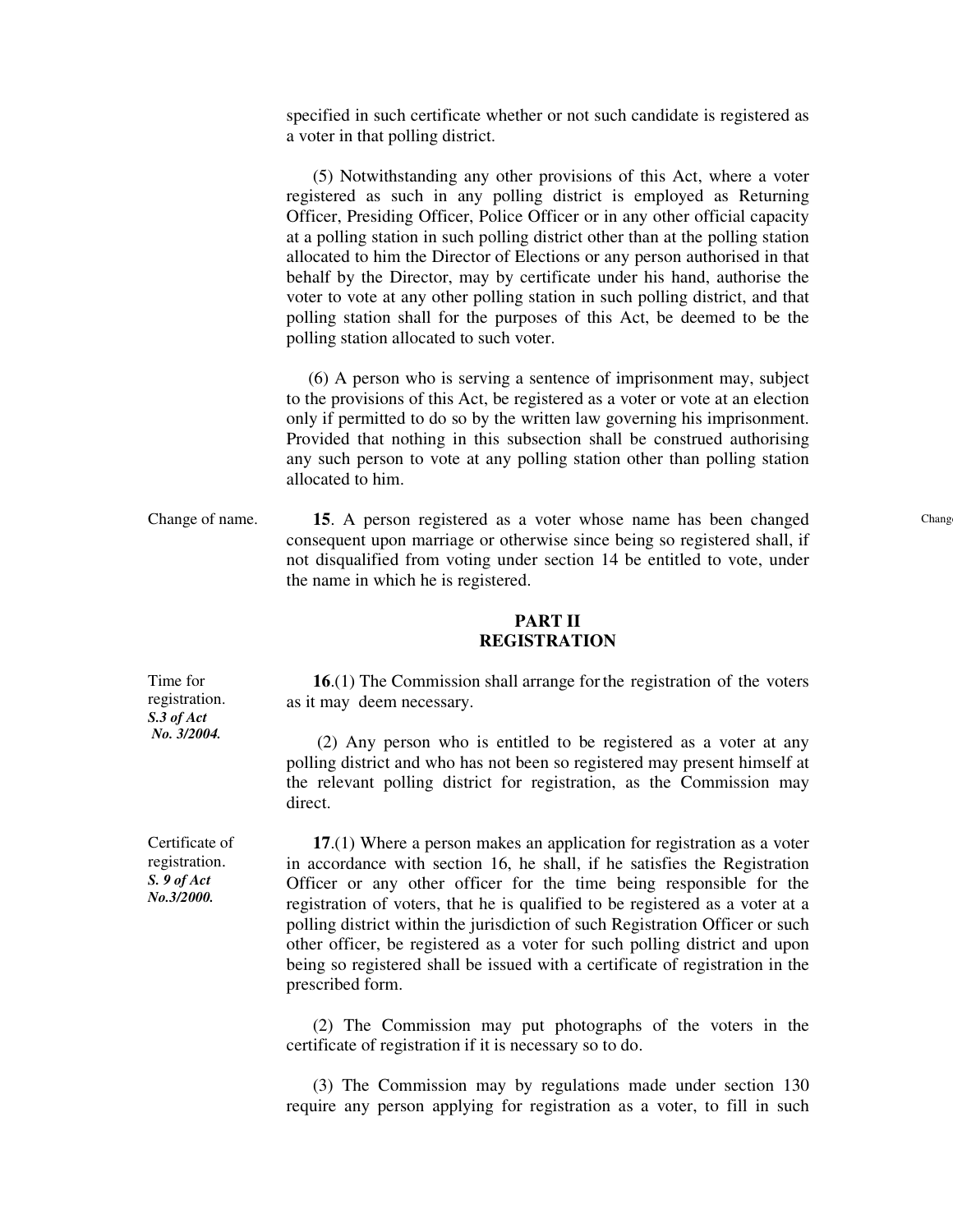forms as may be prescribed.

Change of residence.

 **18**.(1) Where any voter who is registered in one polling district becomes ordinarily resident in some other polling district, he may apply in accordance with the provisions of section 16 to the Registration Officer for the polling district in which he is ordinarily resident, and the Registration Officer shall:-

- (a) if he is satisfied that the applicant:
	- (i) is qualified for registration;
	- (ii) is ordinarily resident in the polling district in respect of which he makes the application; and
- (b) on the surrender by the applicant of his certificate of registration, or on the applicant satisfying the Registration Officer that it is lost or destroyed forthwith, register the applicant in the Register for the polling district and issue to him a new certificate of registration for the polling district.

 (2) Where a Registration Officer registers an applicant under this section, he shall forthwith:-

- (a) cancel the certificate of registration surrendered by the applicant and forward it to the Director of Elections; or
- (b) if he is satisfied that the applicant's certificate of registration is lost or destroyed, give notice to the Director of Elections of the issue by him of a new certificate of registration and on receipt of such certificate of registration or notice, the Director of Elections shall amend the register accordingly.

 (3) Notwithstanding the provision of subsection (1) of section 16 or subsection (1) of this section, where by reason of:

- (a) any change of name of constituency; or
- (b) any adjustment in the number of constituency; or
- (c) any adjustment in the boundaries or areas of one or more constituencies, a constituency becomes part of another constituency or a polling district or part of a polling district of another constituency or of the same constituency with a new name;

it shall not be necessary for a voter whose name is in any register effected by such adjustment to apply for the transfer of his name to the appropriate register but the Director of Elections shall as soon as possible effect such amendment or transfers as may be necessary to give effect to such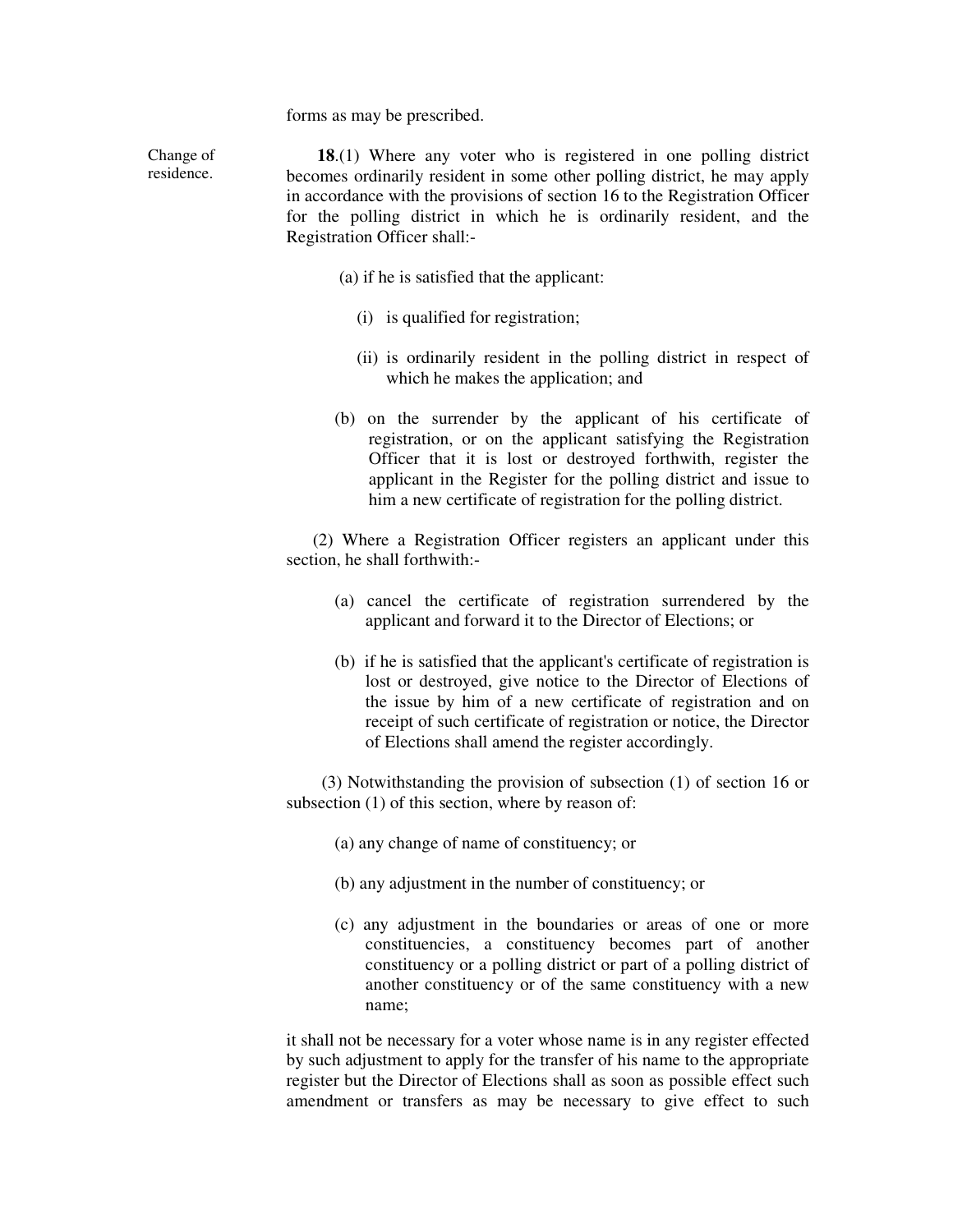adjustment as if an application for transfer had been made by the voters concerned pursuant to the provisions of this section.

Certificate of registration lost defaced or destroyed.

 **19**.(1) Where a certificate of registration issued to any person is lost, defaced or destroyed, the person to whom such certificate was issued may apply in person to the Registration Officer for the issue of a new certificate of registration.

 (2) On any such application, the Registration Officer shall, if satisfied that the application is properly made and that the applicant remains qualified for registration, issue the applicant with a new certificate of registration upon the applicant paying the prescribed fee, if any, and where the application is made in respect of a defaced certificate of registration, upon the applicant surrendering such defaced certificate of registration.

Amendment of particulars. **20.** Where any of the particulars on a certificate of registration or in a register requires amendment by reason of a change of name or of any other alteration in the circumstances affecting the person to whom it was issued, other than a change of residence from one polling district to another, the person to whom such certificate of registration, and the Registration Officer shall upon such application being made to him and upon being satisfied that the application is properly made and that the applicant remains qualified for registration issue to the applicant a new certificate of registration and shall advise the Director of Elections to make any necessary amendments to the register.

> Provided that no new certificate of registration shall be issued under this section unless the applicant surrenders his certificate of registration or satisfies the Registration Officer that it is lost or destroyed and pays the prescribed fee, if any.

 **21**. Where under the foregoing provisions of this Part, an application is made to a Registration Officer by a person who claims he has lost his certificate of registration issued to him or that such certificate of registration has been destroyed, the Registration Officer shall require the applicant to make a declaration in the prescribed form relating to such loss, or destruction and without prejudice to his power to refuse the application on other grounds, may refuse the application unless the applicant makes such a declaration.

 **22.** Where a Registration Officer refuse an application under the foregoing provisions of this Part, he shall, if so required by the applicant, give to the applicant a written statement in the prescribed form setting out the grounds of his refusal, and any applicant aggrieved by such refusal may within twenty one days after receipt by him of such statement, appeal against such refusal to a Regional Magistrate.

Declaration relating to lost or destroyed certificate of registration.

Refusal of application.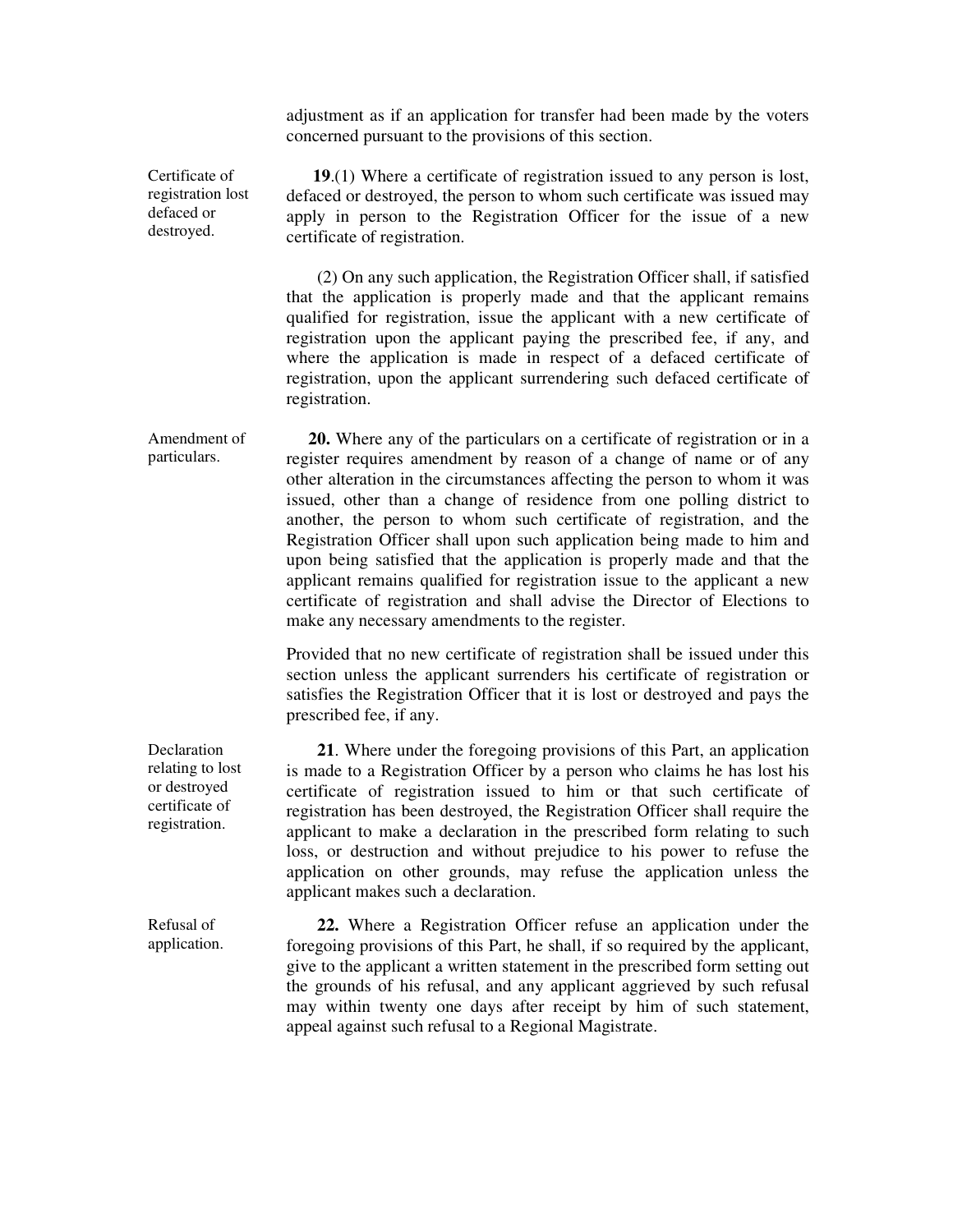# **PART III OBJECTIONS TO REGISTRATION OR CONTINUED REGISTRATION**

| Inspection<br>of register.             | 23. Any person may, on application made in that behalf to the<br>Registration Officer or to the Director of Elections, inspect the register of<br>any polling district on such day and at such time as the Registration<br>Officer or as the case may be, the Director of Elections, may appoint.                                                                                                                                                                                                                                                                                                                                                                                                        |
|----------------------------------------|----------------------------------------------------------------------------------------------------------------------------------------------------------------------------------------------------------------------------------------------------------------------------------------------------------------------------------------------------------------------------------------------------------------------------------------------------------------------------------------------------------------------------------------------------------------------------------------------------------------------------------------------------------------------------------------------------------|
| Inclusion<br>of name in<br>a register. | $24(1)$ Where any person who has been registered as a voter and holds<br>a valid certificate of registration in respect of a polling district discovers,<br>pursuant to an inspection made in accordance with the provisions of<br>section 23, that his name does not appear in the register of the polling<br>district, he may apply to the Director of Elections to include his name in<br>the register and the Director of Elections or, as the case may be, the<br>Registration Officer shall, if satisfied that the name of such person should<br>have been included in the register of the polling district, amend or cause<br>to be amended the register by inclusion of the name of such person. |
|                                        | (2) Where the Director of Elections or the Registration Officer<br>refuses to amend the register to include the name of any person, the<br>person aggrieved by such refusal may object to such refusal.                                                                                                                                                                                                                                                                                                                                                                                                                                                                                                  |
| Objections.                            | $25(1)$ Any person whose name appears in the register for any polling<br>district may object to the retention in that register of his name or the name<br>of any other person on the ground that he or such other person is not<br>qualified or is no longer qualified to be registered therein or that such<br>other person is dead.                                                                                                                                                                                                                                                                                                                                                                    |
|                                        | (2) The Director of Elections or the Registration Officer may object<br>to the retention of any name in the register of any polling district on any<br>such ground aforesaid.                                                                                                                                                                                                                                                                                                                                                                                                                                                                                                                            |
|                                        | (3) Any person who makes an objection under this section or under<br>section 26 shall hereinafter be referred to as the objector.                                                                                                                                                                                                                                                                                                                                                                                                                                                                                                                                                                        |
| Procedure for<br>making<br>objections. | $26(1)$ Except in the case of an objection being made by the<br>Registration Officer, every objection shall be made in duplicate in the<br>prescribed form and shall be made to the Registration Officer within such<br>period as may be prescribed.                                                                                                                                                                                                                                                                                                                                                                                                                                                     |
|                                        | (2) Every objection other than an objection made by the Director of<br>elections or a Registration Officer, shall be accompanied by a deposit of<br>such sum as the Commission may, by notice in the Gazette prescribe.                                                                                                                                                                                                                                                                                                                                                                                                                                                                                  |
|                                        | (3) Only such objections as are made in accordance with the<br>provisions of this section shall be received by the Registration Officer.                                                                                                                                                                                                                                                                                                                                                                                                                                                                                                                                                                 |
|                                        | (4) The Registration Officer shall, as soon as practicable after<br>receiving an objection made in accordance with this Part or, in the case of                                                                                                                                                                                                                                                                                                                                                                                                                                                                                                                                                          |

an objection made by himself, within such period as may be prescribed,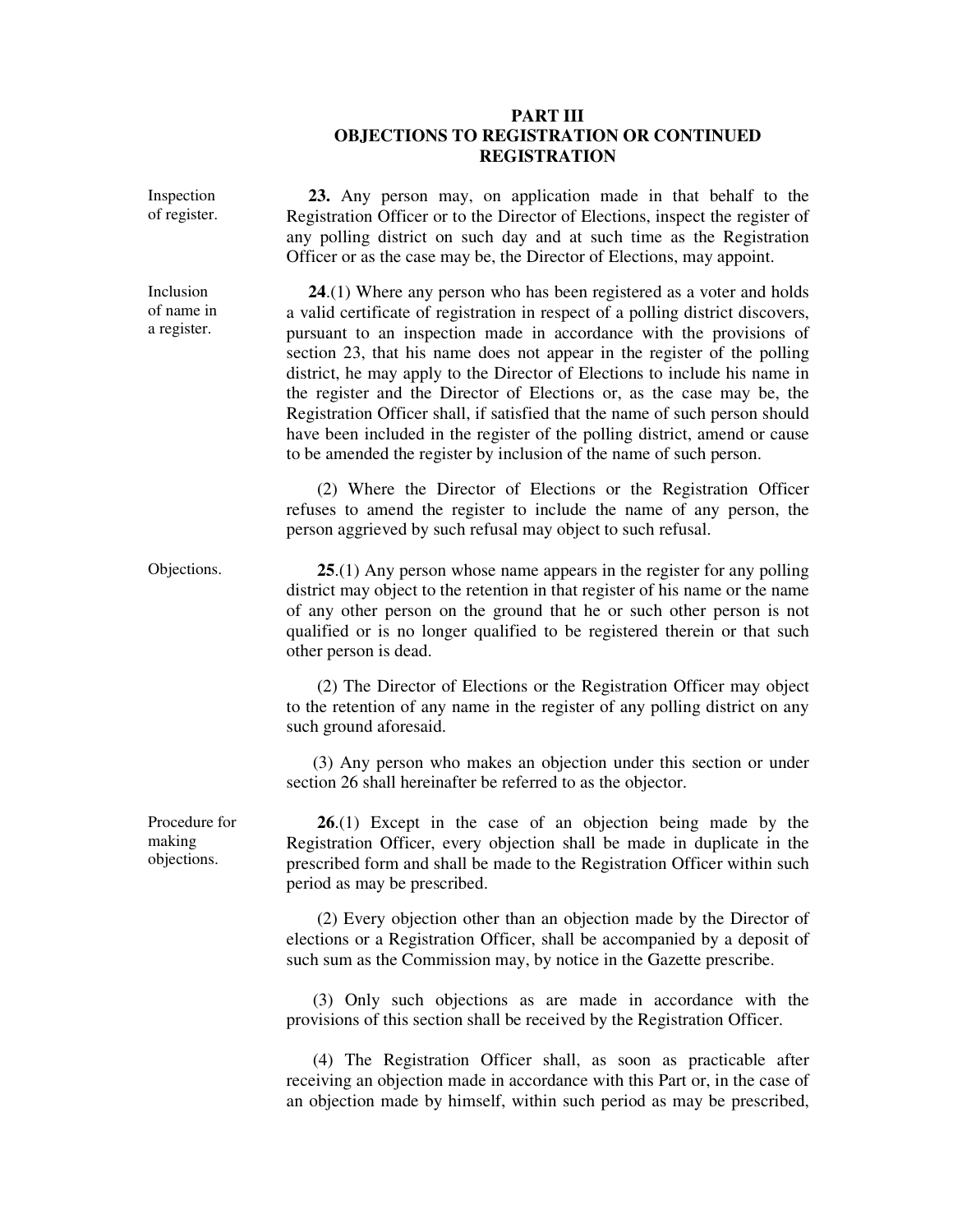send a notice of such objection to the person in regard to whom such objection has been made.

 (5) Provided that a Registration Officer shall not be required to send a notice when an objection is made on the ground that a person whose name appears in the register is dead.

 **27**.(1) The Registration Officer shall as soon as practicable hold a public inquiry into all objections which have been duly made giving not less than fourteen clear days written notice of the date on which and the time and place at which such inquiry will commence to each objector, and person in regard to whom objection has been made. At any such public inquiry any person appearing to the Registration Officer to be interested in or effected by the subject matter of the inquiry may appear and be heard either personally or by any other person duly authorized by him in writing in that behalf.

 (2) Where an objection is made to the retention or non-inclusion of any name in the register, the Registration Officer shall call upon the objector or any person authorized in writing in that behalf by the objector to give prima facie proof of the ground of the objection.

 (3) If, in the opinion of the Registration Officer such prima facie proof as aforesaid is given, the Registration Officer shall require proof of the present qualification for registration of the person in regard to whom the objection has been made; and:-

- (a) if such person's qualification is not proved to the Registration Officer's satisfaction, he shall delete or cause to be deleted that person's name from the register;
- (b) if such person's qualification is so proved he shall retain, or as the case may be include or cause to be retained or included, such person's name in the register.

 (4) If on the date fixed for inquiry into any objection, the objector or any person authorized in writing in that behalf by the objector fails to appear, or appears but fails to give prima facie proof as aforesaid to the satisfaction of the Registration Officer, the Registration Officer shall retain or cause to be retained the name of person in regard to whom the objection is made in the register or, as the case may be, take no steps for the amendment of the register so as to obtain inclusion in the register of the name of the person objecting against the non-inclusion of his name in the register.

 (5) If an objection made by any person other than the Registration Officer or the Director of Elections is disallowed by the Registration Officer and in his opinion, the objection was made without reasonable cause the Registration Officer may, if he thinks fit, order in writing the objector to pay the person in regard to whom the objection has been made, a compensation by such sum as the Commission may, by notice in

Inquiry and determination by Registration Officer.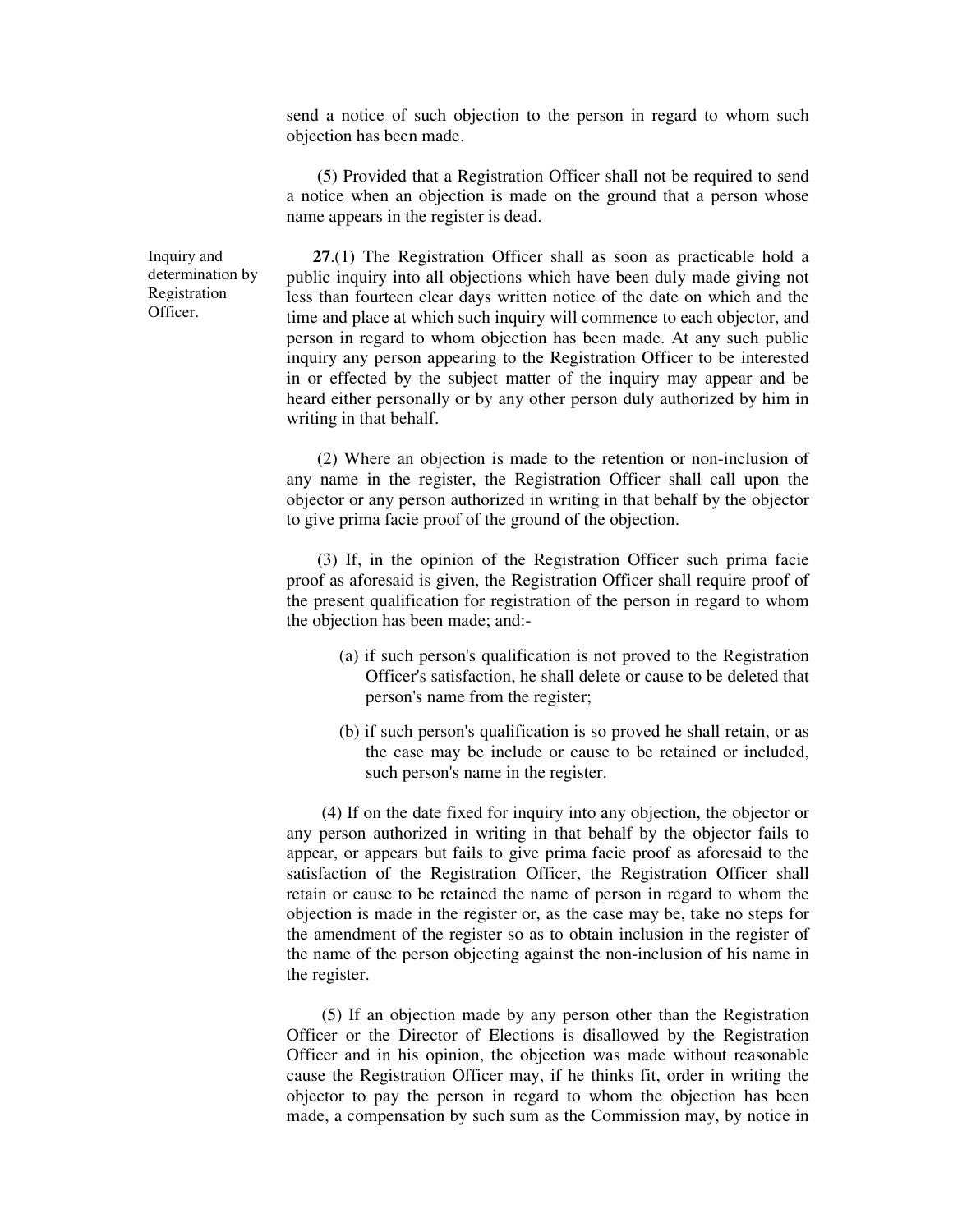the Gazette prescribe.

 (6) Any sum awarded as compensation under this section shall be recoverable as though the order of the Registration Officer was a decree of a District Court for the recovery of money.

 (7) If an objection is disallowed by the Registration Officer and he is of the opinion that the objection was made without reasonable cause, the deposit of such sum as Commission may, by notice in the Gazette prescribe shall be liable to be forfeited to the Government by order of the Registration Officer, but otherwise such deposit shall be refunded.

 (8) The validity of the proceedings under this section shall not be questioned by reason only of the Registration Officer hearing and determining an objection made by himself, and in any such case the procedure at inquiry under this section shall be commenced at the stage at which the Registration Officer required proof of the present qualification of the person in regard to whom the objection is made.

Dissatisfied with the decision of the Registration Officer.

 **28**. If an objector of person in regard to whom objection has been made is dissatisfied with the decision of the Registration Officer under section 27 he may, within twenty days from the date of such decision appeal therefrom to a Regional Magistrate.

# **PART IV APPEAL AND ADDITION TO OR DELETION FROM THE REGISTER**

**29**.(1) Any person may appeal to a Regional Magistrate from:

- (a) refused to be registered in the register; or
- (b) refused of any application made under any section from section 16 to 22 of this Act; or
- (c) refused to inspect the register; or
- (d) dismissed of an objection that he has made.

 (2) Every appeal under this section shall be heard and determined in a period of not more than fourteen days from the date upon which the appeal was filled and where the applicant becomes dissatisfied, may further appeal to the High Court. The decision of the High Court shall be final.

(3) No person shall claim costs or compensation in these appeals.

**30.** When a name of any person:-

(a) ordered by the Court to be entered in the register; or

Appeal. *S. 12 of Act No. 12/2002.*

Removal or addition of name in the register.

Appea Region

Provis consec additio deletic registe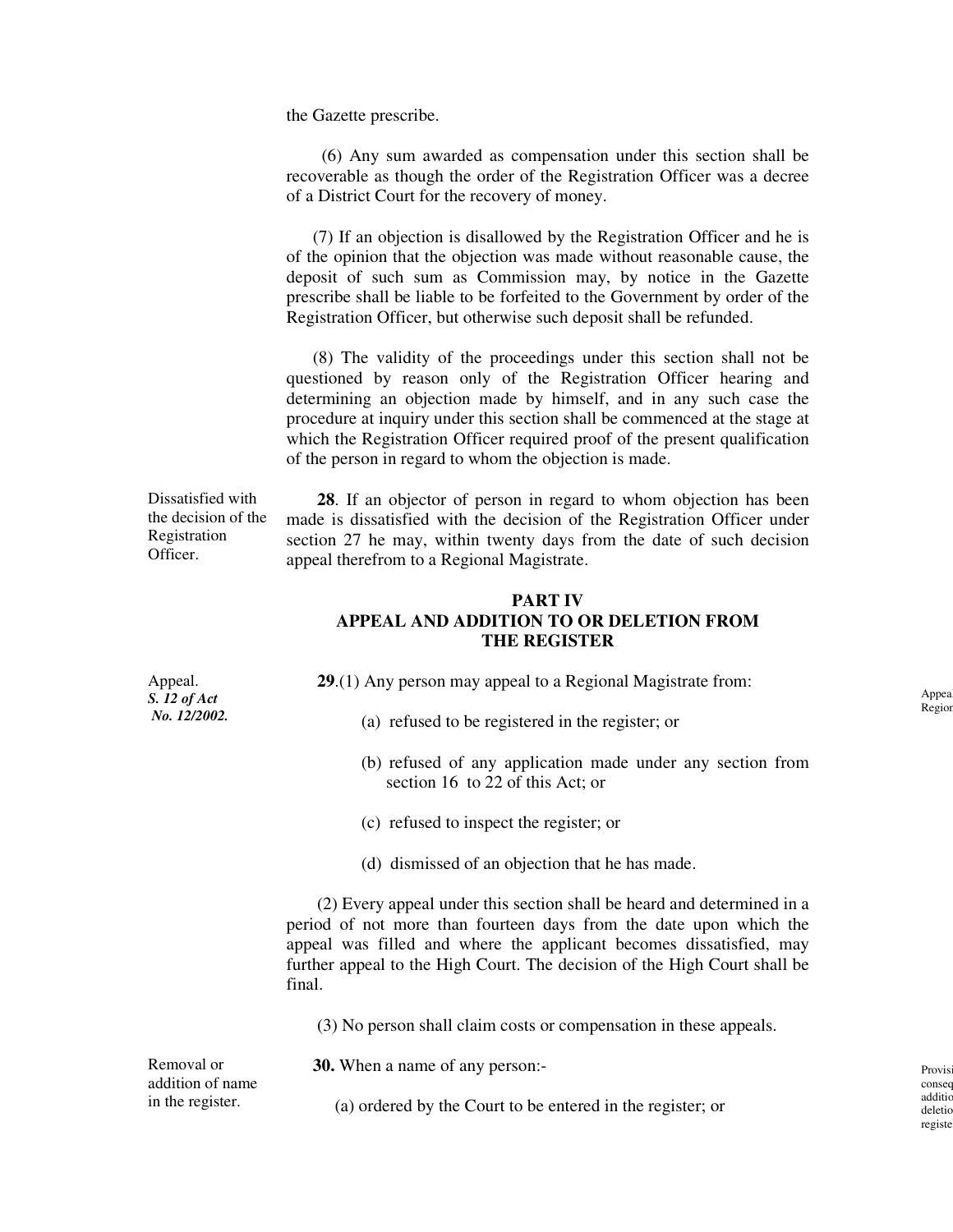(b) ordered by the Court to be removed from the register, the Registration Officer, after being served with the order from the Court or from the Commission, shall take steps to enter or as the case may be to remove that name from the register.

# **CHAPTER III PRESIDENTIAL ELECTIONS**

# **PART I NOMINATION OF PRESIDENTIAL CANDIDATES**

Nomination for Presidential candidate. **31**. Whenever a Presidential election is to be held each registered political party intending to participate in the Presidential election shall submit to the Commission a name of a Presidential candidate for that party.

Number of nominators. *S.3 of Act No. 3/2004.*  **32.**(1) In order to be validly nominated to stand as a Presidential candidate, a person must be nominated in writing by not less than two hundred nominators who are registered voters for the purposes of elections under this Act from each of the five Regions of Zanzibar.

> (2) The writing shall be in the prescribed form and shall be signed by the candidate and by the persons nominating him, and shall contain the following particulars.

- (a) the name, address and occupation of the candidate;
- (b) the names and address of the nominators of the candidate;
- (c) a certificate of the candidate that he is willing and otherwise qualified to stand for election.

Particulars of nomination. *S.5 of Act No. 3/2004.* 

 **33**.(1) Every Presidential candidate shall deliver in such manner and such place as the Commission may direct before exceeding four o'clock on nomination day, two copies of each nomination paper and each shall contain the following particulars:

(a) the names and addresses of the nominators;

(b) the numbers of certificates of registration of the nominators.

(2) Every nomination paper shall be accompanied by:

- (a) a statutory declaration in the prescribed form, made and signed by the candidate before a Judge and declaring candidate's qualifications and that he is not disqualified for election;
- (b) a certificate in the prescribed form by the Returning

Nomin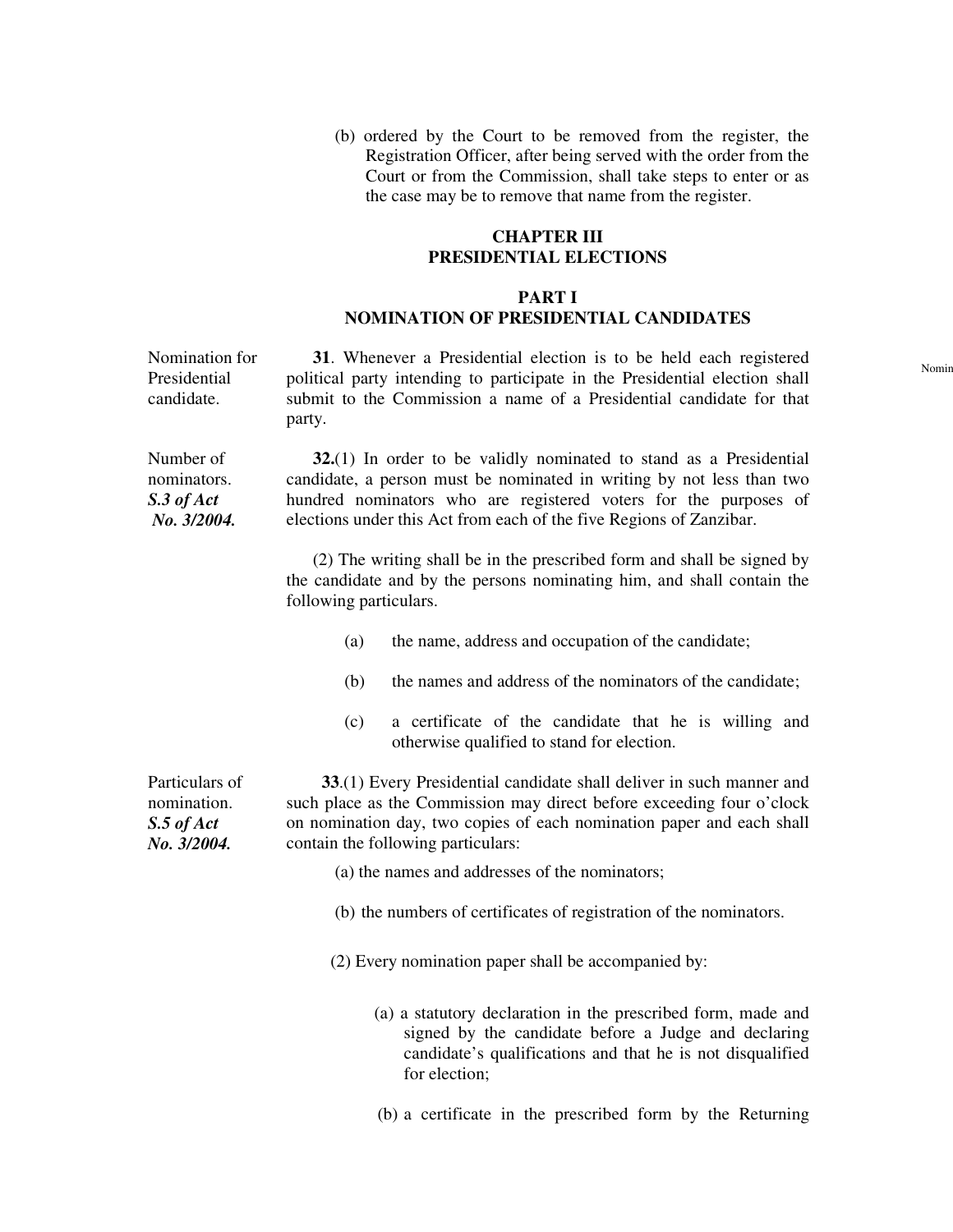Officer in charge of the constituency certifying that the nominators are registered as voters in the polling districts within that constituency;

- (c) such number of passport size photographs of the candidate as the Commission may deem necessary, taken not earlier than three months proceeding the nomination day;
- (d) such biographical information relating to the candidate as may be required to be given by regulations in such form as may be prescribed.

 (3) Where in any case, a nomination paper is not accompanied by the documents specified in subsection (2) of this section, the nomination of the candidate shall be deemed to be void.

 (4) Every candidate or his agent shall deliver his nomination paper (together with one copy thereof) signed as herein before provided as the office of the Commission not later than four o'clock in the afternoon of the nomination day.

 (5) The Director of Elections shall forthwith cause a copy of the nomination paper to be posted in a conspicuous place outside his office.

Deposit. **34**.(1) Every Presidential candidate shall, at the time of delivering his nomination papers pursuant to the provisions of this part, deposit to the office of the Commission, such sum of money as may be prescribed by the Commission.

- (2) The deposit shall be forfeited to the Government if:-
	- (a) the Presidential candidate withdraws his candidature after nomination day; or
	- (b) the number of votes counted in his favour at the elections is less than one-tenth of the total number of votes casted,

save that, such deposit shall not be forfeited if the candidate dies before election.

 (3) Where the deposit is not forfeited under the provisions of subsection (2) of this section, it shall as soon as practicable after the declaration of the results of the election, be returned to the Presidential candidate or paid to his personal legal representative as the case may be, by the Commission.

Sole Presidential candidate. **35**.(1) Where there is only one validly nominated Presidential candidates, the Commission shall declare such person as the sole Presidential candidate.

(2) The Presidential candidate declared under subsection (1) shall be

Depos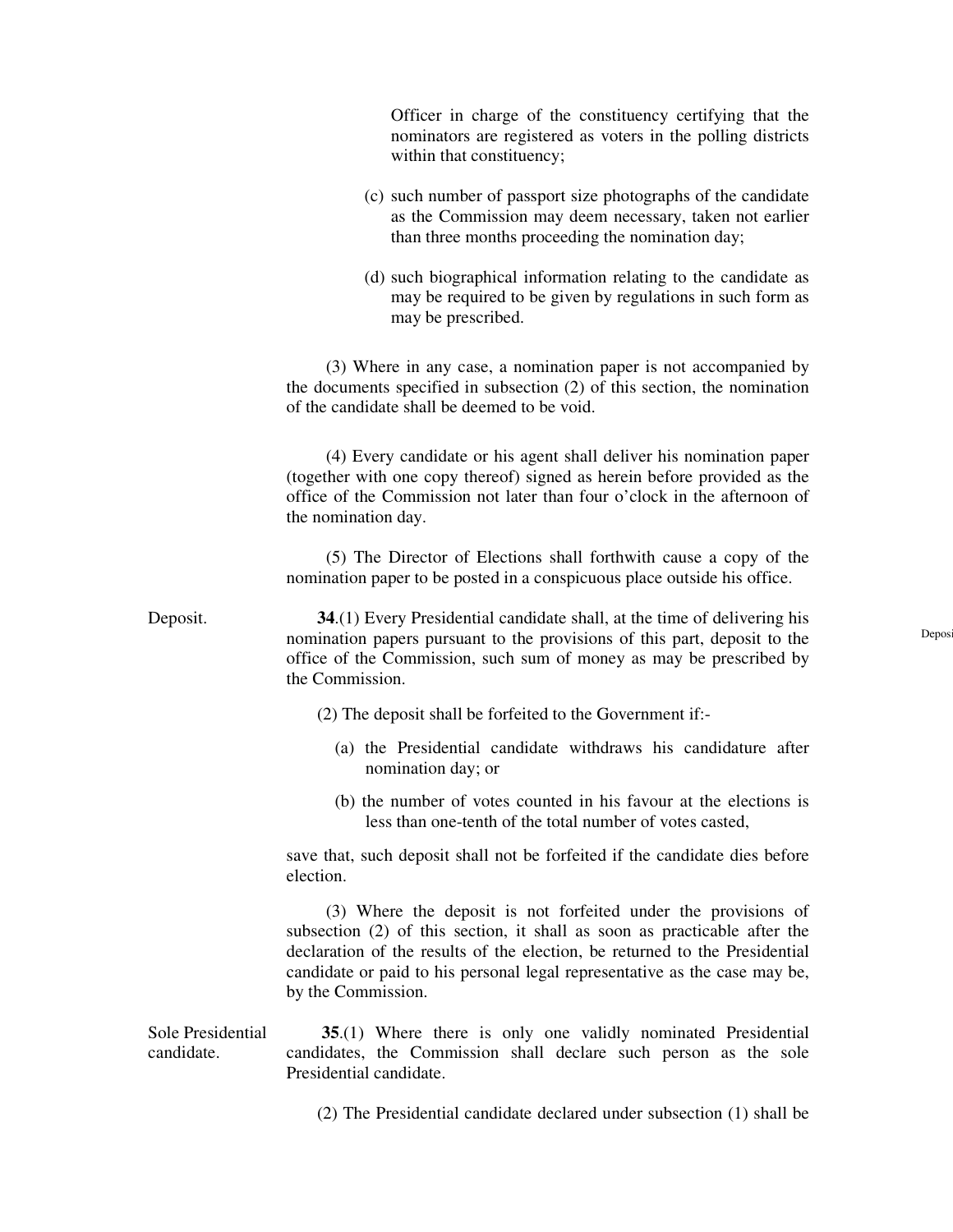duly elected to the Office of the President if he obtains more than fifty per cent of the total votes casted.

 (3) Where the sole Presidential candidate has failed to secure the required votes, the Commission shall declare another nomination day for the purpose of Presidential election.

Withdraw of candidate. **36**. A Presidential candidate may withdraw his candidature by notice in writing signed and delivered by him to the Commission not later than four o'clock on nomination day.

Death or lack of candidate.

**37**.(1) Where:-

- (a) after four o'clock on nomination day there is no validly nominated candidate; or
- (b) at any time after four o'clock on nomination day and before the determination of election, any Presidential candidate dies, the Commission shall forthwith, by notice in the Gazette, appoint a further nomination day being a day not less man twenty one days thereafter.

 (2) Where a new nomination day is appointed under this section, the Commission shall appoint another Presidential election day and the appropriate procedure shall be commenced afresh save that no new nomination shall be required in the case of the other Presidential candidates, if there are any.

**37A.**(1) Objection may be made against a nomination paper on all or any of the following grounds, but no other grounds, namely:

- (a) that the particulars given in respect of the candidate are insufficient to identify him;
- (b) that the nomination paper does not comply with or was not delivered in accordance with the provisions of this Part;
- (c) for the purpose of this Part, "nomination day" means a day nominated by the Commission to be the last day of receiving the names of Presidential candidates.

 (2) No objection to a nomination paper shall be allowed unless it is made to the Director of Elections before four o'clock in the afternoon of the day following nomination day.

 (3) The objection may be made by another Presidential candidate or Director of Elections of his own motion and shall be in writing, signed by the objector, and shall specify the ground of objections.

 (4) The Commission shall, with the least possible delay, hear and decide on the validity of every objection, and inform the candidate

Objection as to validity of the nomination paper. *S. 6 of Act No. 3/2004.* 

Withdraw candid

Death candid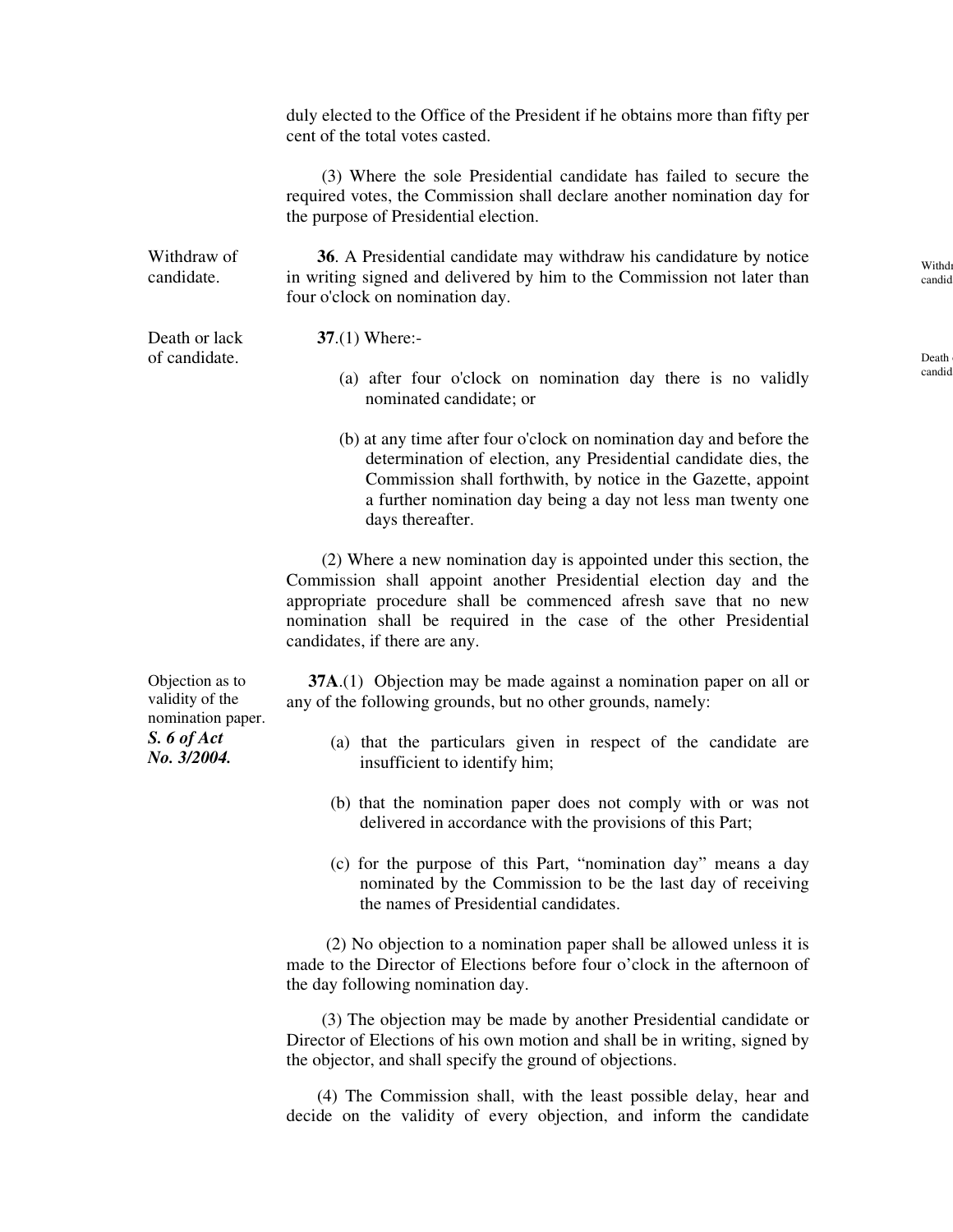concerned of his decision.

#### **PART II ELECTION PROCEDURE**

Election Day. **38**.(1) Subject to the provisions of section 40 of this Act, the Commission, shall appoint a day hereinafter referred to as Presidential election day for the holding of a ballot in every constituency for the election of the President.

> (2) Subject to the provisions of this section, the Commission may appoint different Presidential election days for different constituencies and may revoke the appointment of a Presidential election day and appoint some other Presidential election day in its stead.

(3) The Commission shall appoint as Presidential election day:-

- (a) in the case of a Presidential election held by reason of dissolution of the House of Representatives:-
	- (i) for each constituency in which there is a House of Representatives election, the day appointed as election day for that contested election;
	- (ii) for every other constituency a day not less than forty and not more than fifty days after nomination day;
- (b) in the case of a Presidential election to which paragraph (a) of this subsection does not apply, for every constituency a day not less than forty days and not more than fifty days after the nomination of the Presidential candidates shall have been certified to the Commission.

 (4) Different days may be appointed under subparagraph (ii) of paragraph (a) or paragraph (b) of subsection (3) for different constituencies.

 (5) For the purposes of subsection (3) a constituency for which the House of Representatives election is commenced afresh, shall be deemed to be a constituency in which there is no contested election.

Persons entitled to vote at a Presidential election.

 **39**.(1) Every person registered as a voter under this Act shall be entitled to vote at a Presidential election.

 (2) Subject to the provisions of subsection (3), a registered voter may vote:-

- (a) on the Presidential election day appointed for the constituency for which he is registered as a voter: and
- (b) at the polling station allotted to him in the polling district for which he is so registered and not elsewhere.

Preside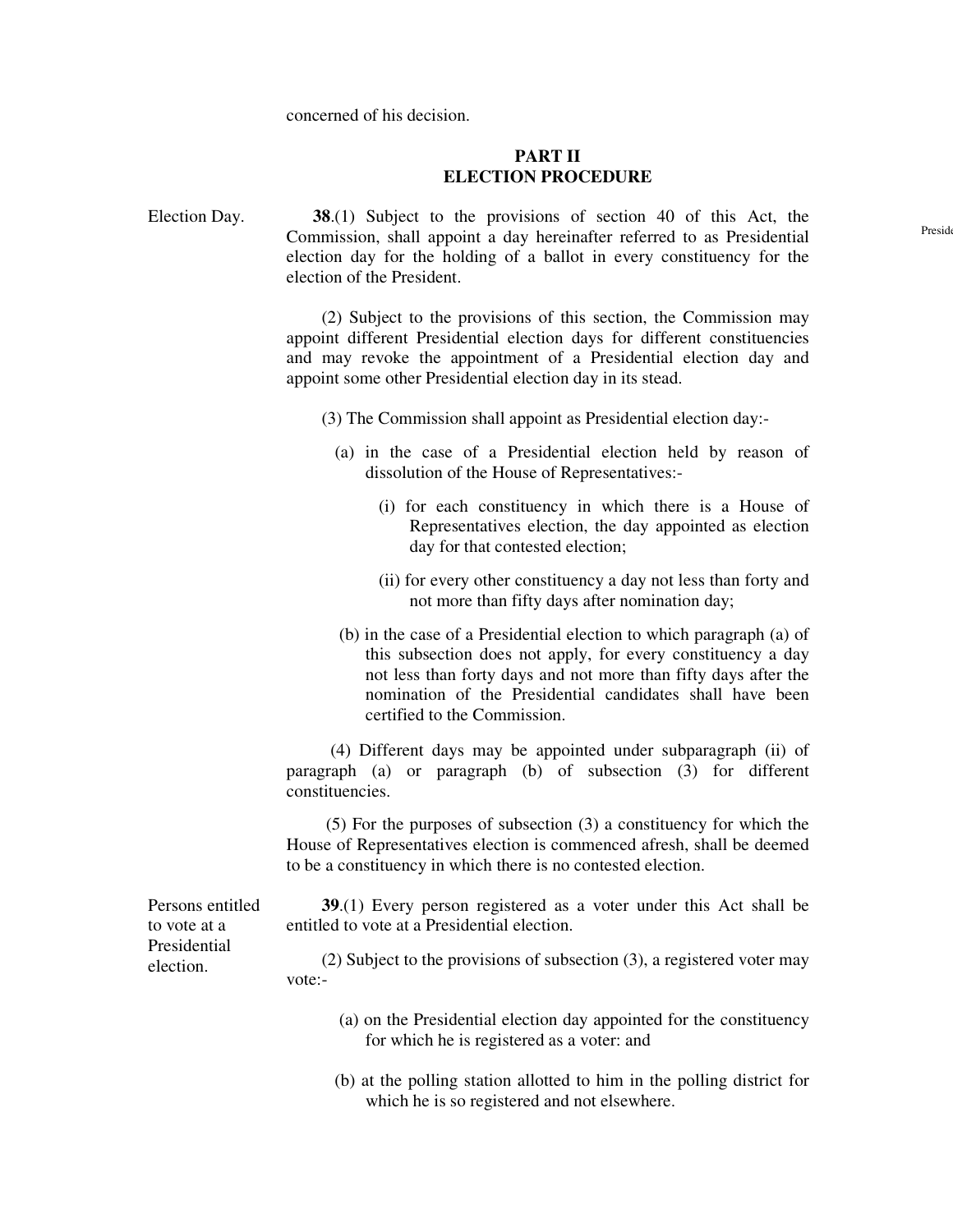(3) The Commission may give directions and prescribe conditions under which a person may, on the Presidential election day, be allowed to vote at a polling station other than that alloted to him.

mutatis mutandis in relation to Presidential candidates.

**40**. The provisions of Part V of Chapter IV of this Act, shall apply

Application of Part V of Chapter IV.

Application of Chapter VI.

 **41**. The ballot for the election of a President in each constituency shall be held in like manner as the ballot in a contested House of Representatives election and, subject to any necessary modification and the provisions of this section and section 42 and the provisions of Chapter VI of this Act, shall apply for the regulation thereof and for such other matters are provided for in chapter VI of this Act.

Counting of votes. *S.10 of Act No. 3/2000 and S.13 of Act No. 12/2002.* 

 **42**.(1) After counting all votes in a Presidential election from all polling district in the constituency (and if required recounted), the Returning Officer shall submit to the Commission and to candidate or agent of the candidate in such manner as the Commission shall direct:-

- (a) the total number of votes cast for the Presidential election in that constituency;
- (b) the total number of votes which are in favour of each Presidential candidates;
- (c) in the case of a sole Presidential candidate, the total number of such votes which are in favour of the Presidential candidate;

then, the Commission shall add together the respective total number of certified votes for each Presidential candidate from all constituencies.

 (2) The Commission may, for any reason which appears to be sufficient, require that the votes in the constituencies, or in any particular constituency, to be recounted.

 (3) Subject to subsection (2), the Commission shall, after adding together all the total votes certified by each Returning Officer in accordance with subsection (1), declare the result of the Presidential election.

 (4) A Presidential candidate shall be declared as a winner, only if he got a majority of valid votes cast more than the other contestants.

 (5) Any person or institution which shall make declaration of the Presidential election result before it is declared by the Commission shall be guilty of an offence and upon conviction be liable to a fine of five hundred thousand shillings or to imprisonment for a term of five years or to both such fine and imprisonment.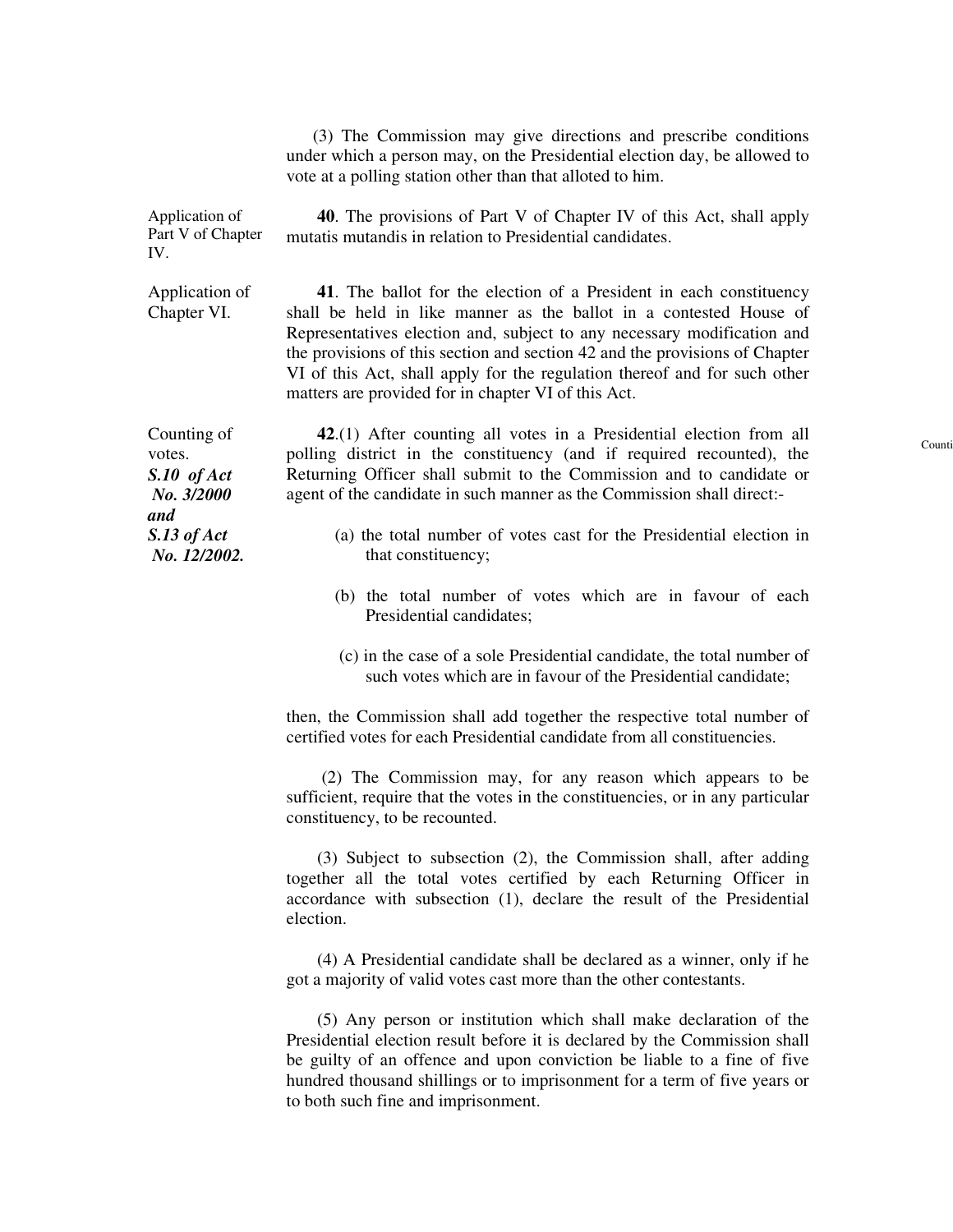(6) The Presidential election results shall be declared within three days after election day except when there are election problems in some polling stations, three days after such problems have been resolved.

Second Ballot. *S.14 of Act No. 12/2002.* 

 **43.**(1) If in the Presidential elections, contestants with the most votes tie, the Presidential election shall be repeated.

 (2) The Electoral Commission shall, by notice published in the Official Gazette announce another suitable date which shall not be more than 40 days from the election date, for the purpose of nomination of Presidential candidates and the voting processes forthwith shall start afresh.

#### **CHAPTER IV THE HOUSE OF REPRESENTATIVES ELECTIONS**

# **PART I QUALIFICATION OF CANDIDATES**

Qualification of House of Representatives candidate.

 **44**. No person shall be qualified to be elected as a constituent member of the House of Representatives unless he is qualified to be so elected by and in accordance with the provisions of the Constitution.

# **PART II NOMINATION OF CANDIDATE**

Nomination day. *S.12 of Act No. 3/2001.* 

 **45**.(1) Where a House of Representatives election is to be held in a constituency or where such election is countermanded and the election procedures are to commence afresh, the Commission shall, by notice Publish in the Gazette, appoint a day (hereinafter referred to as the nomination day) for the nomination of candidates for the election.

Provided that:-

- (a) where a general election is to be held, the nomination day for any constituency shall be not less than five nor more than twenty five days after the dissolution of House of Representatives;
- (b) where a by-election is to be held, the nomination day shall be not less than twenty four months and not more than 25 months after the occurrence of the even by reason of which the by-election is to take place.

Save that for any reasonable cause, the House of Representatives may, by resolution passed on a motion to be moved by a Minister, set a period earlier than 24 months within which the Commission may appoint a nomination day for the relevant by-election or by-elections; and such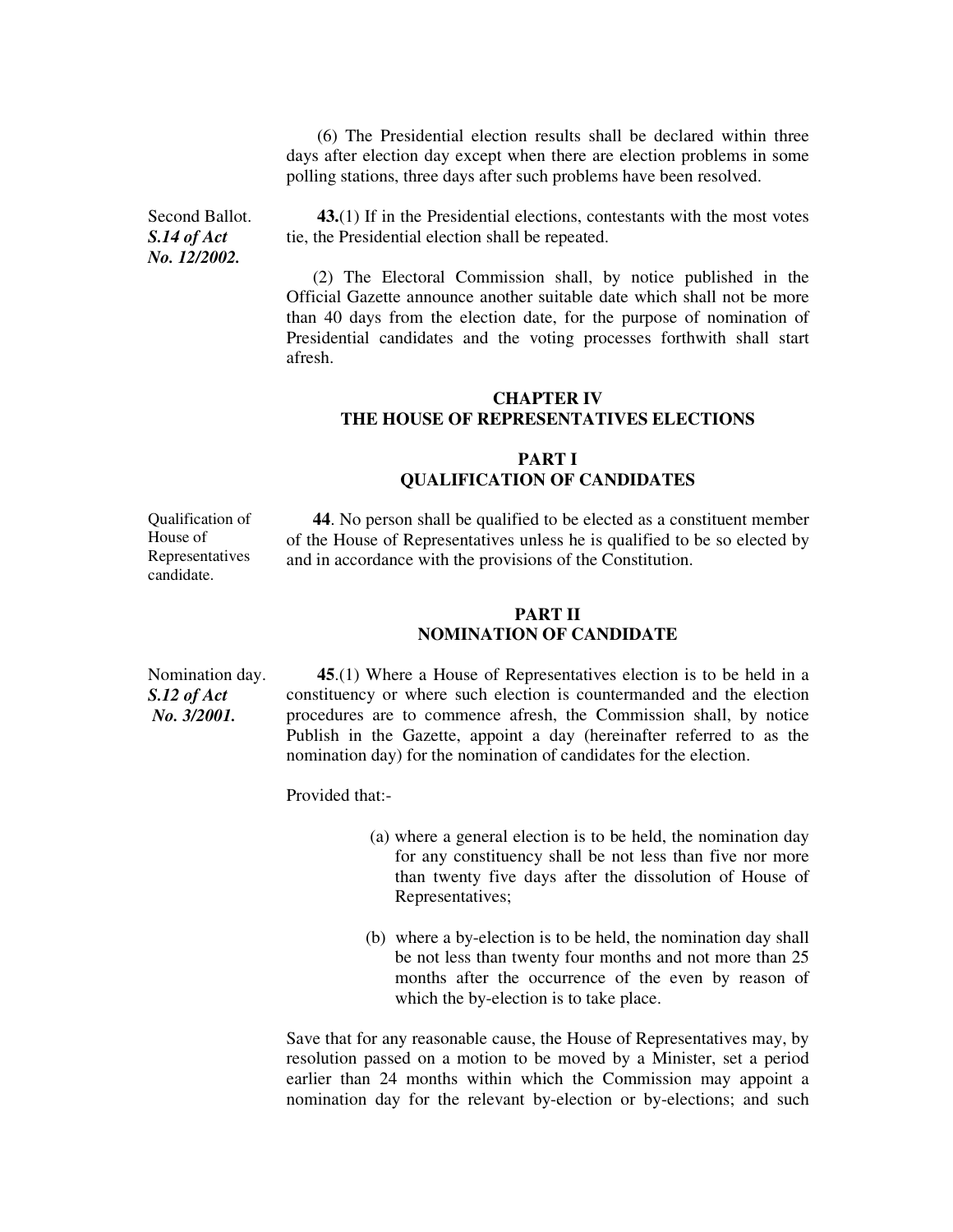earlier period shall be specified in the resolution.

 (2) The Speaker shall in writing notify the Chairman of the Commission the period which has been set by the House of Representatives for that purpose.

 (3) There shall be no by-election in the last twelve months of the life of the House of Representatives.

 (4) The Commission may appoint different nomination days for different constituencies, and may revoke the appointment of a nomination day and appoint some later day as nomination day.

Provided that any such later day appointed for a nomination day for a House of Representatives election shall be within the period provided for under the proviso to subsection (1).

 (5) The Commission shall give at least seven days notice of nomination day and, in the case of a House of Representatives general election, where the President has given notice of his intention to dissolve the House of Representatives, the notice of nomination day may be given before such dissolution.

Nomination of candidates. *S.12 of Act No.3/2000.* 

 **46**.(1) In order to be validly nominated to stand as a candidate for a constituency a person must be nominated in writing by not less than twenty five voters of his party registered in the polling districts within the constituency for which he is a candidate.

 (2) The writing shall be in the prescribed form, and shall be signed by the candidate and by the persons nominating him, and shall contain the following particulars:

- (a) the name, address and occupation of the candidate;
- (b) the names and addresses of the nominators of the candidate;
- (c) a certificate by the candidate that he is willing and otherwise qualified to stand for election.
- (3) Every nomination paper shall be accompanied by:
	- (a) a statutory declaration in the prescribed form, made and signed by the candidate before a Magistrate and declaring, candidate's qualifications and that he is not disqualified for election;
	- (b) a certificate in the prescribed form by the Returning Officer in charge of the constituency certifying that the nominators are registered as voters in the polling districts within that constituency;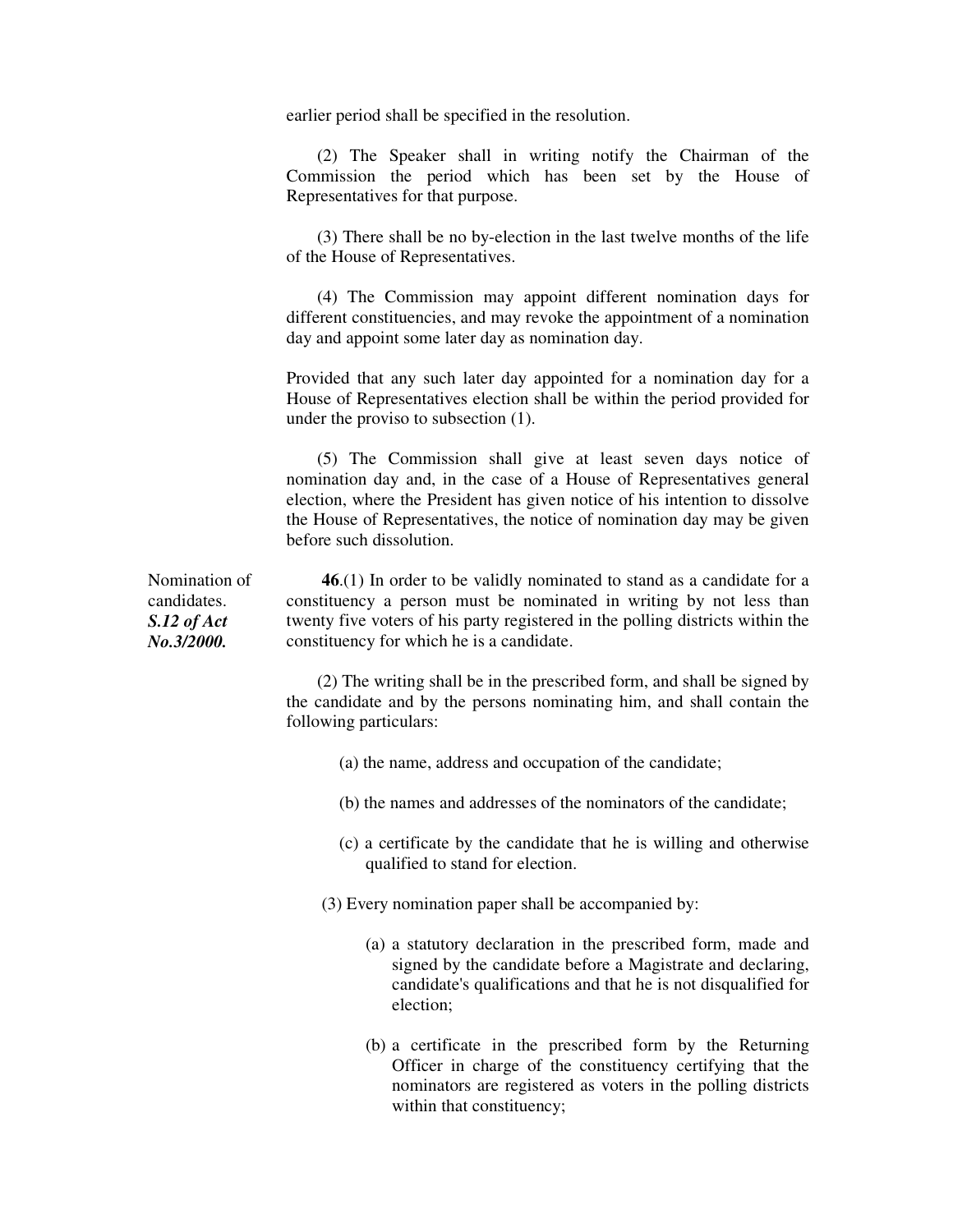- (c) such number of photographs of the candidate as the Electoral Commission may deem necessary taken not earlier than three months preceding the nomination day;
- (d) such biographical information relating to the candidate as may be required to be given by regulations in such form as may be prescribed.

 (4) Where, in any case, a nomination paper is not accompanied by the documents specified in subsection (3) the nomination of the candidate shall be deemed to be void.

Provided that the Commission may, in any particular case, if it thinks reasonable so to do, direct that the nomination paper shall be accepted as valid notwithstanding that such nomination paper was not accompanied by any such documents if the document in question is submitted to the Returning Officer within such further time as the Commission may allow.

 (5) The Returning Officer shall provide nomination papers and shall supply any voter with such number of nomination papers as he may require.

 (6) Every candidate or one of the persons nominating him, shall deliver his nomination paper (together with one copy thereof) signed as herein before provided at the office of the Returning Officer not later than four o'clock in the afternoon of the nomination day.

 (7) The Returning Officer shall forthwith cause a copy of the nomination paper to be posted in a conspicuous place outside his office.

 (8) No person shall nominate more than one candidate for any one election and where a Returning Officer has issued a certificate under paragraph (b) of subsection (2) in respect of a person's nomination on one candidate he shall refuse to issue a certificate in respect of that person's nomination of another candidate for the same election.

Provided that a person shall not be prevented from signing a nomination paper by reason only of his having signed that of a candidate who has died or withdrawn his candidature before delivery of such first mentioned nomination papers.

 (9) A nominator may subject to the provisions of subsection (8), nominate one candidate each for Presidential, House of Representatives and local authority election.

 (10) A Returning Officer shall, when requested by or on behalf of a candidate to issue a certificate in respect of a nominator who is registered in a polling district of which he has charge, issue a certificate accordingly.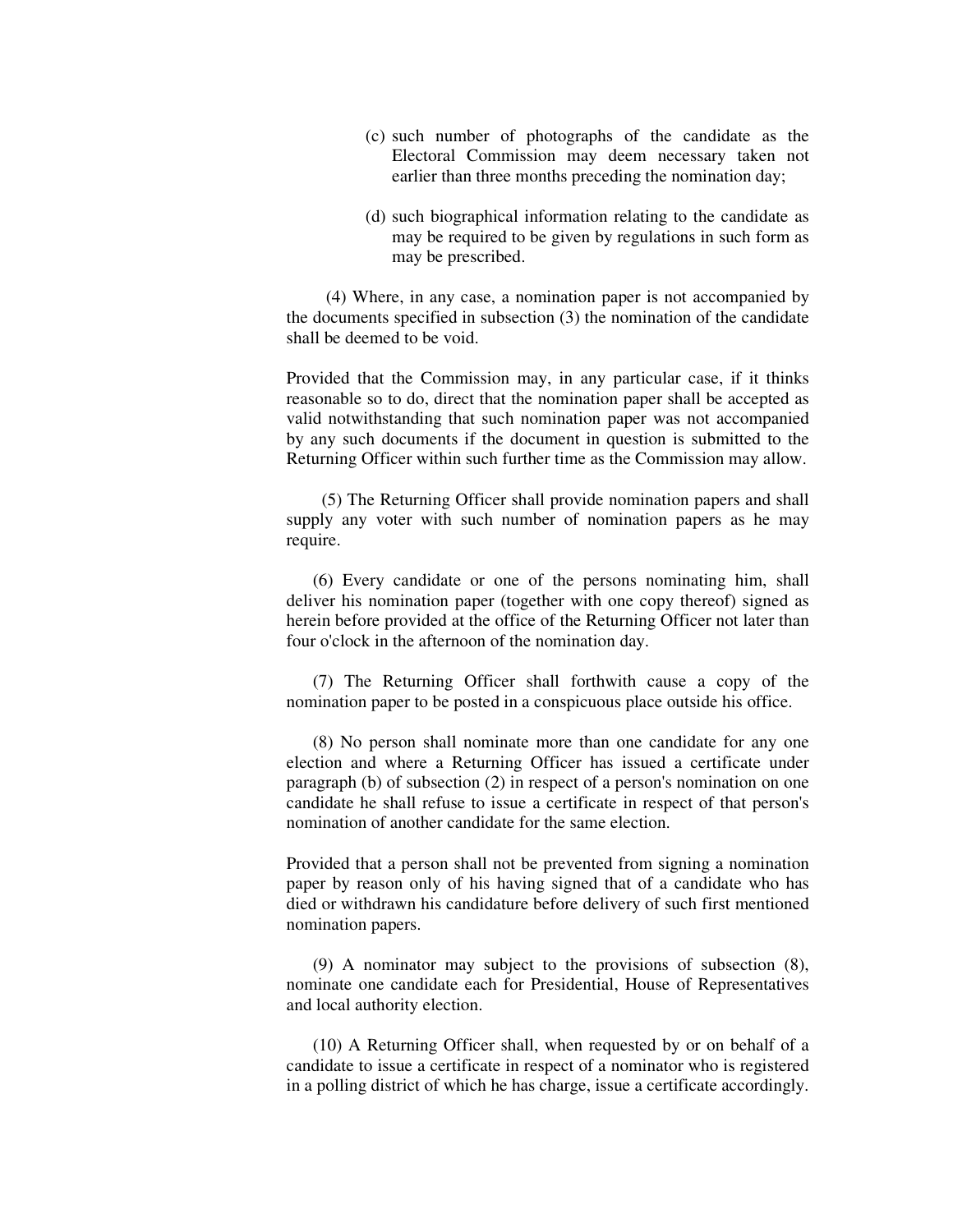(11) The fact that, subsequent to the nomination day, the name of a person who has nominated a candidate is deleted from a register of voters for the relevant polling district shall not invalidate the nomination of the candidate.

Deposits. **47**.(1) A candidate or one of the persons nominating him shall, at the time of delivering nomination paper pursuant to the provision of section 46, deposit with a Returning Officer such sum of money as may be prescribed by the Commission.

> (2) The deposit of an opposed candidate shall be forfeited to the Government if he withdraws his candidature after nomination day or if the number of votes counted in his favour at the election is less than one tenth of the total number of valid votes counted for the seat which he was a candidate, save that such deposit shall not be forfeited if the candidate dies.

> (3) Where a deposit of a candidate is not forfeited under the provision of subsection (2) of this section, the Returning Officer shall, as soon as is reasonably practicable after the declaration of the result of the election, returned to him or paid to his personal legal representative.

Candidate to be nominated for one seat only.

Objection and decision as to validity of nomination paper.

 **48.** No person shall be nominated as a candidate for election in more than one constituency, but any party may, notwithstanding any provision or requirement in this Act, field any person to be a candidate in any constituency and such candidate may register and vote at such constituency.

 **49**.(1) Objection may be made to a nomination paper on all or any of the following grounds, but on no other ground, namely:-

- (a) that the particulars given in respect of the candidate are insufficient to identify him;
- (b) that the nomination paper does not comply with or was not delivered in accordance with the provision of this Part;
- (c) that it is apparent from the contents of the nomination paper that the candidate is not qualified to stand for election:
- (d) that the requirements of subsection (4) of section 46 have not been complied with.

 (2) No objection to a nomination paper shall be allowed unless it is made to the Returning Officer before four o'clock in the afternoon of the day following nomination day.

 (3) The objection may be made by another candidate in the constituency, or by the Director of Elections or the Returning Officer of his own motion and shall be in writing, signed by the objector, and shall Candid nomin one set

Object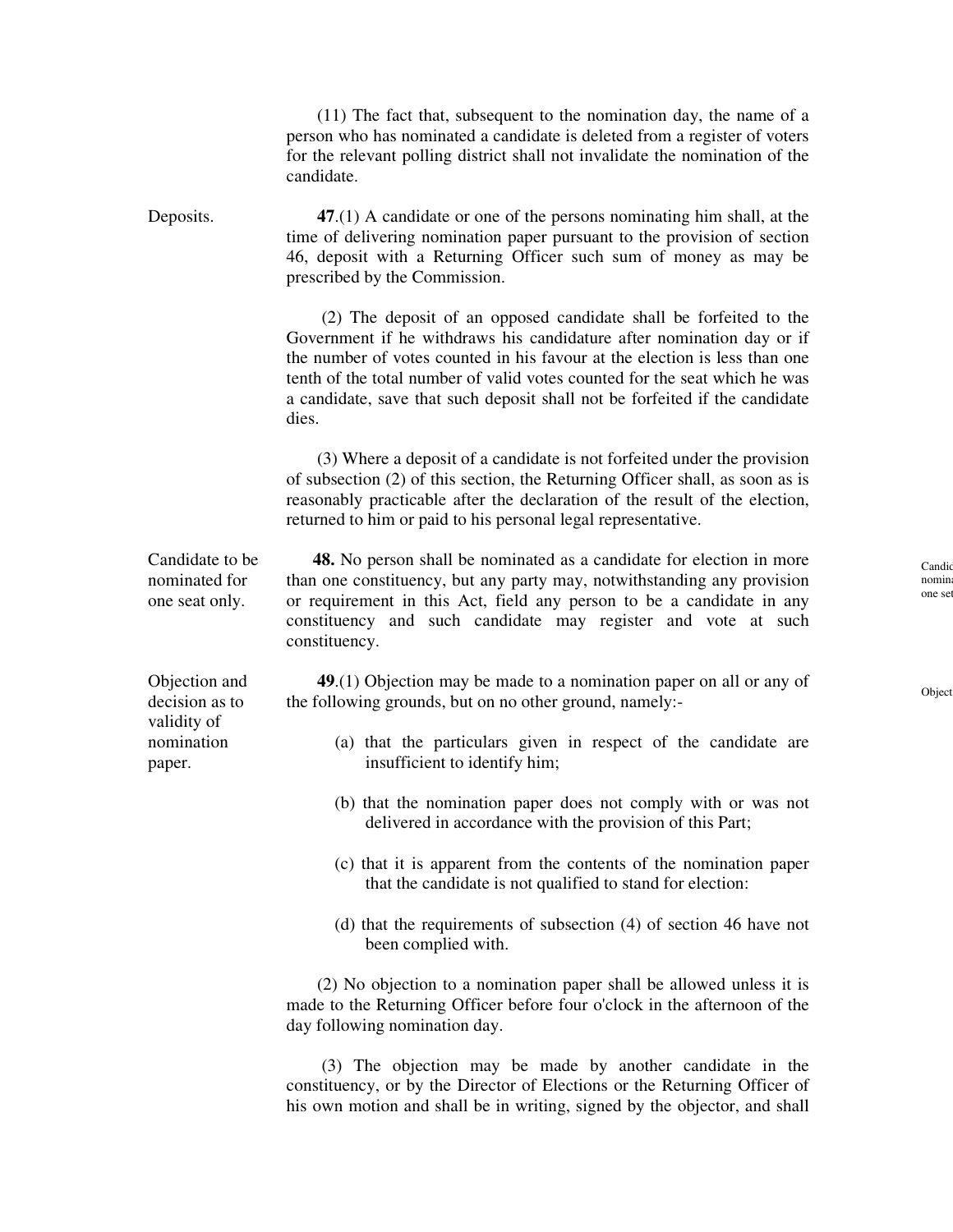specify the ground of objection.

 (4) The Returning Officer shall, with the least possible delay, decide on the validity of every objection and inform the candidate concerned of his decision, and, if the objection is allowed, of the ground of his decision.

 (5) Any candidate who is dissatisfied by the decision of the Returning Officer on the validity of an objection may, in such manner and within such period as the Commission may prescribe, appeal to the Commission and the decision of the Commission shall be final and conclusive and shall not be challenged in any court, save by way of an election petition presented pursuant to the provisions of Chapter VII on one or other of the ground specified in that Chapter.

Unopposed Candidate. **50**.(1) Where only one candidate is nominated for an election in a constituency, such candidate shall be deemed to be elected and the Commission shall, by notice in the Gazette declare him to have been elected.

> (2) Where a candidate withdraws after nomination, the provision of section 47(2) shall apply and no party shall nominate a substitute candidate.

#### **PART III ELECTION DAY**

 **51**.(1) The Commission shall publish a notice in the Gazette which signifies the day on which elections shall be held not less than 60 days and not more than 90 days from the date of nomination of candidates.

 (2) All Presidential elections in Zanzibar, House of Representatives and Councillors shall be held on the same day except where there is a reasonable reason accepted by the Commission, elections in a particular constituency or constituencies may be postponed by the Commission by making announcement in the media to the following day or any other day as appointed by the Commission.

 (3) Where the candidates nominated for by-election in a constituency, the Commission shall by notice published in the Gazette, appoint a day not more than thirty days after the day on which they have been nominated for election in the constituency.

 (4) Notwithstanding the provisions of subsections (1) and (2), the Commission may for a reasonable ground or upon the occurrence of an event preventing an election not to be held, revoke the election day previously appointed and appoint another election day, being a day within the period specified under subsection (1) or (2) as the case may be, after the revocation or occurrence of the event, to be election day.

Nominated candidates and election day. *S.15 of Act No. 12/2002.*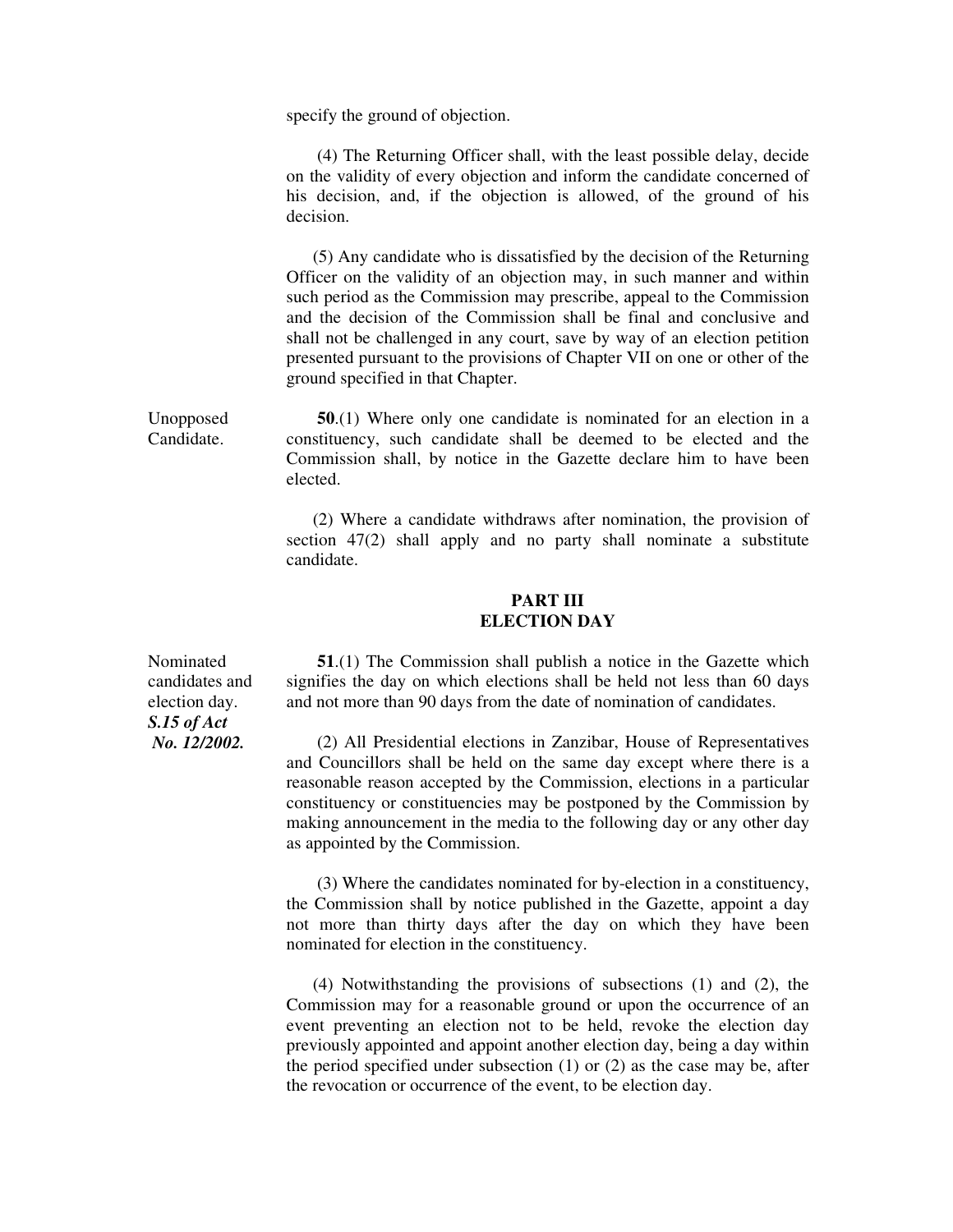Notice of election. **52**.(1) Where there is a contested election the Returning Officer shall on or before the election day give notice in the constituency in such manner as he may think fit as to the following matters:

- (a) the day or days and subject to the provisions of subsection (4) of this section, the time or times of commencement and close of the poll;
- (b) the address of the polling station or stations:
- (c) in any polling district where there are two or more polling stations the voters assigned to each polling stations; and
- (d) the full names, addresses, occupations and symbol of the party and photograph of the candidates.

 (2) The day appointed for polling pursuant to the provisions of paragraph (a) of subsection (1) in any polling district may differ from that appointed day for any other polling district in the same constituency.

Provided that:-

- (a) election day for a constituency shall be the polling day for at least one polling district in the constituency;
- (b) one day but not more than one day shall be appointed as polling day for each polling district: and
- (c) the last day appointed for polling in any polling district in any constituency shall be not later than such time after election day for the constituency as the Commission may appoint.

 (3) Where the Returning Officer has appointed a polling day for a polling district pursuant to the provisions of this section, he may, where it appears to him to be in public interest, so to do, give notice in the constituency in such manner as he may think fit altering the polling day appointed for any polling district, and thereupon polling shall take place in that polling district on the polling day specified in such notice.

 (4) For the purpose of paragraph (a) of subsection (1) of this section, unless the Commission otherwise directs, the time of commencement of the poll shall be eight o'clock in the morning and the time of the close of the poll shall be six o'clock in the evening or such earlier time as may be specified in the notice.

# **PART IV WITHDRAWAL, DEATH AND ABSENCE OF CANDIDATES**

Withdrawal of candidature.

 **53**. A candidate may withdraw his candidature by notice in writing signed and delivered by him to the Returning Officer not later than six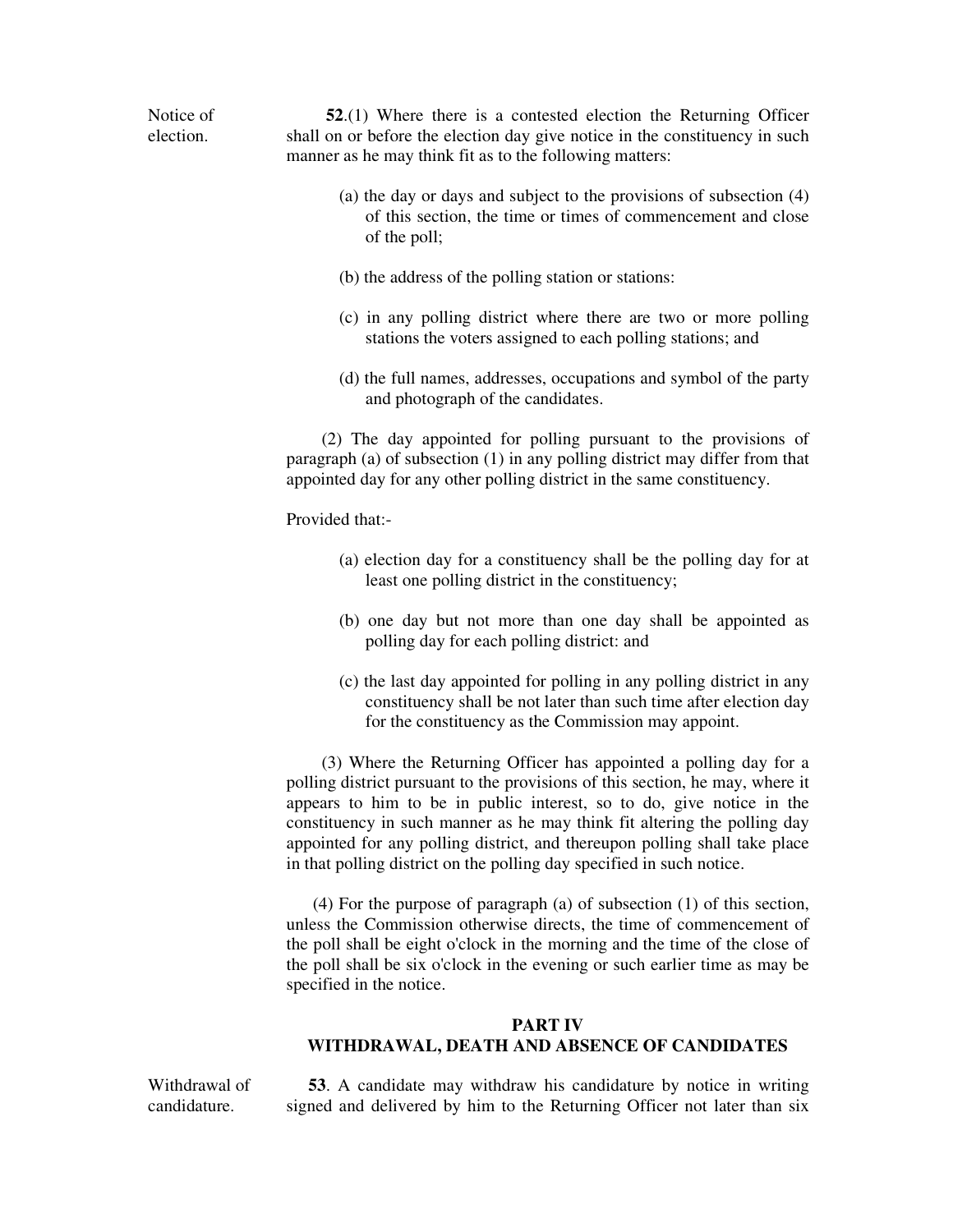o'clock in the evening of the day proceeding nomination day and if that day is not a working day, a day preceding that other day.

Death of candidate. **54**.(1) Where, after four o'clock in the evening on nomination day and before the close of the poll in an election a candidate in a constituency dies, the Returning Officer shall, upon being satisfied of the fact of the death countermand the election in the constituency.

> (2) In the case where the Returning Officer countermands an election pursuant to the provisions of subsection (1) of this section, the Commission shall, by notice published in the Gazette appoint some other convenient day, not later than thirty days after such countermand, for the nomination of candidates for election in the constituency and the electoral procedure in that constituency shall be commenced afresh.

> Provided that no new nomination shall be required in respect of any candidate validly nominated at the nomination and every such candidate shall be deemed to have been nominated unless he gives a notice of his withdrawal.

Absence of candidates. **55.** If after a nomination day by reason of death, withdrawal or any other reason whatsoever, there are no candidates in a constituency, the Commission shall, by notice published in the Gazette, countermand the election and appoint some other day not later than thirty days after such countermand for the nomination of candidates for election in the constituency, and the electoral procedure in that constituency shall be commenced afresh.

#### **PART V THE ELECTION CAMPAIGN**

 **56**.(1) Where there is an election in a constituency, the campaign shall be organised by the candidate, his political party or agent.

 (2) An agent or party, as the case may be, shall furnish to the Commission a schedule and a copy to the District Commissioner, indicating the proposed programme for his campaign for public rally specifying times and places of those meetings.

 (3) Any agent or political party preparering campaign on behalf or consent of the candidate, may convene or address any public meeting held in the constituency other than one held pursuant to subsection (2), for the purpose of furthering the candidate's election in the programme of his party and policy, provided that the notices for that meetings are sent to the Commission and copies thereof to the District Commissioner.

 (4) No person shall conduct election campaign at a place of worship or learning institution, and any person who conducts the election campaign at such places shall be guilty of an offence and upon conviction be liable to a fine of five hundred thousand shillings or to imprisonment

Election Campaign. *S.14 of Act No. 3/2000 and S.16 of Act No.12/2002.*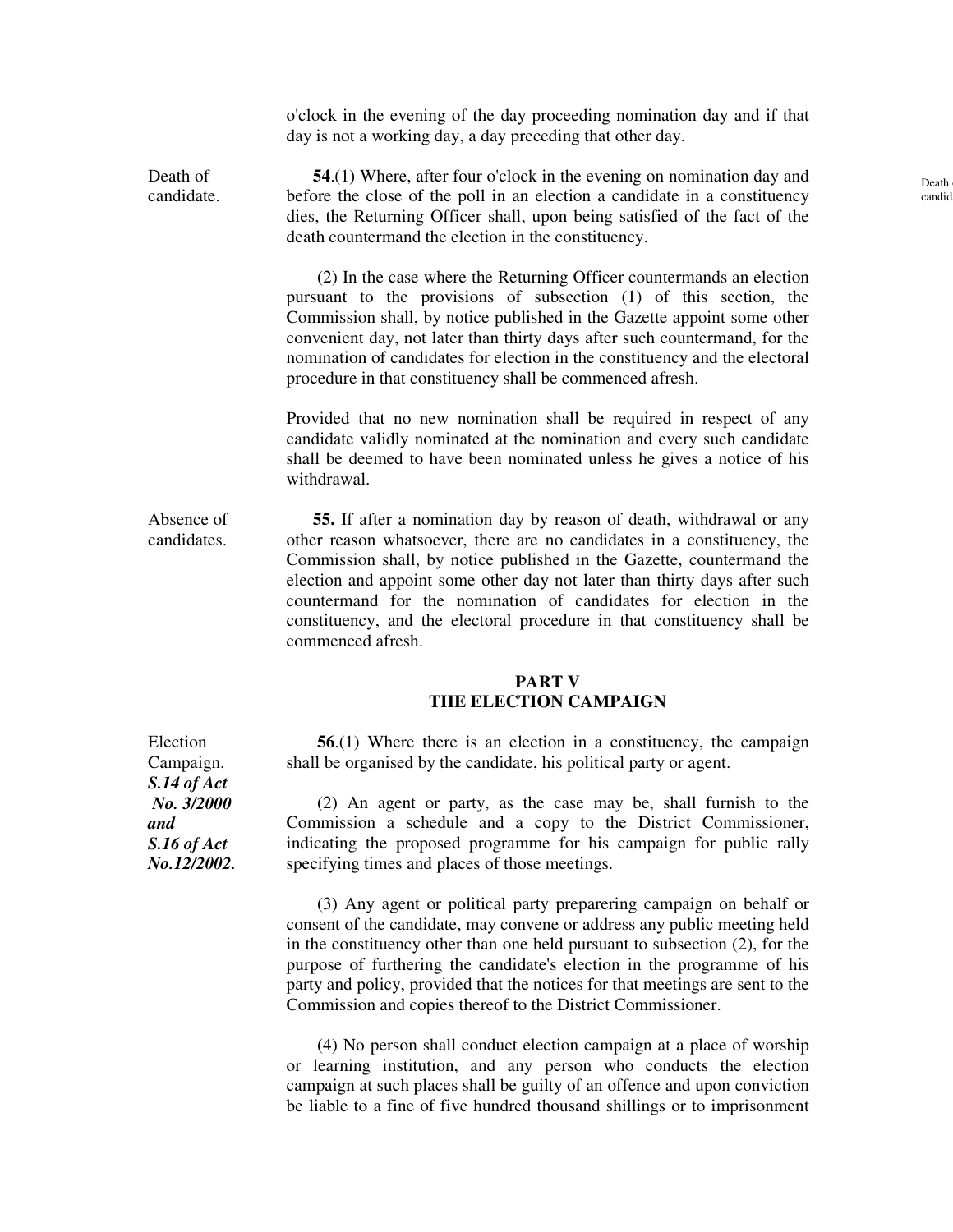for a term of not exceeding six months or both such fine and imprisonment.

 (5) For the purposes of this section, the Electoral Commission shall include Returning Officers of the concerned district.

Candidate to be identified by symbol and photograph.

**57.**(1) For the purpose of assisting voters to identify a candidate, every candidate shall be identified by a photograph of the candidate and symbol of his party which has been approved by the Returning Officer.

 (2) The display of the photograph of a candidate and symbol of his party during the election campaign shall be subject to the control of the Returning Officer.

#### **CHAPTER V LOCAL AUTHORITY ELECTIONS**

**Oualifications** for election for Local Authority. **58**.(1) A person shall be elected as a member of Local Authority or stand as a candidate at an election for Local Authority if he is qualified for election.

> (2) A person shall be qualified for election as a member of a Local Authority if he satisfies the following conditions that is to say-

- (i) he is a Zanzibari who has attained the age of twenty one years;
- (ii) he is registered as a voter and is not disqualified from voting under the provisions of this Act or any other law;
- (iii) he is the ordinary resident within the area of jurisdiction of the Local Authority;
- (iv) he can read and write in Kiswahili or English;
- (v) he is a member sponsored by a political party registered as such by the Political Parties Act, 1992, and
- (vi) he is engaged in lawful business.

 **59.**(1) A person shall be disqualified for election as a member of a Local Authority:-

- (a) if he is under a declaration of allegiance to some country other than the United Republic;
- (b) if under any law in force in Tanzania he is adjudged or otherwise declared to be of unsound mind;
- $(c)$  if-
	- (i) he is serving a sentence of imprisonment exceeding six

Disqualifications for election for Local Authority. *S.15 of Act No. 3/2000.*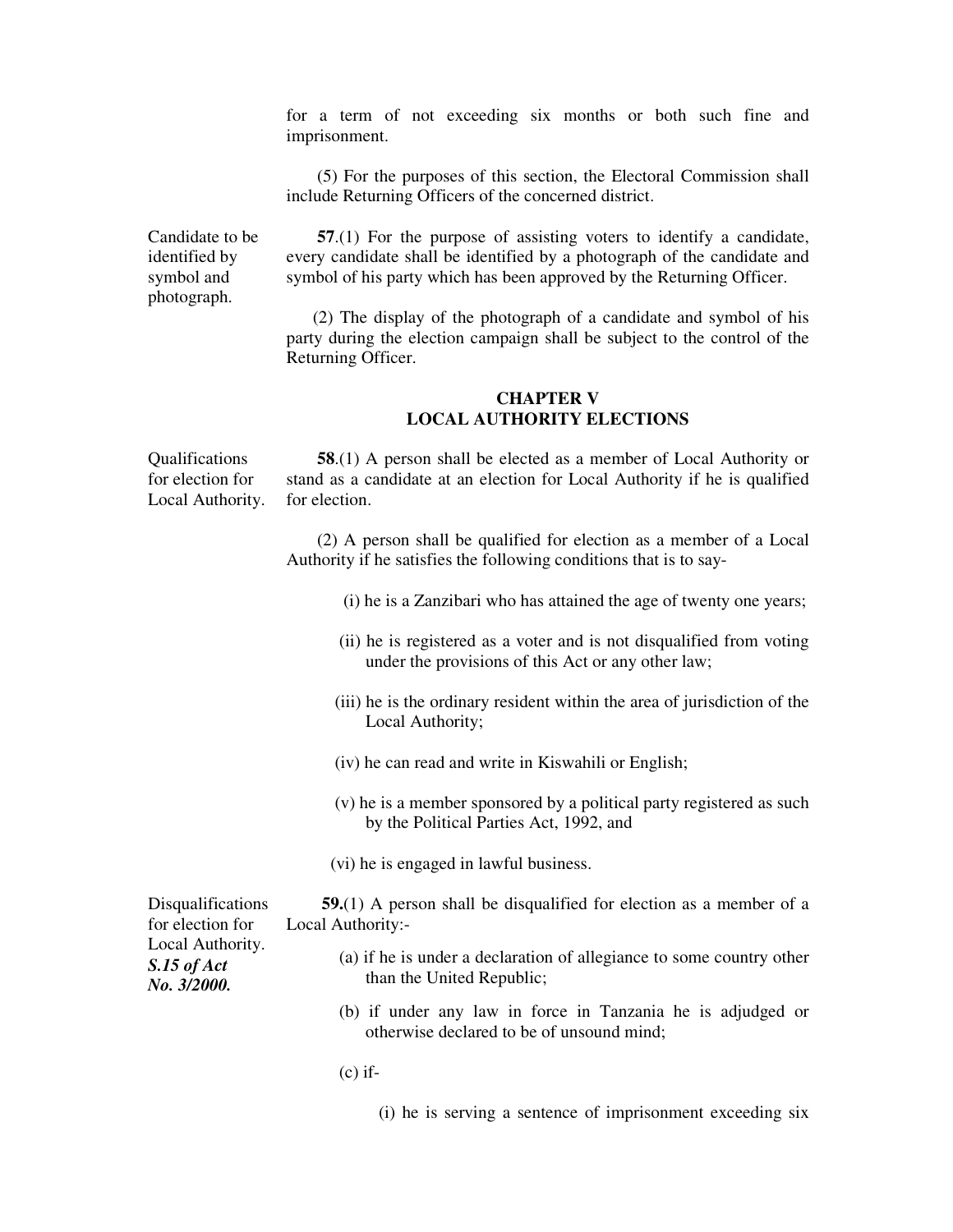months for a criminal offence; or

- (ii) he is detained under an order made under the Preventive Detention Act, and has so been detained under the order for a period exceeding six months; or
- (iii) he has been deported, in accordance with the provisions of the Deportation Ordinance, under an order made under that Ordinance which has been in force for a period exceeding six months, and is still in force;
- (d) if he is a party to or partner in a firm or manager of a company which is a party to any subsisting contract with the local authority to which he seeks election and has not, within one month before the date of election, published in the Kiswahili or English language newspapers circulating within the area of authority concerned, a notice setting the nature of the contract and his interest or the interest of the firm or company in the contract;
- (e) if he is disqualified from becoming a member of a local authority by or under any written law;
- (f) if he is disqualified from registering as a voter under this Act or disqualified from voting at any election under this Act or under any written law relating to offences connected with any election.

 (2) For the purpose of sub-paragraph (1) of paragraph (c) of subsection (1):-

- (a) two or more sentences that are required to be served consecutively shall be regarded as separate sentences if none of them exceeds six months but if any of them exceeds six months they shall be regarded as one sentence; and
- (b) no account shall he taken of a sentence of imprisonment imposed as an alternative to or in default of the payment of a fine.

Nomination of candidates. **60.** In order to be validly nominated at a nomination to stand as a candidate for an area, a person must be nominated in writing by not less than fifteen voters registered in the polling districts within the area for which he is a candidate.

Application of chapter IV. *S.8 of Act No. 3/2004.*

 **61**.(1) The provision of Chapter IV of this Act relating to nomination of candidate, election day, withdrawal, death and absence of candidates and the election campaign in respect of members of the House of Representatives shall, mutatis mutandis, apply to elections in respect of the members of the local authority, except that reference to constituency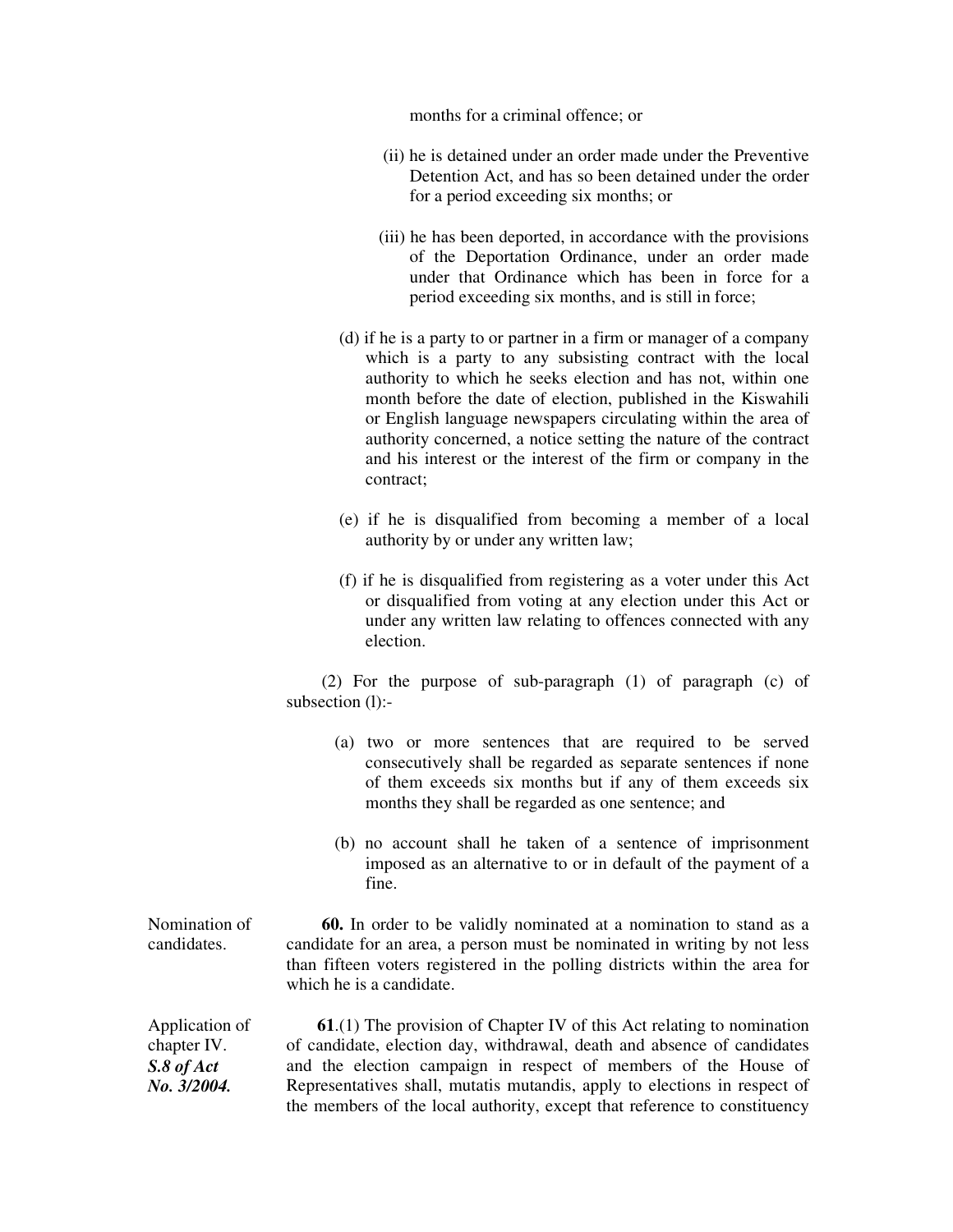shall be area or ward in this Part.

 (2) Notwithstanding the provision of subsection (1) of this section, the Commission may make regulations, rules or procedure relating to the elections of Local Authority.

 (3) Any regulations, rules or procedures made under this section shall be published in the Gazette.

 (4) The provision of Chapter VI of this Act relating to election, voting and counting procedure shall, mutatis mutandis, apply to elections in respect of the members of the Local Authority, except that reference to constituency shall be construed as ward.

#### **CHAPTER VI ELECTION AND VOTING PROCEDURE**

#### **PART I ELECTION PROCEDURE**

Polling days and times.  **62**. In a contested election polling shall take place in each polling district in the manner hereinafter prescribed on the day appointed for polling in that polling district pursuant to the provisions of section 52.

> **63**. The Returning Officer shall, by following the directives and guidelines of the Commission, perform the following:

- (a) provide a sufficient number of polling stations in each polling district in accordance with the terms of any notice given under the provisions of section 52;
- (b) appoint in respect of each polling district such persons, to be known as Polling Assistants, as he may think fit to assist at the voting in the election;
- (c) appoint from among such Polling Assistants a person to be in charge of the polling station to be known as the Presiding Officer;
- (d) furnish each polling station with such number of compartments as in the opinion of the Returning Officer may be necessary in which the voters can, screened from observation, record their votes;
- (e) place or cause to be placed outside each polling station in a conspicuous place a notice showing the names in alphabetical order of surnames or in such other order as the Commission may direct, addresses, occupations and representative photograph and part symbol, if any, of the candidate;

Arrangements for contested elections.

*S.17 of Act No. 12/2002.*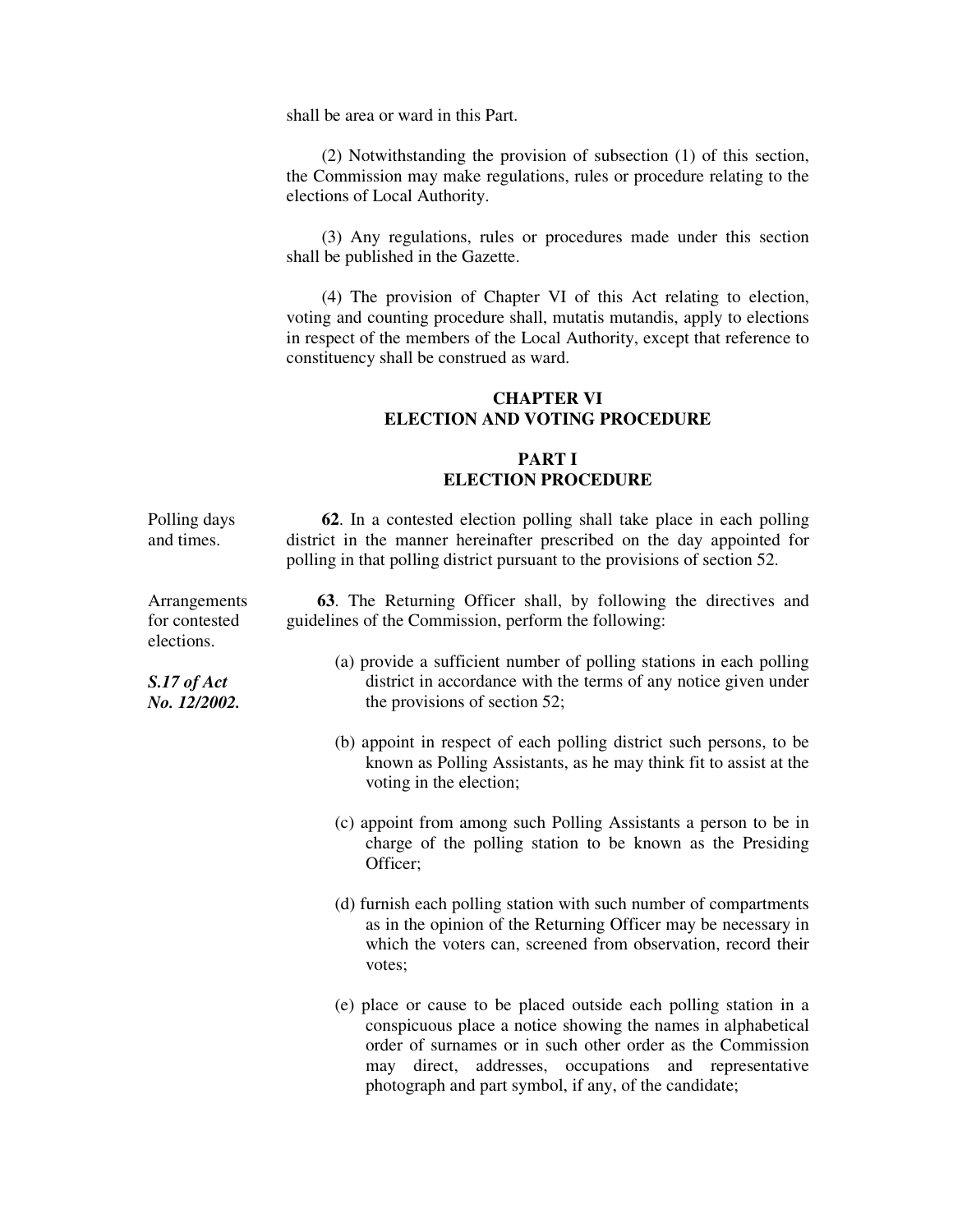- (f) provide both within and without each polling station notices containing instructions relating to the voting procedure to be followed;
- (g) provide each Presiding Officer with such number of ballot boxes and ballot papers as in the opinion of the Returning Officer may be necessary;
- (h) provide each polling station with writing materials and instruments with which the voters can mark the ballot papers and for making official marks;
- (i) subject to any direction the Commission may give in that behalf provide each polling station with copies of the register of voters for the polling district or such part of such register as contains the names of the voters allowed to vote at that polling station.
- (j) do such other act and thing as he may be directed to do by the Commission.

 **64**.(1) Every Polling Agent shall be a resident of the polling district to which the polling station is situated.

 (2) Every political party which has a candidate in each constituency shall appoint one of its members to be known as a polling agent for every polling station in the constituency in which that party has a candidate for the purposes of: -

- (a) detecting personation;
- (b) representing and safeguarding the interests of a candidate at the polling station, and
- (c) co-operating with the Presiding Officer and Polling Assistants to secure the smooth compliance with the law and procedure pertaining to the conduct of the voting and the elections at the polling station.

 (3) Notice in writing of the appointment, stating the names and addresses of the polling agents, together with the polling station to which they have been assigned shall, in so far as it may be possible, be given to the Returning Officer not later than seven days before election day or within such shorter time as the Commission may allow.

 (4) If any polling agent dies or becomes incapable of acting as such, the political party may appoint another polling agent in his place and shall forthwith give to the Returning Officer and the Presiding Officer concerned notice in writing, the name and address of the polling agent so appointed and the polling station to which he is appointed.

Polling agent. *S.18 of Act No.12/2002.*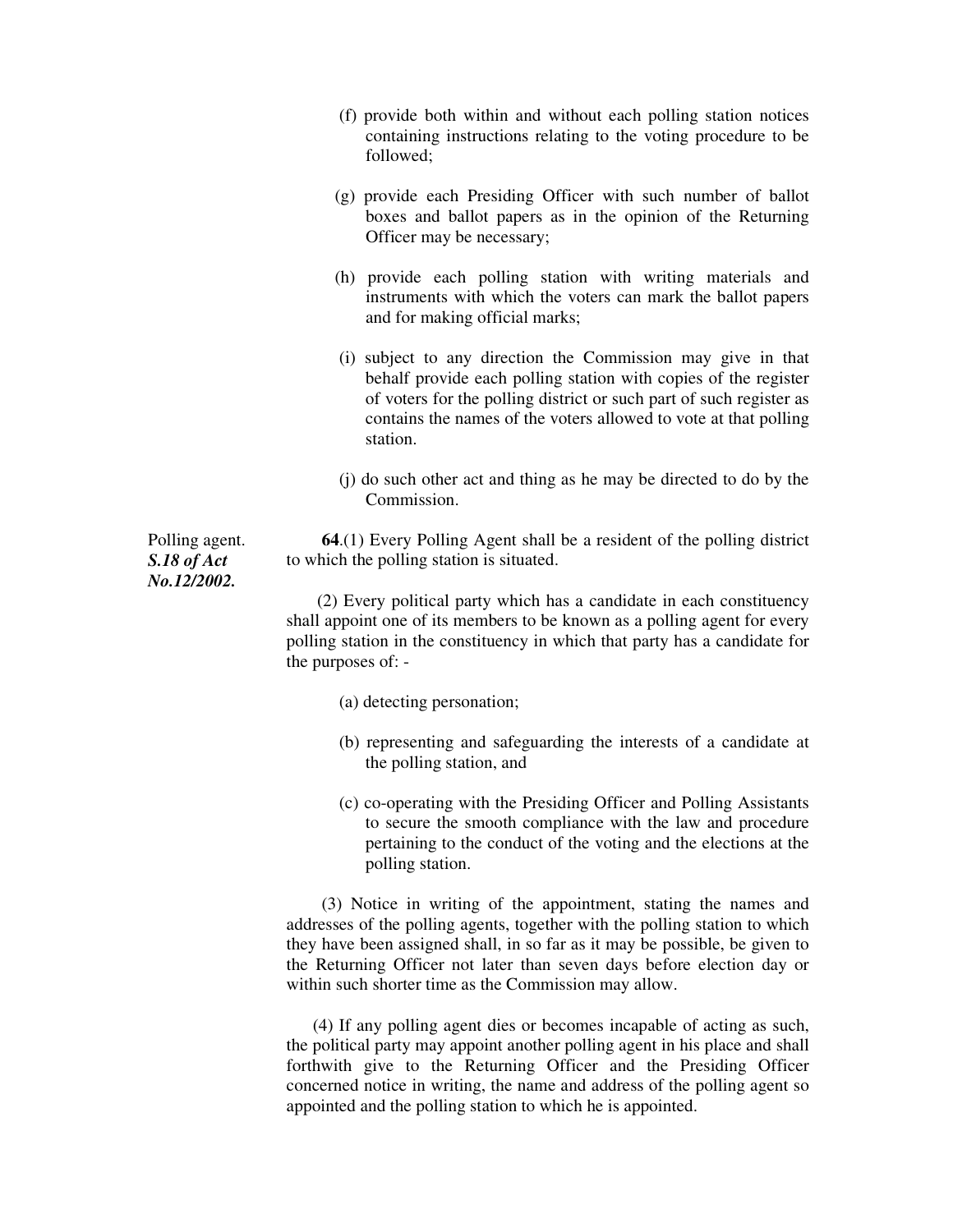|                                               | (5) The Presiding Officer shall, with the assistance and cooperation of<br>the polling agent, solve or deal otherwise with each complaint in his<br>polling station as soon as it arises and is brought to his attention by a<br>candidate, a polling agent, a voter or other person registered and entitled<br>to vote at the polling station concerned.                                                                                      |
|-----------------------------------------------|------------------------------------------------------------------------------------------------------------------------------------------------------------------------------------------------------------------------------------------------------------------------------------------------------------------------------------------------------------------------------------------------------------------------------------------------|
| Ballot boxes.<br>$S.9$ of $Act$<br>No.3/2004. | <b>65.</b> (1) Every ballot box shall be constructed in a manner which<br>allows a voter to put ballot paper in it but can not withdraw them.                                                                                                                                                                                                                                                                                                  |
|                                               | (2) Immediately before the commencement of voting the Presiding<br>Officer at each polling station shall show the empty ballot box to persons<br>lawfully present so that they may see that it is empty, and shall then close<br>it and place a seal upon it in such manner as to prevent it being opened<br>without breaking the seal, and shall place it in view for the receipt of<br>ballot papers and shall keep it so closed and sealed. |
| Form of ballot                                | <b>66.</b> Every ballot paper shall:                                                                                                                                                                                                                                                                                                                                                                                                           |
| paper.<br>$S.17$ of $Act$<br>No. 3/2000.      | (a) contain the full names, addresses and occupations of the<br>candidates as shown in their respective nomination papers<br>arranged in the order in which they appear in the notice placed<br>in accordance with section 46 and their photographs;                                                                                                                                                                                           |
|                                               | (b) capable of being folded up;                                                                                                                                                                                                                                                                                                                                                                                                                |
|                                               | (c) have a serial number printed thereon;                                                                                                                                                                                                                                                                                                                                                                                                      |
|                                               | (d) be attached to a counterfoil bearing the same serial number that<br>is printed on the ballot papers.                                                                                                                                                                                                                                                                                                                                       |
|                                               | (e) contain party symbol.                                                                                                                                                                                                                                                                                                                                                                                                                      |
| Prohibition of<br>disclosure of<br>vote.      | 67. No person who has voted at an election shall, in any legal<br>proceedings to question the election results, be required to state for whom<br>he voted.                                                                                                                                                                                                                                                                                     |
|                                               | Except that this section shall not apply in any legal proceedings in which<br>the question whether a Presiding Officer acting under the provisions of<br>paragraph (h) or (i) of section 68 acted bona fide as in issue.                                                                                                                                                                                                                       |
|                                               | <b>PART II</b><br><b>VOTING AND COUNTING PROCEDURE</b>                                                                                                                                                                                                                                                                                                                                                                                         |
| Methods<br>of voting.                         | <b>68.</b> The voting at an election shall be conducted in the following<br>manner:-                                                                                                                                                                                                                                                                                                                                                           |

 (1) Without prejudice to the provisions of section 52 (4) and 91, each polling agent shall be present at the opening of the voting at the polling station in respect of which he is appointed polling agent. Provided that

*S.19 of Act No. 12/2002.*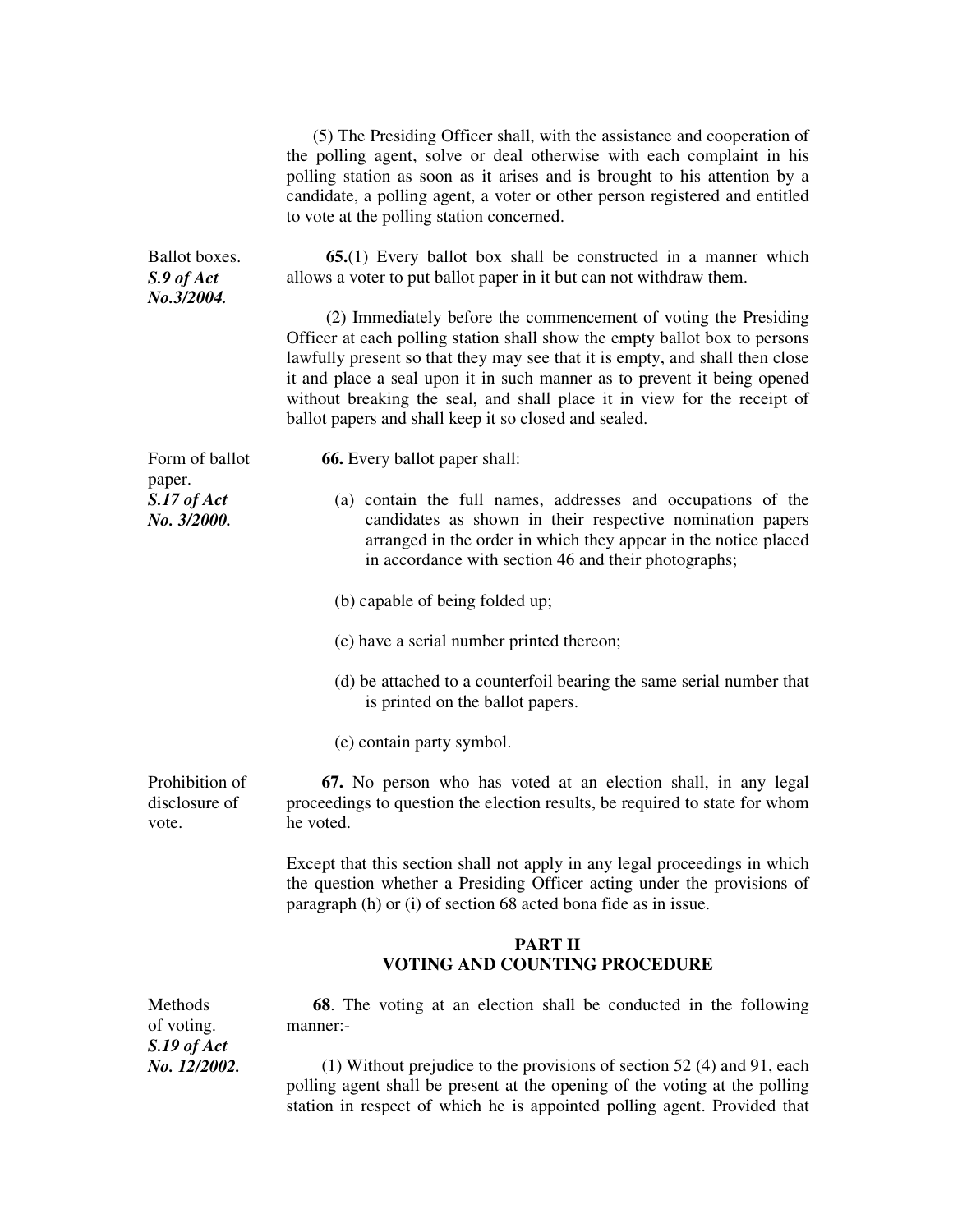absence of the polling agent shall not invalidate the votes.

 (2) Before the commencement of the voting at a polling station the polling agent shall be required by the Presiding Officer to submit to him in the prescribed manner any complaint that he has or has received, or any expression of his satisfaction with regard to the arrangements for voting in the polling station.

- (3)(a) every voter who wishes to vote shall present himself at the polling station allocated to him in the polling district for which he is registered, and shall satisfy the Presiding Officer or a polling assistant at such polling station that he is the voter he claims to be and that he has not voted already at such polling station or elsewhere. A person may satisfy the Presiding Officer or a polling assistant that he is the voter he claims to be by producing to such officer or assistant such documentary evidence as to his identity as such officer or assistant may find satisfactory;
	- (b) upon being satisfied as to the identity of the voter and that such person's name appears on the register for the polling district in which such polling station is situated, the Presiding Officer or polling assistant shall deliver to the voter concerned a ballot paper;
	- (c) immediately before the Presiding Officer or polling assistant delivers a ballot paper to any person:-
		- (i) the ballot paper shall be perforated or stamped with an official mark;
		- (ii) the number and particulars of the voter as stated in the copy of the register of voters or part thereof maintained at the polling station, shall be called out;
		- (iii) there shall be no number, mark or name be written on top of the ballot paper that may identify a voter; and
		- (iv) a mark shall be placed against the number of the voter in the copy of the register of voters or part thereof to denote that a ballot paper has been received by such voter;

Provided that the number of the ballot paper delivered to such voter shall not be shown on the register.

And provided further that where no copy of the register or part thereof available at the polling station, the Presiding Officer or the Polling Assistant shall, in lieu of complying with the provisions of subparagraphs (ii), (iii) and (iv), comply with such directions as the Commission may give in that behalf;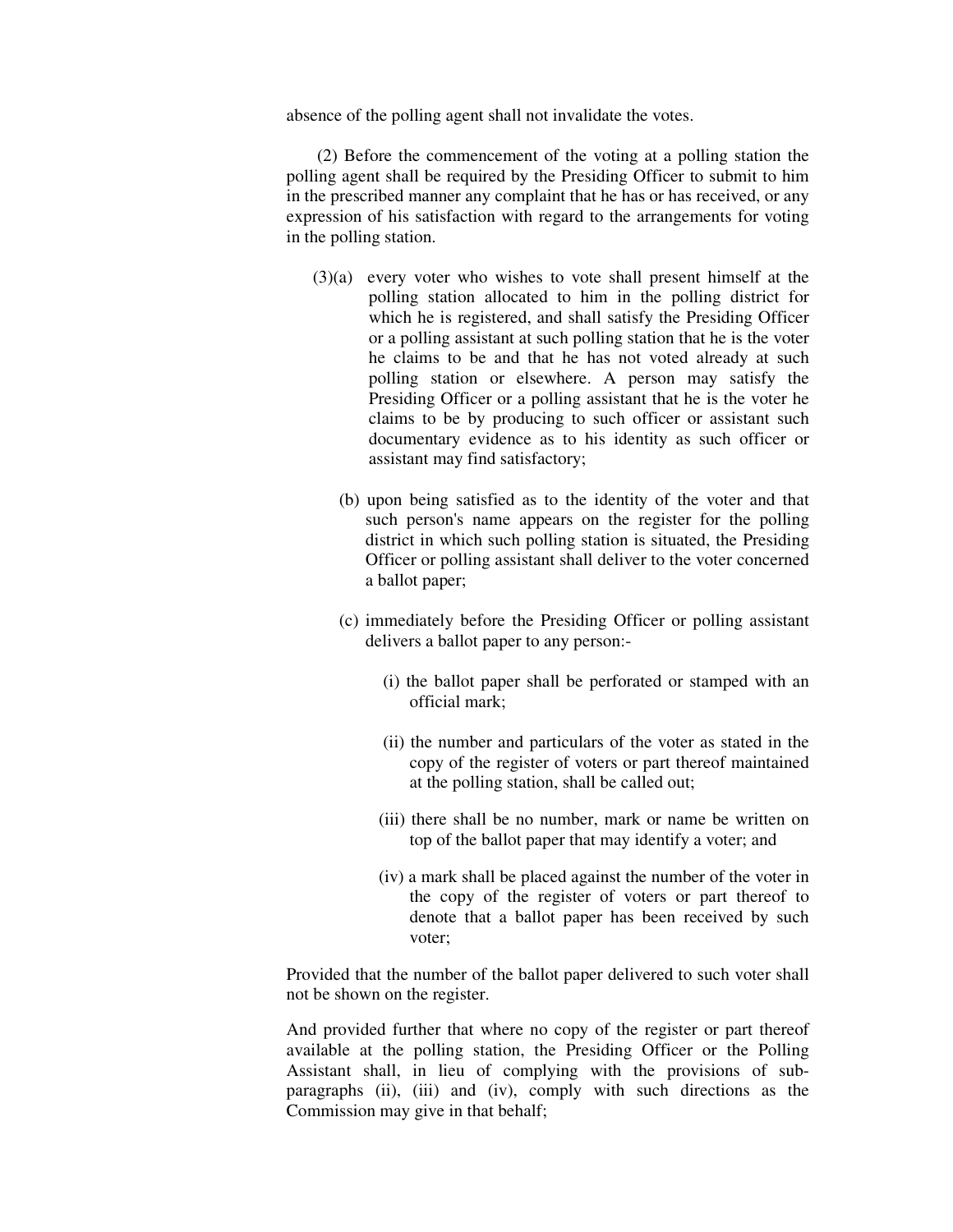- (d) subject to the provisions of paragraph (h) a voter on receiving a ballot paper shall go immediately into one of the screened compartments in the polling station, secretly record his vote in the manner provided in paragraph (e), fold up the ballot paper so as to conceal his vote and shall then show to a polling assistant the back of the paper so as to reveal the official mark and shall then put the folded ballot paper into the ballot box;
- (e) a voter shall record his vote by putting a mark against the name of the candidate for whom he wishes to vote thereby recording no more than one vote;
- (f) a voter shall not place on the ballot paper any writing or mark by which he may be identified;
- (g) a voter shall vote without undue delay;
- (h) if a voter is incapacitated by blindness or other physical cause, or is unable to read, he may call the Presiding Officer or a companion aside, and shall tell him, no other person being present or within hearing, the name of the candidate for whom he wishes to vote, and the Presiding Officer or a companion shall mark the ballot paper accordingly and shall in the presence of the voter, place the ballot paper in the ballot box and every ballot paper marked in accordance with this paragraph shall be deemed to have been marked by the voter in accordance with paragraph (e);
- (i) if a voter is illiterate or does not understand how to record his vote, the Presiding Officer may, in the presence of the polling agent, explain to the voter the procedure;
- (j) subject to the provisions of paragraph (h) and (i), a voter shall not show the mark which he has placed upon his ballot paper to any person, and if he does so the ballot paper shall be treated as a spoilt ballot paper;

 Provided that the provisions of this paragraph shall not apply if a ballot paper is shown by a voter to the Presiding Officer for the purpose only of ascertaining if the voter has carried out his duties correctly;

- (k) voting by disabled persons:
	- (i) if a voter makes an application to the Presiding Officer to be allowed on the ground of disability to vote with the assistance of another person by whom he is accompanied (hereinafter referred to as the "companion"), the Presiding Officer shall require the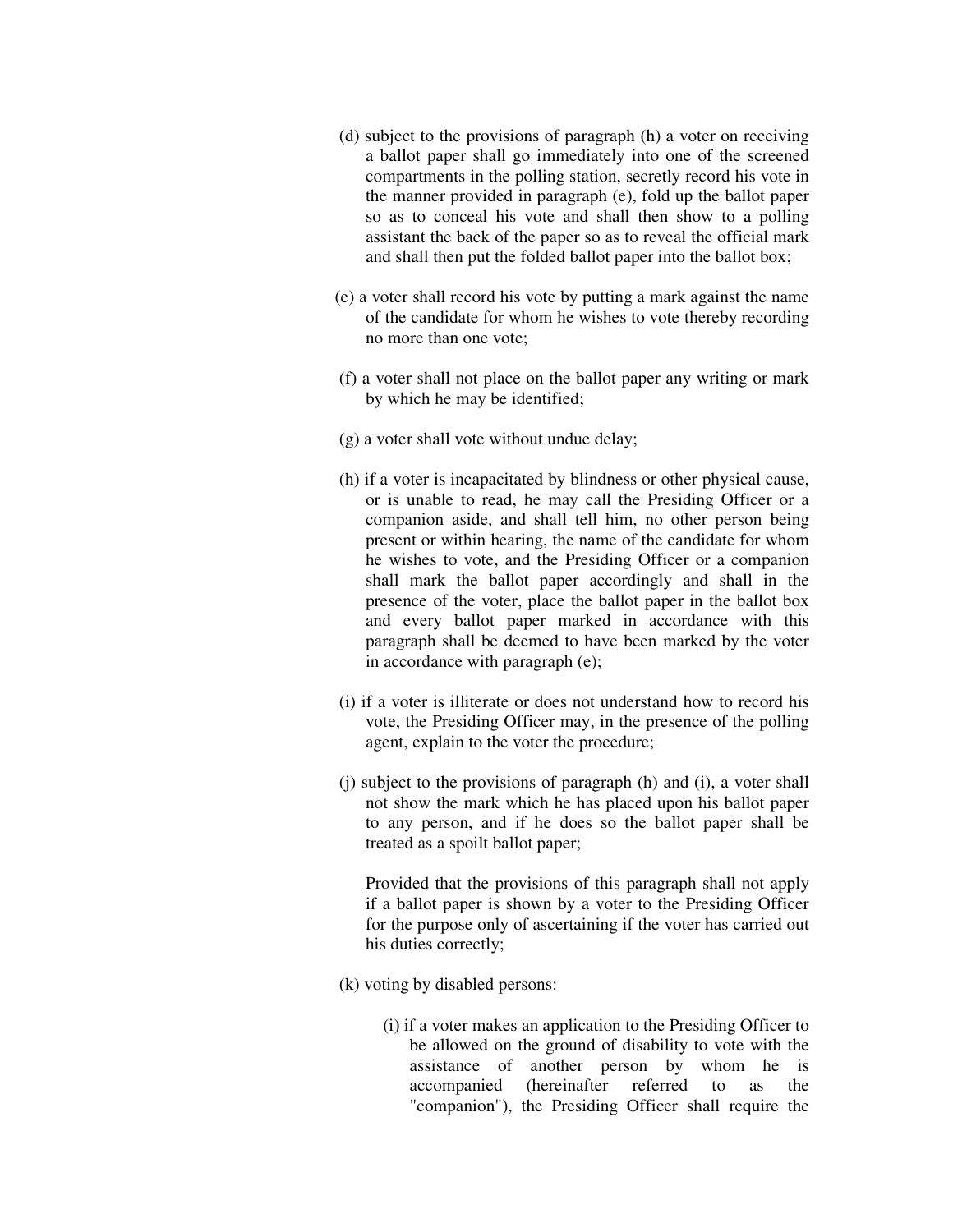voter to declare orally whether he is so incapacitated by his disability as to be unable to vote without assistance.

- (ii) if the Presiding Officer:-
	- (a) is satisfied that the voter is so incapacitated; and
	- (b) is also satisfied by a written declaration made by the companion (in this provision referred to as "the declaration made by the companion of a disable voter") that the companion-
		- (i) is a qualified person in according with the provisions of this paragraph; and
		- (ii) has not previously assisted more than one disabled person to vote at the election, the Presiding Officer shall grant the application, and then anything which is by this provision required to be done to or by that voter in connection with the giving of his vote may be done to or with the assistance of the companion;
		- (iii) for the purpose of this provision, a person shall be qualified to assist a disabled voter to vote, if that person is either:-
			- (a) a person who is entitled to vote as an elector at the election;
			- (b) is a father, mother, brother, sister, husband, wife, son or daughter of the disabled voter and has attained the age of 18 years.
		- (iv) the name and number in the register of voters of every voter whose vote is given in accordance with this provision and the name and address of the companion shall be entered on a list (in this provision referred to as "the list of disabled voters assisted by companions").
		- (v) the declaration made by the companion:-
			- (a) shall be in the prescribed form;
			- (b) shall be made before the Presiding Officer at the time when the voter applies to vote with the assistance of a companion and shall forthwith be given to the Presiding Officer who shall attest and retain it.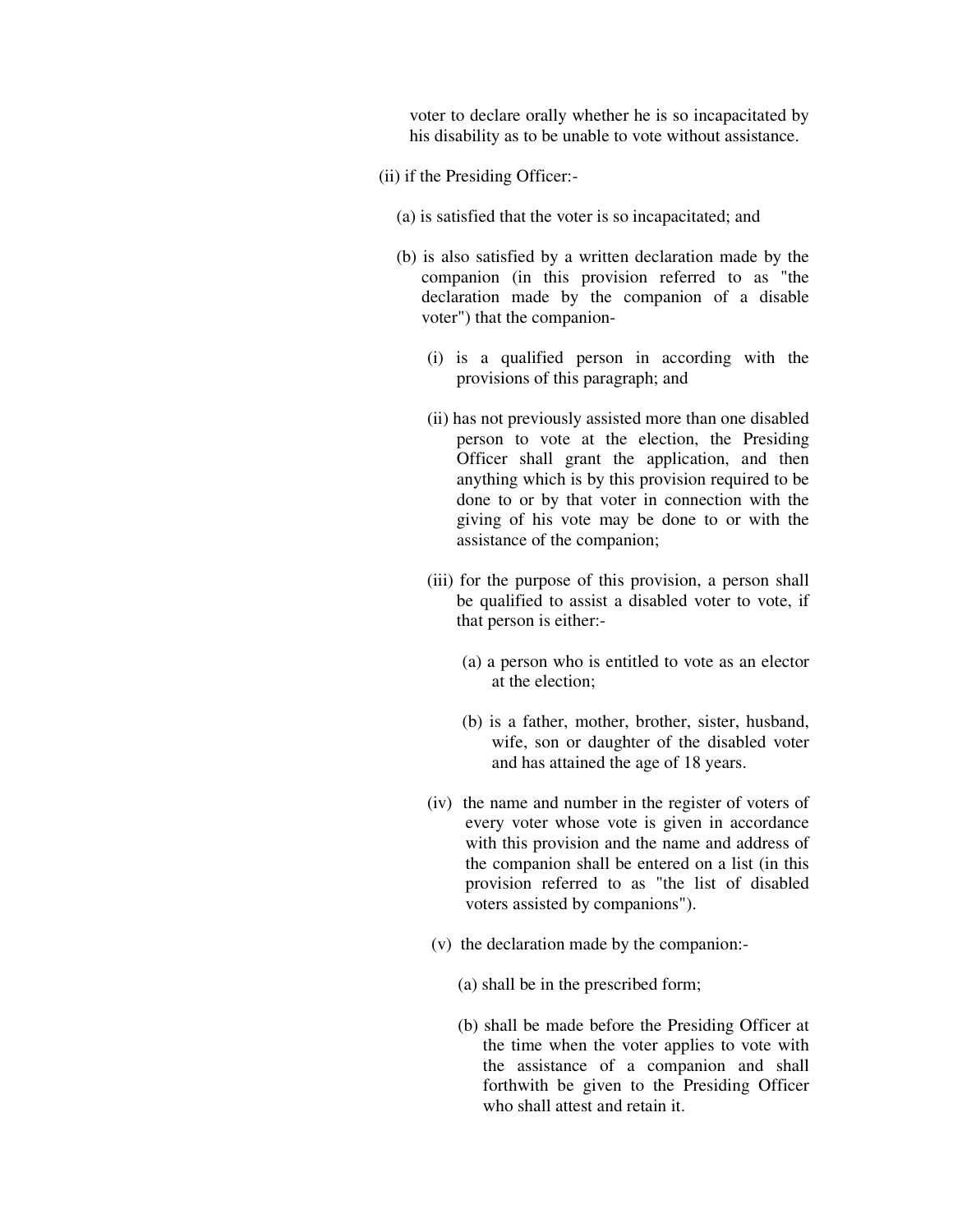- (vi) no fee or any payment shall be charged in respect of the declaration.
- (l) a voter who has accidentally dealt with a ballot paper in such manner that it cannot conveniently be used as valid ballot paper may, on delivering such ballot paper to the Presiding Officer and after satisfying the Presiding Officer that the ballot paper has been spoilt by accident, obtain another ballot paper in the place of the paper so delivered up, and the spoilt ballot paper and its counterfoil shall be immediately marked as cancelled.

 (4) If any voter has any complaint in relation to the conduct of the voting in the polling station or district in which he is registered he may, before or immediately after voting but before leaving the polling station, submit his complaint in the prescribed form to the Presiding Officer or a Polling Assistant, if the complaint concerns the conduct of the Presiding Officer it shall be recorded in the presence of the polling agent.

 **69**.(1) Notwithstanding the provisions of section 68, a person appointed as a Polling Agent, Returning Officer, Assistant Returning Officer, Presiding Officer and his Assistants and Member of the Commission for the purpose of House of Representatives election may vote for the election concerned and any other election taking place simultaneously with such first named election, in a constituency in which he is registered as a voter by voting for the candidate of his choice on the special ballot paper and sending it to the Returning Officer for that constituency in a sealed envelop marked "Ballot".

 (2) Ballot papers for the purpose of this section shall be provided by the Commission or the Director of Elections and may be obtained by polling agent from the Returning Officer in the constituency for which they are appointed.

 (3) The Commission may issue directions for the purposes of ensuring that ballot papers issued under this section to any Polling agent to vote at the polling station at which they would have been required to vote in accordance with section 68, had this section not been enacted are properly utilized and are taken into account during the counting of votes.

 (4) The Returning Officer shall account to the Commission for every special ballot paper issued to him under this section and shall return to the Commission any such papers received by him and not issued.

Admission to polling station. *S.19 of Act No. 3/2000 and S.20 of Act No. 12/2002.* 

 **70**.(1) No person shall be admitted to vote at any polling station except the polling station assigned to him in the polling district in which he is registered is a voter.

 (2) No person other than the following shall be admitted into a polling station:-

Voting by Polling agent. *S.18 of Act No. 3/2000.*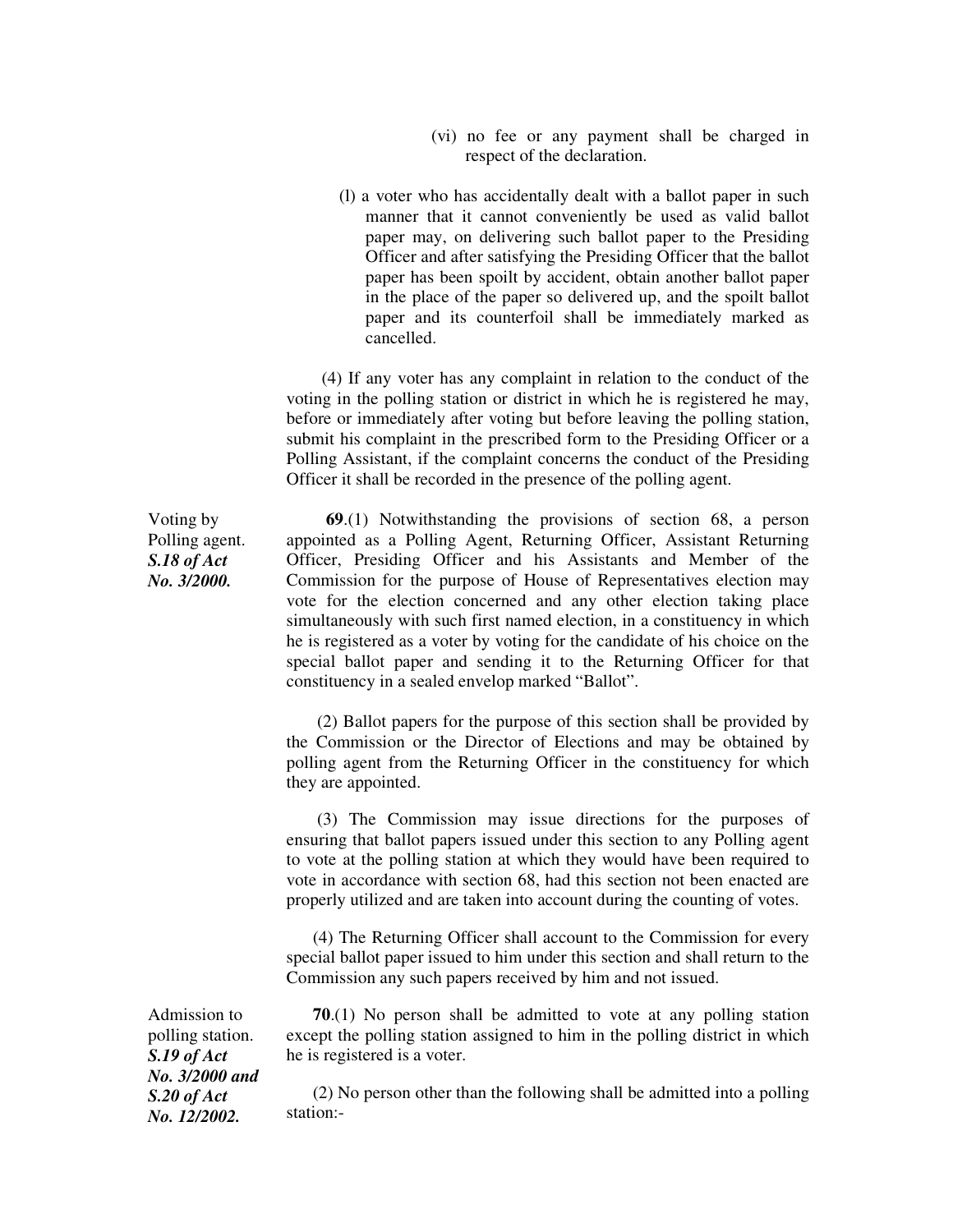(a) Presiding Officer;

(b) Polling Assistant;

(c) Polling Agent;

(d) voter;

(e) a person assisting an incapacitated voter pursuant to section 68;

(f) Observer duly authorized in writing by the Commission;

(g) candidate;

(h) Member of the Commission;

(i) Director of Elections;

 (j) a police officer and any other police when it is necessary for the purposes of maintaining security at a polling station.

 (3) The Commission may give direction regulating the conduct of **Observers** 

 (4) Where any person within the polling station misbehaves or fails to obey the lawful orders of the Presiding Officer, the Presiding Officer may, immediately, order such person to be removed by a police officer responsible for the security of the polling station or from nearby polling station or by any other person authorised in writing by the Presiding Officer or by the Returning Officer to remove him, and the person so removed shall not unless with the permission of the Presiding Officer, again be allowed to enter the polling station.

 (5) Any person so removed as aforesaid if charged with the commission in such station of any offence, may be kept in custody until he can be brought before a Magistrate. The powers conferred by this section shall not be exercised so as to prevent any voter who is otherwise entitled to vote at any polling station from any opportunity of voting at such station.

 **71**.(1) Where the Presiding Officer at any polling station has reason to believe, or where a candidate or a polling agent present at any polling station alleges that any person wishing to vote at that polling station is not a voter entitled to vote at that polling station, the Presiding Officer shall warn such person that he may commit an offence under this Act by so voting.

 (2) If, notwithstanding such warning, such person persists in his wish to vote at that polling station; and:-

Allegation of irregularities. *S.20 of Act No.3/2000.*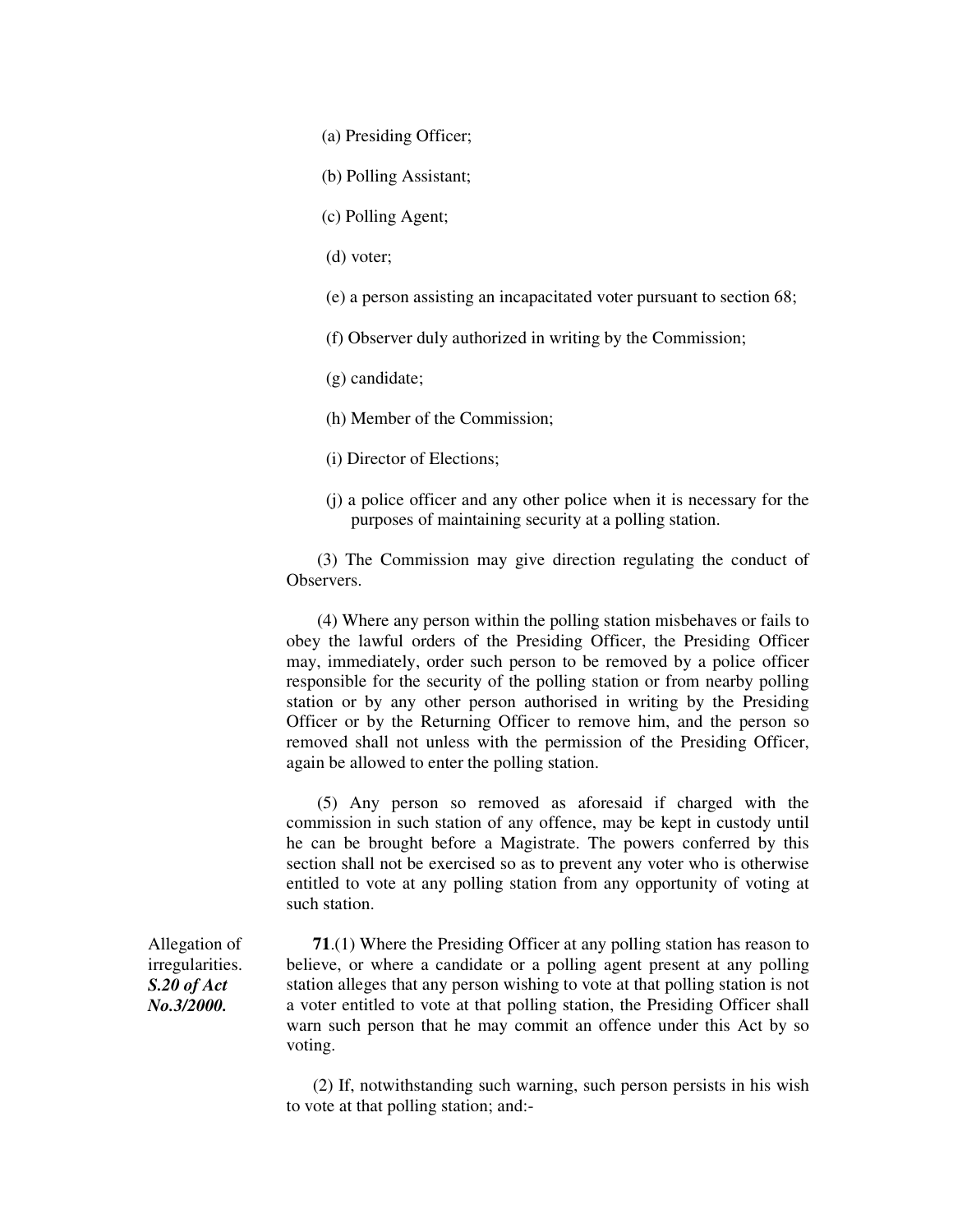- (a) produces any evidence to show that he is entitled to vote at the polling station in question, and
- (b) being thereto required as prescribed by section 73 makes and subscribes one or both of the declarations to which that section refers;

the Presiding Officer shall deliver a ballot paper to such person and permit him to vote at such polling station.

 (3) A Presiding Officer shall record in writing the full name and address which a person warned under subsection (1) gives as his name and address and, if such person has voted the Presiding Officer shall state that fact in such record.

 (4) Before warning a person under subsection (1), a Presiding Officer shall state to such person the reasons for his belief that such a person is not a voter entitled to vote at the polling station in question or, in the case of an allegation as mentioned in subsection (1) having been made by a candidate or polling agent present in the polling station in question, shall require such candidate or polling agent to state in his presence and the presence of the person wishing to vote, and so as to be heard by both of them, the reasons for the allegation. If a candidate or a polling agent refuses to comply with such requirement the Presiding Officer shall disregard the allegation made by him.

Repealed of  **72.** This section is repealed by section 21 of Act No. 12 of 2002.

section 72.

**Declaration** by voters.

 **73.**(1) The Presiding Officer at any polling station may, in his discretion, and shall, on the request of a candidate present at the polling station or the polling agent, require any person wishing to vote, before he is given a ballot paper, to furnish such evidence of his identity with the person described in the certificate of registration which he presents, as the Presiding Officer may deem necessary and to make and subscribe one or both of the prescribed declarations.

 (2) If any person fails to furnish such evidence of his identity or refuses to make any such declaration, the Presiding Officer may refuse to give him a ballot paper.

 **74**.(1) Where the proceedings at any polling station are interrupted or obstructed by riot or open violence, the Presiding Officer shall adjourn the proceedings until the following day and shall forthwith give notice to the Returning Officer.

(2) Where the poll is adjourned at any polling station:-

(a) the hours of polling on the day to which it is adjourned shall be

Adjournment of polling in case of riot.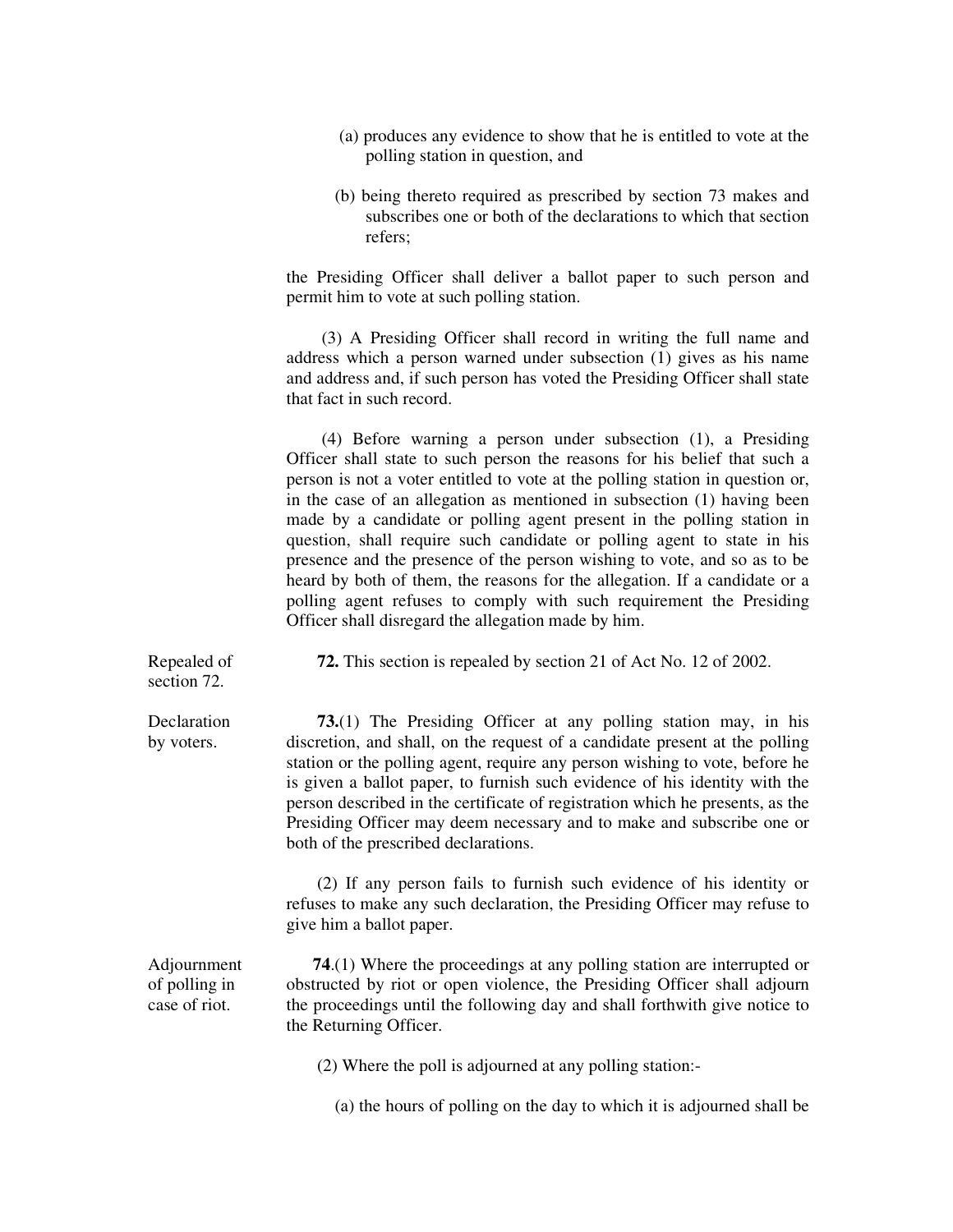the same as for the original day; and

 (b) references in this Act to the close of poll shall be construed accordingly.

*No.12/2002.*  **75**. Where at the time of the closing of the poll at any polling station there are some voters who have not casted their votes, the polling shall continue for sufficient time to enable them to vote, provided that the Presiding Officer shall order the police officer present at the polling station to stand behind the last voters present at the time of closure of the poll, so that to prevent voters who may come after the closure time, from voting

Procedure on closing of poll. *S.10 of Act No.3/2004.* 

Closing of the poll. *S.22 of Act* 

> **76**.(1) Before the closing of the polling station and after the closing of the poll, the polling agent shall be given the final opportunity to submit in the prescribed form whether or not and what complaint he has in relation to the manner the voting was conducted in the polling station, and any complaint reported shall be solved or dealt with otherwise in the best possible manner.

> (2) At the conclusion of the polling, the Presiding Officer shall prepare a report detailing all complaints raised during and after the close of the poll and the steps taken in respect of each of them. The report shall then be read before and be confirmed and signed by the polling agent, the Presiding Officer and a polling assistant, and shall be submitted to the Returning Officer in accordance with subsection (3).

> (3) The Presiding Officer of each polling station shall as soon as practicable after the closing of the poll, in the presence of such number of candidates in attendance and of the polling agent if any, make into separate packets, sealed with his own seal and the seal of the candidates if they desire to fix their seals;

(a) the unused and spoilt or cancelled ballot papers placed together;

(b) the counterfoils of the used ballot paper;

- (c) tendered ballot papers;
- (d) the marked copies of registers of parts thereof;
- (e) the tendered voters list;
- (f) the keys for the locks to the ballot boxes used at the polling station;
- (g) the report prepared under subsection (2).

 (4) The packet shall be accompanied by a statement, to be called the ballot papers account, prepared by the Presiding Officer in the prescribed form.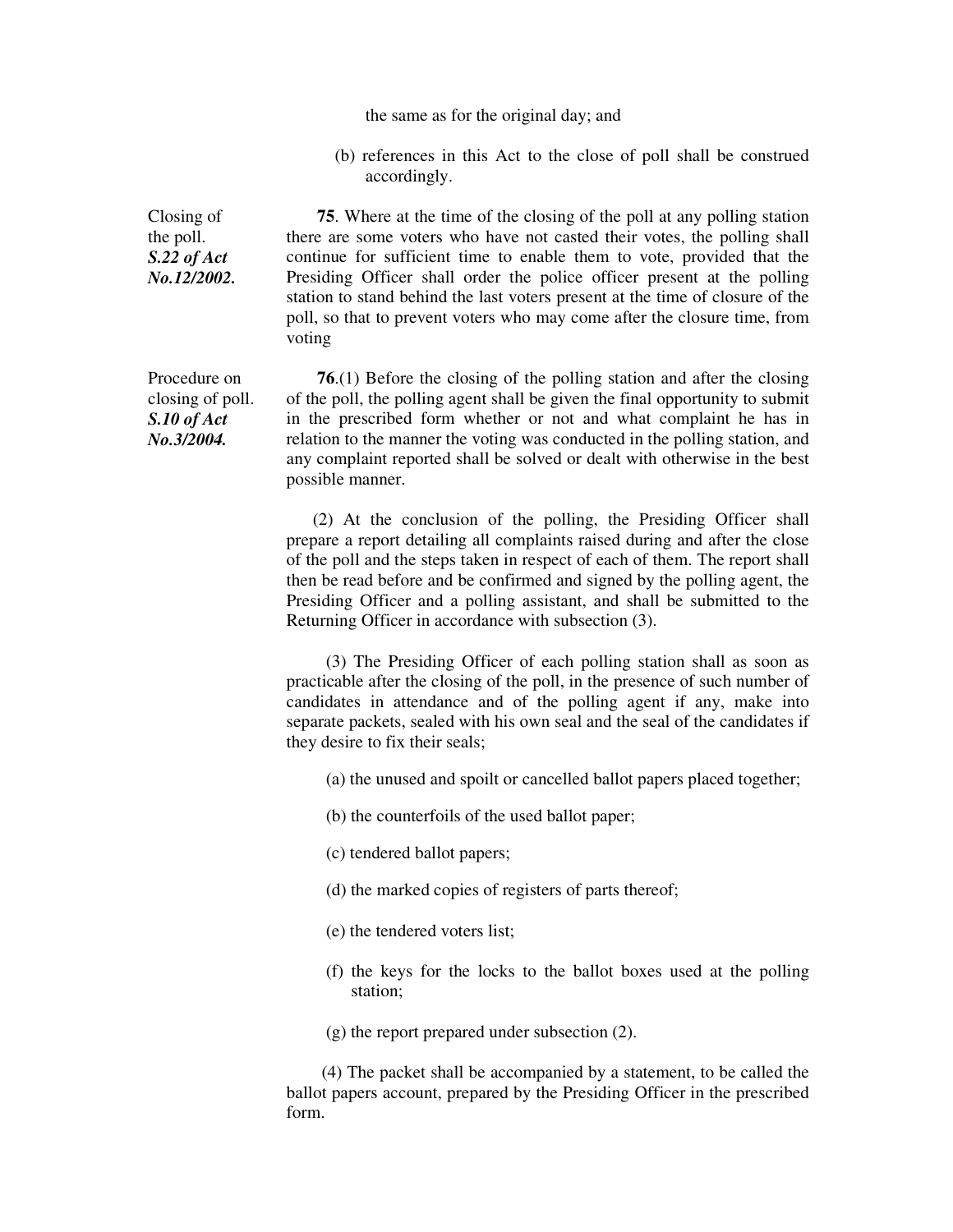(5) The unopened ballot boxes shall be secured by the Presiding Officer and sealed with his seal and with the seals of such of the candidates in attendance and who desire to affix their seals, in such manner that the boxes cannot be opened and nothing can be inserted there without the seals being broken.

 (6) The Presiding Officer shall despatch each such packet and the ballot boxes in safe custody to the Returning Officer.

Counting agent. **77**.(1) Each candidate may appoint one person to be known as a counting agent to attend at the counting of votes.

> (2) Notice in writing of the appointment stating the name and address of the counting agent, shall be given by the candidate to the Returning Officer not later than one day before election day, and the Returning Officer may refuse to admit to the place where the votes are counted any person purporting to be a counting agent in respect of whom such notice has not been given.

> (3) If a counting agent dies or becomes incapable of acting as such, the candidate may appoint another counting agent in his place, and shall immediately give to the Returning Officer notice in writing of the name and address of the counting agent so appointed.

 **78**.(1) The Presiding Officer of each polling station assisted by the Polling Assistants assigned to the polling station, shall soon after the closing of the poll, in the presence of the persons referred to in section 79 if present, proceed continuously with the counting of votes in accordance with the methods and the procedures provided in this Part until the counting is completed.

 (2) At the conclusion of every stage in the process of counting of votes the candidates or the polling agents if present, shall state in the prescribed form whether they are satisfied with or they have any complaint and stating the complaint if any, in relation to each stage concluded in the counting of votes.

 (3) Each complaint made which can be resolved or settled, shall be resolved or settled at the stage at which it is made and the Presiding Officer shall prepare an account in the prescribed form, relating to that complaint and how it was resolved.

 (4) Every statement recorded by the Presiding Officer in accordance with this section shall be confirmed by the Polling Agent, Presiding Officer and the Polling Assistant, signed and submitted to the Returning Officer.

Person who may be present at counting station. **79**.(1) No person other than the following shall be allowed to present at the counting of votes:

Counting of votes. *S.21 of Act No.3/2000.*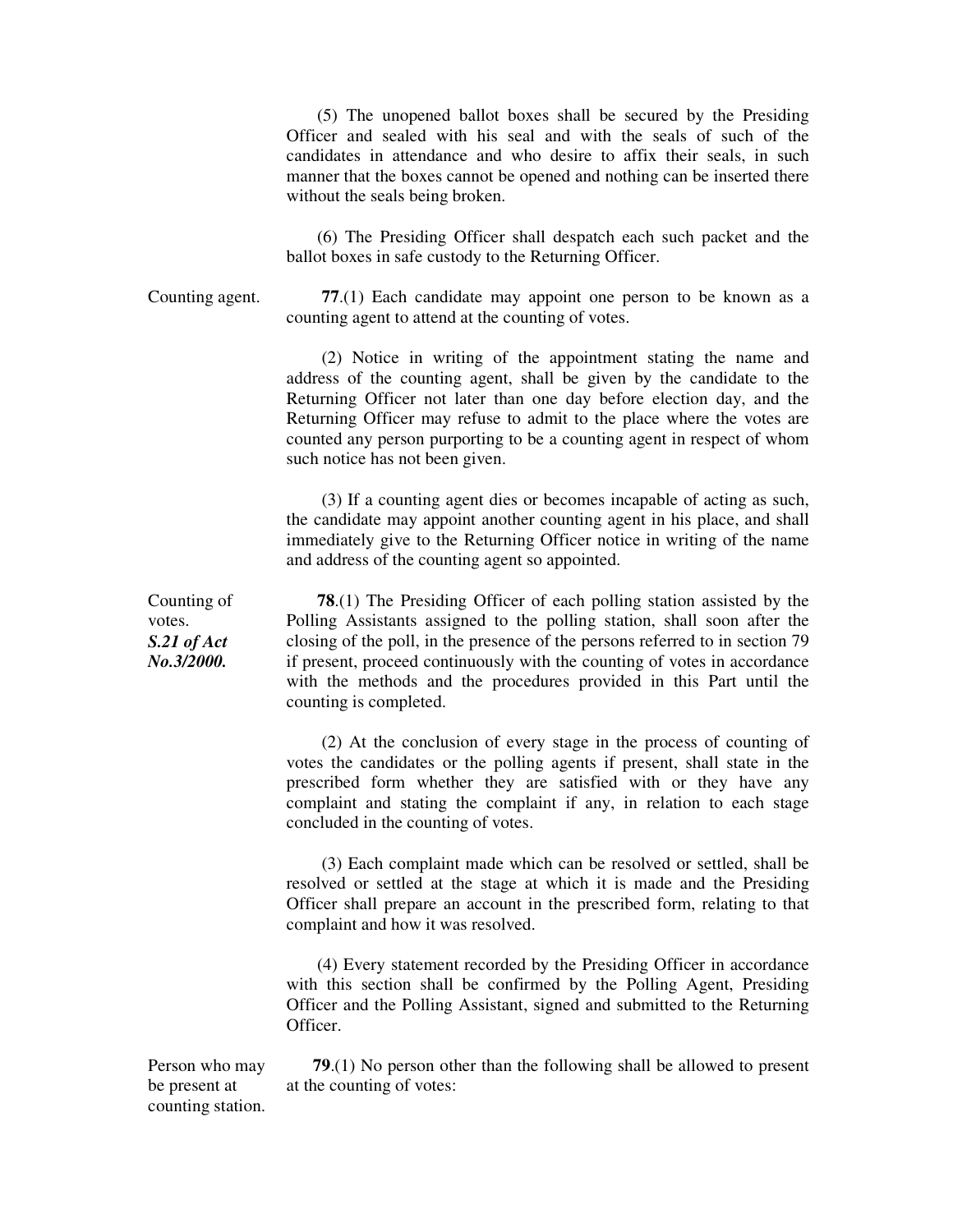| $S.22$ of Act<br>No.3/2000                  | (a) the Presiding Officer or Assistant Presiding Officer;                                                                                                                                   |
|---------------------------------------------|---------------------------------------------------------------------------------------------------------------------------------------------------------------------------------------------|
| and                                         | (b) an enumerator;                                                                                                                                                                          |
| $S.23$ of Act<br>No.12/2002.                | (c) a Polling Agent;                                                                                                                                                                        |
|                                             | (d) a candidate;                                                                                                                                                                            |
|                                             | (e) a Police Officer and any other type of Police if necessary for<br>the purpose of maintaining security in the counting of votes;                                                         |
|                                             | (f) a Returning Officer or Assistant Returning Officer;                                                                                                                                     |
|                                             | (g) Member of the Commission or an electoral officer;                                                                                                                                       |
|                                             | (h) an Observer duly authorised in writing by the Commission.                                                                                                                               |
|                                             | $(2)$ No person other than those referred to in subsection $(1)$ shall be<br>permitted to be within the vicinity of the place where votes are being<br>counted.                             |
|                                             | $(3)$ No person other than those referred to in subsection $(1)$ shall be<br>allowed to be within the radius of 200 metres of the place where votes are<br>being counted.                   |
| Method of<br>counting votes.<br>S.11 of Act |                                                                                                                                                                                             |
|                                             | <b>80.</b> (1) Before the Presiding Officer or Polling Assistants proceed to<br>count the votes, they shall, in the presence of the persons referred to in<br>section $79(1)$ , if present: |
| No. 3/2004.                                 | (a) count and record the number of all votes received at the polling<br>station;                                                                                                            |
|                                             | (b) ascertain and record the number of all persons who voted at<br>the polling station;                                                                                                     |
|                                             | (c) count and record the number of all the unused ballot papers;                                                                                                                            |
|                                             | (d) count and record the number of rejected votes;                                                                                                                                          |
|                                             | (e) ascertain that there is a proportion of count of ballot papers,<br>the number of voters voted in the polling station and the<br>number of ballot papers used;                           |
|                                             | (f) inspect the seal and to ascertain whether it has been opened or<br>tampered with;                                                                                                       |
|                                             | (g) unseal the seal; and                                                                                                                                                                    |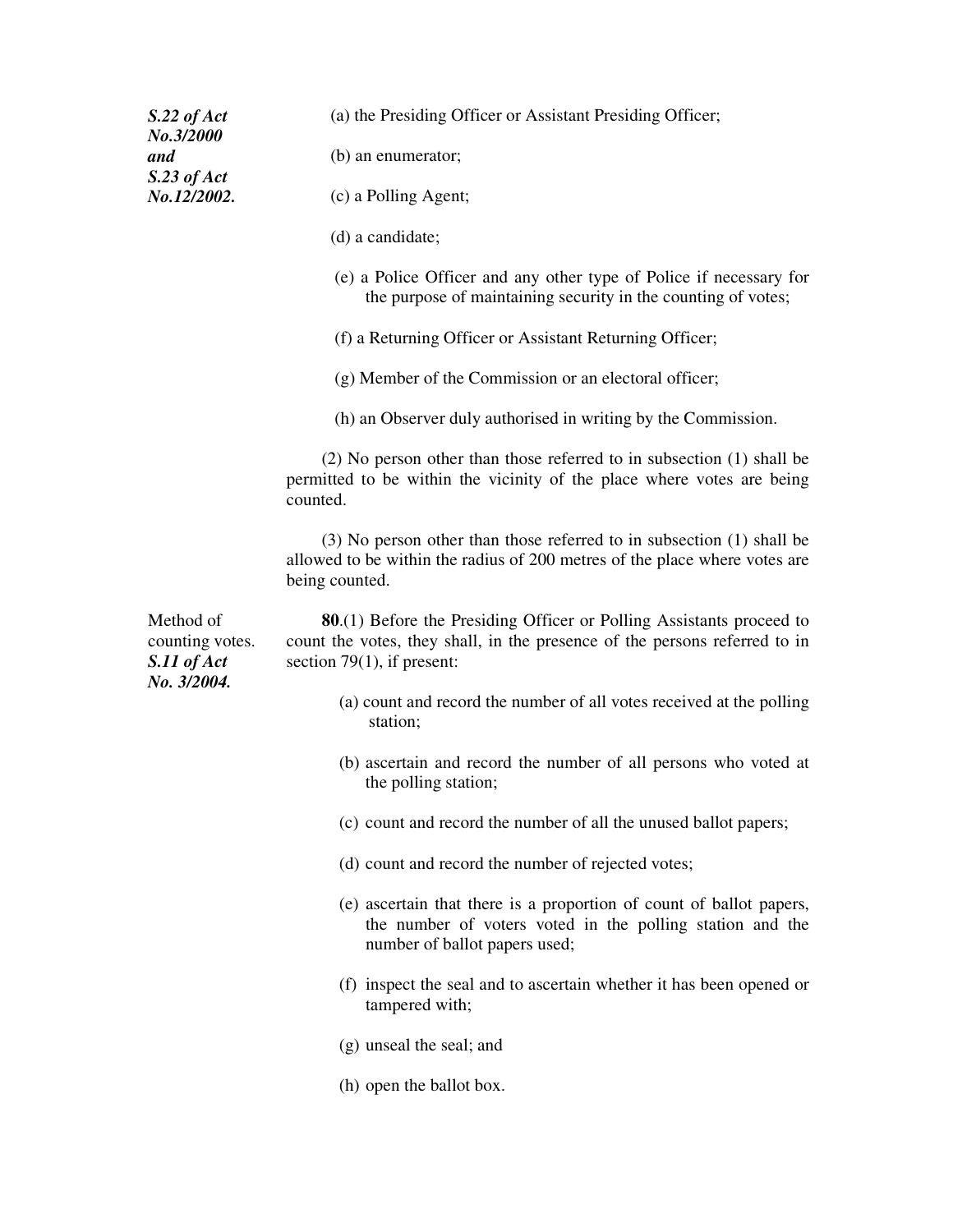(2) After the ballot box has been opened the Presiding Officer shall take out and count a loud each ballot paper and record the total of the ballot papers found in the ballot box.

 (3) For the purpose of Part II of Chapter VI of this Act, the word seal includes a padlock and any other procedure, machinery or thing which is approved by the Commission for securing integrity of the contents of a ballot box, and the words seal, open, close or unseal, with their grammatical variations and cognate expressions shall, when used in relation to a seal or a ballot box, have a corresponding meaning.

 (4) After the total of the ballot papers in the ballot box has been ascertained, the votes shall be counted as follows:

- (a) the Presiding Officer shall unfold each ballot paper, display it for viewing by those present and announce a loud the candidate for which the vote has been cast or whether the ballot paper is blank, spoilt or otherwise invalid;
- (b) the ballot papers which have been announced shall be arranged and displayed in separate lots facing upwards, according to the candidate for which they are cast or as blank or invalid votes;
- (c) the Presiding Officer shall count a loud and record the votes in each lot and verify their total with the total of all the ballot papers which were found in the ballot box and the number of voters who cast their votes at the polling station.

 **80A**.(1) Notwithstanding the provisions of section 68 of this Act, the Commission may by regulations, give directions specifying, valid and invalid votes

 (2) Any regulations made under this section shall be published in the Gazette.

 **80B**.(1) Upon the conclusion of the counting of the votes in accordance with section 80, the Presiding Officer shall:

- (a) seal up in separate packets the valid, the disputed and the rejected, ballot papers;
- (b) prepare a separate report of the results of each Member of the House of Representatives and Presidential elections in the manner and form as the Commission may direct, which shall be signed by the Presiding Officer and the polling agents, if present;

Powers of the Commission regarding valid vote. *S.24 of Act No.3/ 2000.* 

Method of declaration of result. *S.12 of Act No.3/ 2004.*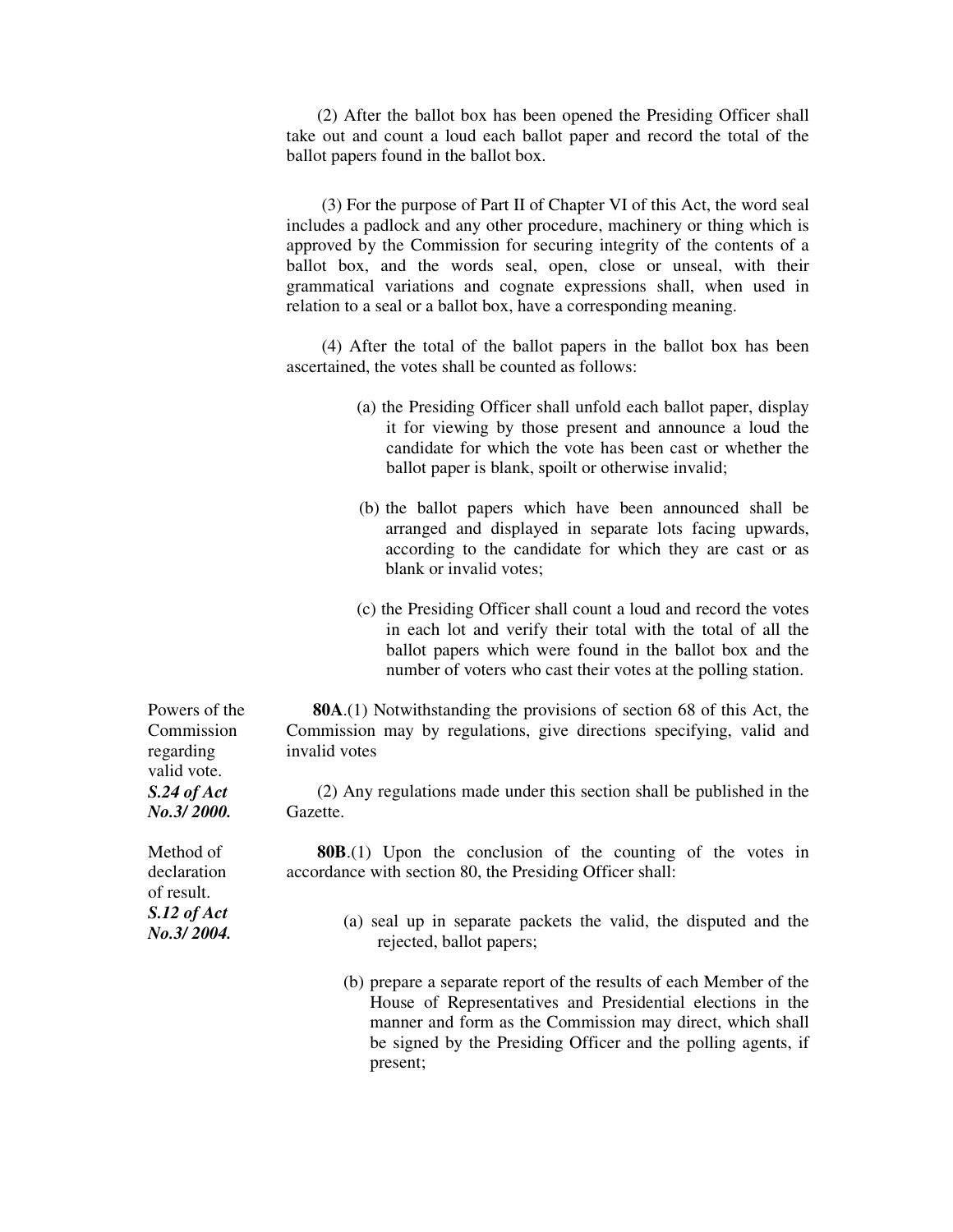- (c) require the polling agent or if present a candidate to state in the prescribed form any complaint or to confirm satisfaction with the counting of votes;
- (d) affix in some conspicuous place a copy of the report of the partial results of the elections at the polling station;
- (e) give each polling agent a copy of the report of results;
- (f) lock up and seal in the ballot box, all the packets of ballot papers; and
- (g) accompanied by such number of polling agents present as the Commission shall direct, transmit and hand over to the Returning Officer concerned, the ballot box together with the report of the partial results of the elections at the polling station.

 (2) Where the candidate or his agent refuses to sign the prescribed form under this section the Presiding Officer or polling assistant shall require such candidate or agent to give reasons in writing for refusal.

 (3) Where a candidate or his agent refuses to comply with the provisions of subsection (2) of this section he shall be stopped from raising any complaint regarding the voting and the counting procedure in that particular station.

 **81**.(1) The Returning Officer and Assistant Returning Officer while counting and recording the number of ballot papers and counting votes, shall keep the ballot papers with their faces upwards.

(2) Any ballot papers:-

- (a) which does not bear an official mark;
- (b) on which votes are recorded otherwise than as provided in section 68 on which is to be treated as spoilt under the provisions of that section; or
- (c) on which anything is written or marked by which a voter can be identified otherwise than by the printed number thereon; or
- (d) which is unmarked or void for uncertainty shall not be counted.

Provided that special ballot issued under the provisions of section 69 shall be counted if it complies with the provisions of that section and any directions given by the Commission under that section.

Endorsements by Returning **82.**(1) The Returning Officer or an Assistant Returning Officer shall endorse the word 'rejected' on any ballot paper which, under the

Votes which are invalid to be counted as ballot papers.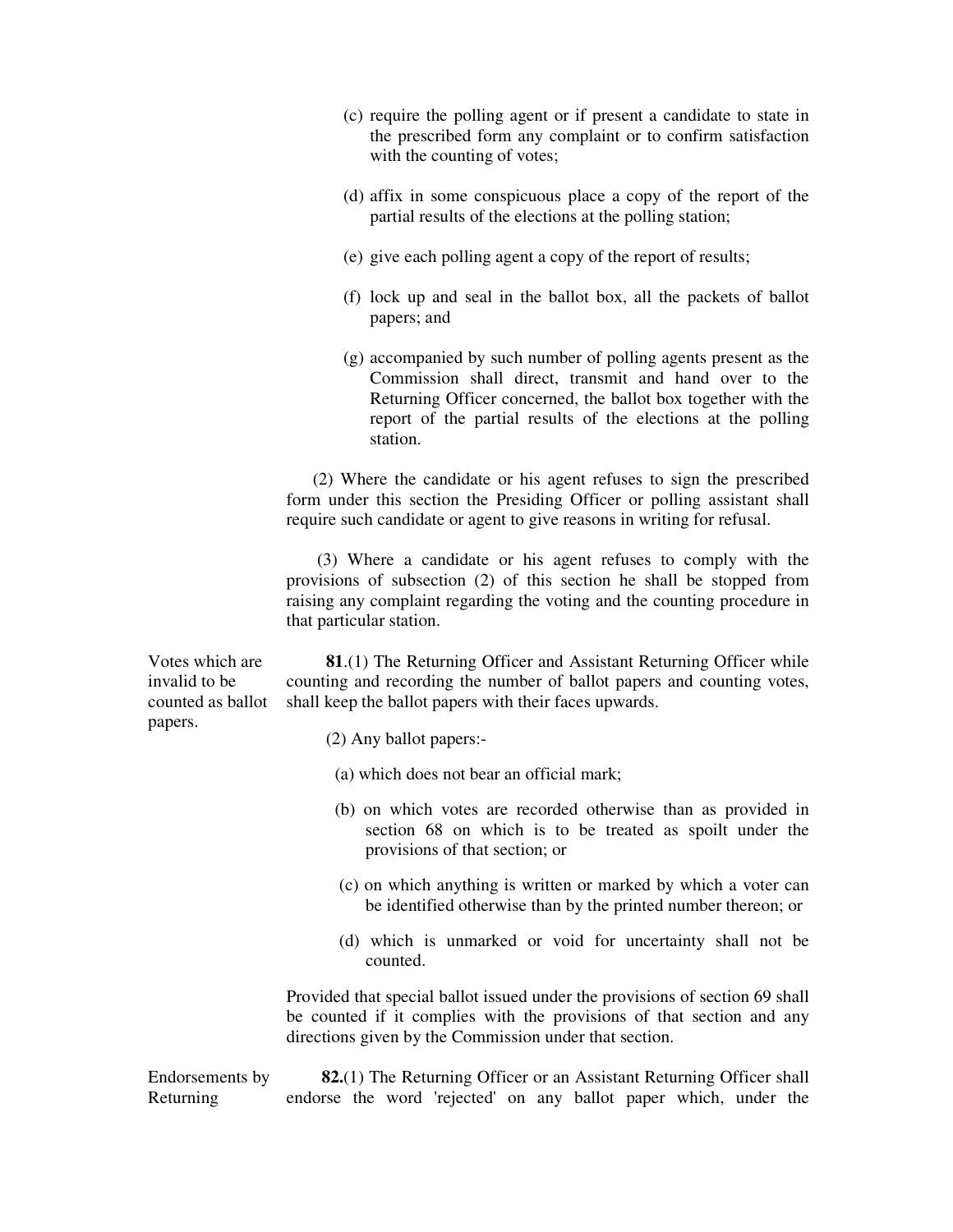| Officer.                   | provisions of section 83 is not counted.                                                                                                                                                                                                                                                                                                                                              |
|----------------------------|---------------------------------------------------------------------------------------------------------------------------------------------------------------------------------------------------------------------------------------------------------------------------------------------------------------------------------------------------------------------------------------|
|                            | (2) The Returning Officer or Assistant Returning Officer shall add<br>the endorsement the words rejection objected to if an objection to his<br>decision is made by any counting agent.                                                                                                                                                                                               |
| Rejected ballot<br>papers. | <b>83.</b> The Returning Officer shall prepare a statement showing the<br>number of ballot papers rejected under the following heads:-                                                                                                                                                                                                                                                |
|                            | (a) want of official mark;                                                                                                                                                                                                                                                                                                                                                            |
|                            | (b) vote casted otherwise than as provided in paragraph (c) of<br>subsection $(3)$ of section 68 or to be treated as spoilt under the<br>provisions of paragraph (j) of that section;                                                                                                                                                                                                 |
|                            | (c) put or written a mark which may identify voter; and                                                                                                                                                                                                                                                                                                                               |
|                            | (d) unmarked or void for uncertainty and shall on request allow any<br>counting agent to copy the statement.                                                                                                                                                                                                                                                                          |
| Addition<br>of votes.      | <b>83A.</b> (1) No other person than the following shall be authorized to be<br>present at the addition of votes:                                                                                                                                                                                                                                                                     |
| S.13 of Act<br>No.3/2004.  | (a) Returning Officer;                                                                                                                                                                                                                                                                                                                                                                |
|                            | (b) Assistant Returning Officer;                                                                                                                                                                                                                                                                                                                                                      |
|                            | (c) a member of the Commission;                                                                                                                                                                                                                                                                                                                                                       |
|                            | (d) the Director of Elections or an electoral officer of the<br>Commission;                                                                                                                                                                                                                                                                                                           |
|                            | (e) a candidate;                                                                                                                                                                                                                                                                                                                                                                      |
|                            | (f) a counting agent;                                                                                                                                                                                                                                                                                                                                                                 |
|                            | (g) a police officer or such other person responsible for<br>security if necessary at the place of counting;                                                                                                                                                                                                                                                                          |
|                            | (h) Observers duly authorized in writing by the Commission.                                                                                                                                                                                                                                                                                                                           |
|                            | (2) After all the reports of the results and ballot boxes containing<br>ballot papers relating to the Parliamentary election have been received<br>from the polling stations in the constituency, the Returning Officer shall,<br>after determining the validity of any disputed votes and before the<br>addition of the votes, announce aloud the results of each polling station in |

 (3) The candidate or polling agent may request the Returning Officer to check on any part of the addition to ascertain its accuracy but shall not

the constituency seriatim.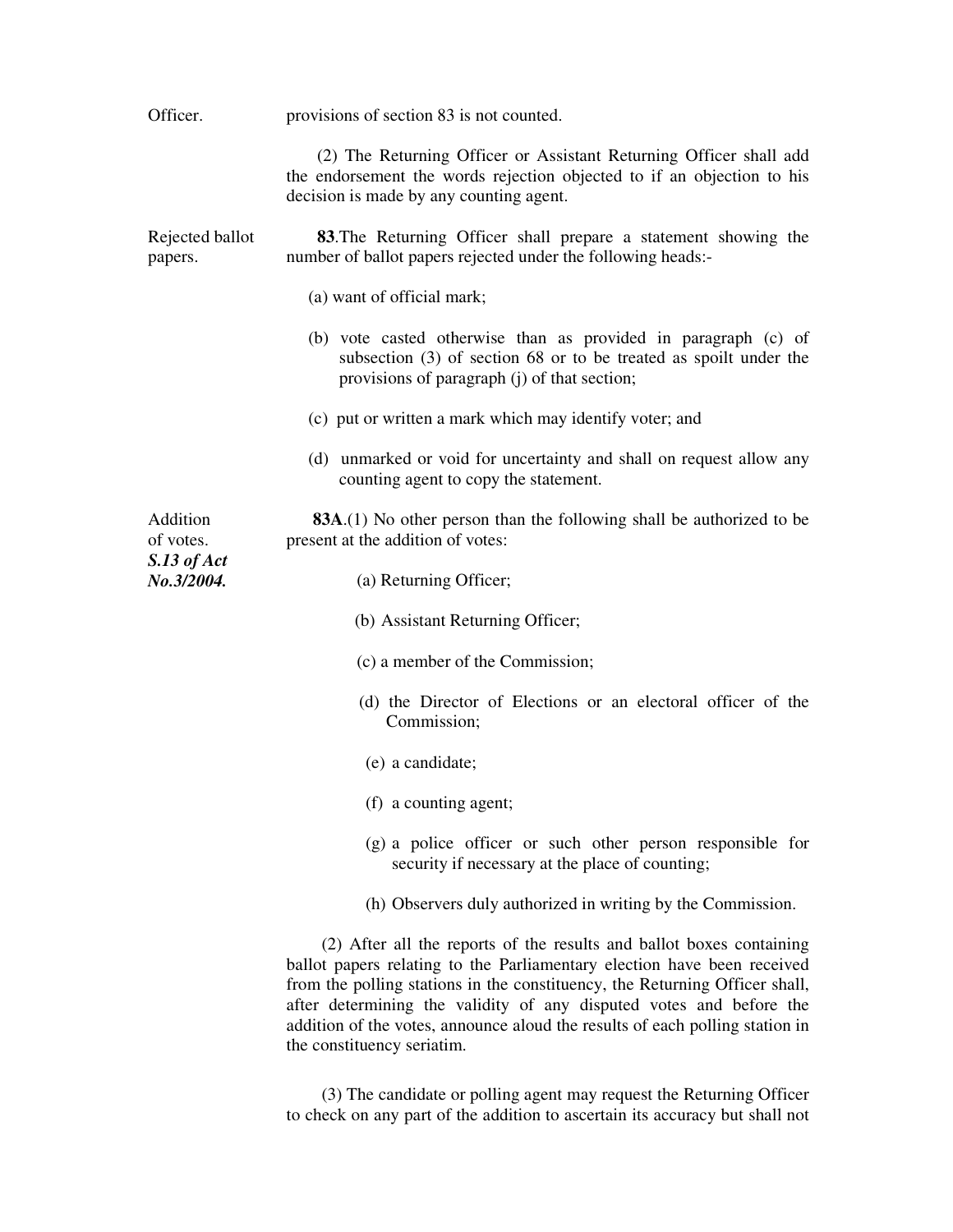be entitled to request a recount of all the votes or all the ballot papers from any polling station, unless the accuracy of the report of the results from that polling station, were disputed by the polling agent or candidate present at the polling station. (4) Where a request is made pursuant to subsection (3) of this section the Returning Officer shall not unreasonably, refuse to check the addition or to recount the ballot papers of any particular polling station. (5) Addition of the Presidential and Members of the House of Representatives votes shall be done separately. Equality of votes and recount in contested elections. **84**.(1) Where an equality of votes is found to exist between the candidate in a contested election so that an addition of a vote would entitle any of them to be a declared elected, the Returning Officer shall make a recount of the votes cast. (2) If there is again an equality of votes as ascertained by such a recount, the Returning Officer shall, subject to the provisions of section 85, report the fact to the Commission which shall by notice published in the Gazette, appoint some other convenient day, not later than thirty days after the election day, for the nomination of candidate for the constituency and electoral procedures for such vacancy shall be commenced afresh. Candidate or counting agent may require recount. **85.**(1) A candidate or his counting agent may, if present when the counting or any recount of the votes is completed, require the Returning Officer to have the votes recounted or again recounted but the Returning Officer may refuse to make a third or subsequent recount if the result of the last two recount were the same. (2) No step shall be taken on the completion of the counting or any recount of votes until the candidates and counting agents present at the completion thereof have been given a reasonable opportunity to exercise the right conferred by subsection (1). Returning Officer's decision final. **86**. The decision of the Returning Officer as to any question arising in respect of any ballot paper shall be final, and shall be subject to review only on an election petition questioning the election pursuant to Chapter VII of this Act. Duties of Returning Officer after conclusion of counting of votes. **87**.(1) Upon the conclusion of the counting of the votes the Returning Officer, with the Assistant Returning Officers, shall seal up in separate packets the counted and rejected ballot papers. (2) The Returning Officer shall not open the sealed packet of tendered ballot papers or the sealed packet containing the marked copy of the register of voters or part thereof, or the sealed packet containing the counter foils of used ballot papers but shall proceed, in the presence of the counting agents, to verify the ballot paper account given by each Presiding Officer by comparing it with the number of ballot papers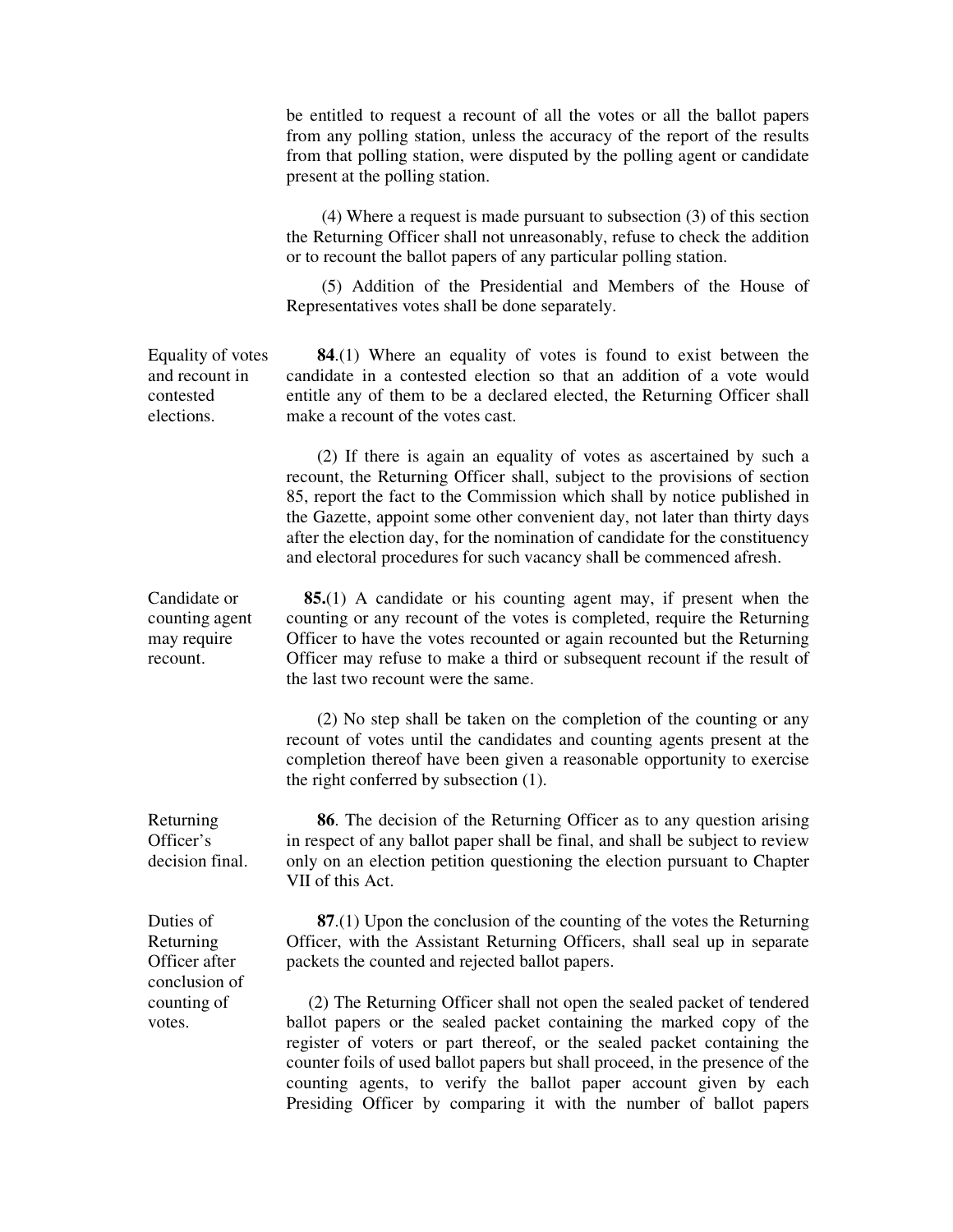recorded in accordance with section 68 the unused and spoilt papers in his possession and the tendered voters list and shall re-seal each packet after examination.

 (3) The Returning Officer shall prepare a statement as to the result of the verification and shall on request allow any counting agent to copy such statement.

 (4) At the conclusion of the counting of the votes each candidate or his counting agent shall, in the prescribed form, state whether or not and what complaint he has in relation to the counting of the votes. All complaints submitted at this stage shall be settled or dealt with otherwise, and shall then each be incorporated in the report of the Returning Officer to be submitted to the Commission under section 88, which shall be confirmed and signed by the candidates or their counting agents and the Returning Officer.

| Declaration<br>of result.<br>$S.14$ of Act | 88. When the result of a contested election has been ascertained the<br>Returning Officer shall:-                                                                                                                                                                                                                                    |
|--------------------------------------------|--------------------------------------------------------------------------------------------------------------------------------------------------------------------------------------------------------------------------------------------------------------------------------------------------------------------------------------|
| No. 3/2004.                                | (a) forthwith declare to be elected the candidate for whom the<br>majority of votes has been cast; and                                                                                                                                                                                                                               |
|                                            | (b) send a notification of election in writing to the successful<br>candidate; and                                                                                                                                                                                                                                                   |
|                                            | (c) report the result of the election to the Commission which shall<br>cause such results, together with the number of votes recorded<br>for each candidate in each constituency to be published in the<br>Gazette.                                                                                                                  |
| Custody of<br>documents.                   | <b>89.</b> (1) The Returning Officer shall ensure the safe custody of all<br>documents relating to the conduct of an election.                                                                                                                                                                                                       |
|                                            | (2) The Commission shall ensure the safe custody of all documents<br>relating to the conduct of an election which are forwarded to it under any<br>of the provisions of this Act.                                                                                                                                                    |
|                                            | (3) The Returning Officer and the Commission shall cause all docu-<br>ments to which this section applies to be destroyed after the expiration of<br>six months from election day unless otherwise directed by an order of the<br>High Court arising from any proceedings relating to the election.                                  |
| Power of Polling<br>Assistants.            | <b>90.</b> A polling assistant may be authorized by the Presiding Officer to<br>do any act or thing which the Presiding Officer is required or authorized<br>to do at a polling station by this Act, except that he may not order the<br>arrest of any person or the exclusion or removal of any person from the<br>polling station. |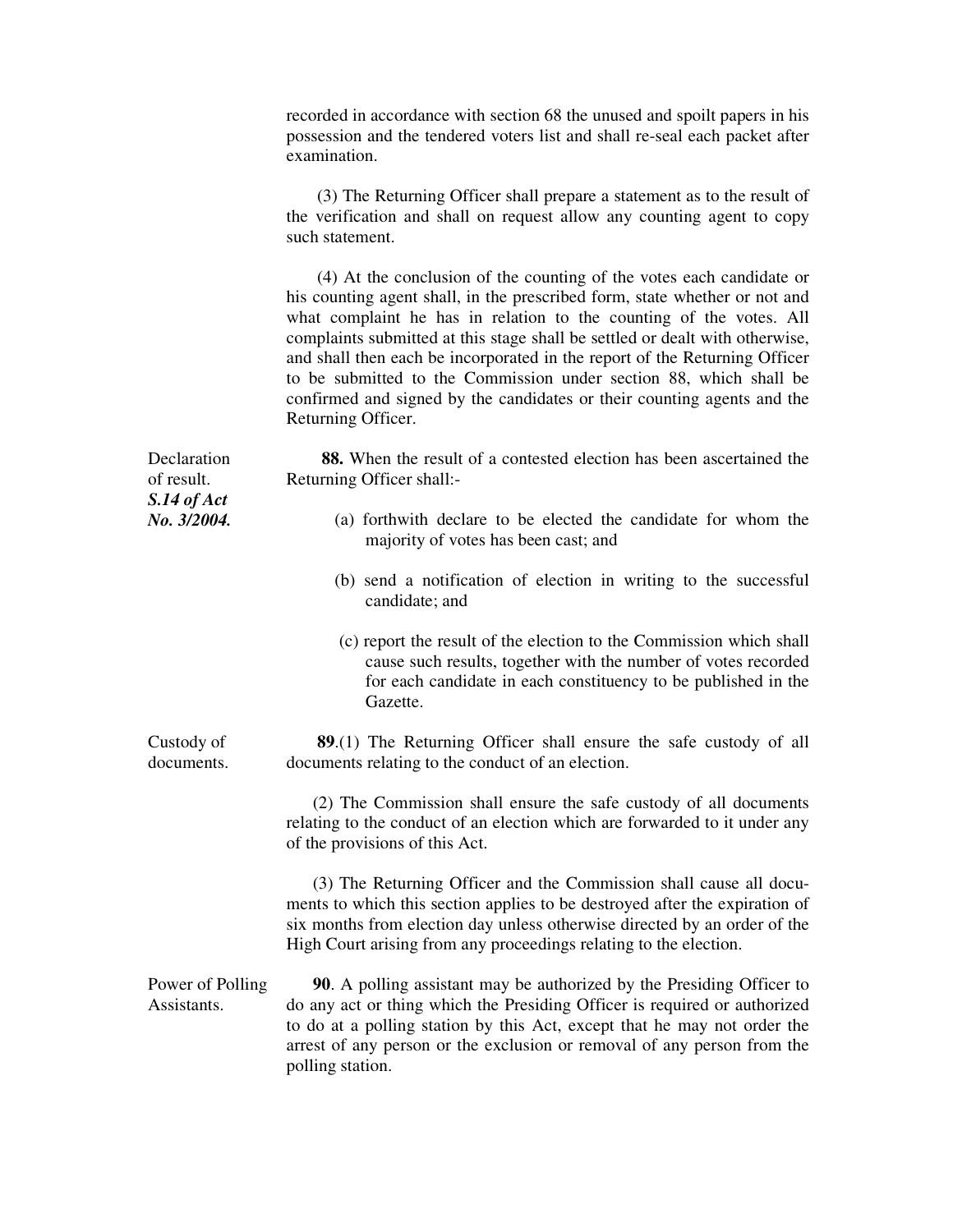**91**. A candidate may do any act or thing which the polling agent may be authorized or required to do, and may assist the polling agent or counting agent in the doing of any such act or thing.

Candidate has power of his polling or counting agent.

Access and obligation of public media. *S.25 of Act No.3/ 2000.*

 **91A**.(1) Every candidate for the office of the President of Zanzibar and political parties participating in an election shall have the right to use the state radio and television broadcasting service during the official period of election campaign.

 (2) For the purpose of giving effect to this section the Commission may in writing issue binding directives to any Government owned media.

 **92**. Where in this Act, any act or thing is required or authorized to be done in the presence of a polling agent or the counting agents of the candidates, the non-attendance of any such agent or agents, at the time and place appointed for that purpose, shall not, if the act or thing is otherwise properly done, invalidate the act or things done.

Where two or more elections held simultaneously.

Non attendance of agents shall not invalidate election procedures.

> **93**. Where in the polling district the same day is appointed as the election day for the Presidential election and House of Representative election:-

- (a) polling at the two elections, shall be conducted simultaneously at all polling stations in that district;
- (b) the Returning Officer shall provide separate and distinctive ballot boxes and every Presiding Officer shall so organize and conduct his polling station and shall so place the ballot boxes thereat, as to avoid any confusion arising by reason of simultaneous polling;

Provided that, subject to any direction of the Commission in that behalf, a single ballot box may be provided at each polling station for both the Presidential and House of Representatives elections;

- (c) the ballot papers for those elections respectively shall be of different colours being such as are easily distinguishable from one another;
- (d) a voter who leaves a polling station after voting for any but not all of those elections shall not be re-admitted to such polling station for the purpose of voting for any of those elections for which he did not vote in the first instance;
- (e) the requirements of paragraph (d) shall be deemed to have been complied with in respect of all two of those elections if the particulars specified in that paragraph are called out once immediately before the delivery to the voter of the ballot paper for any;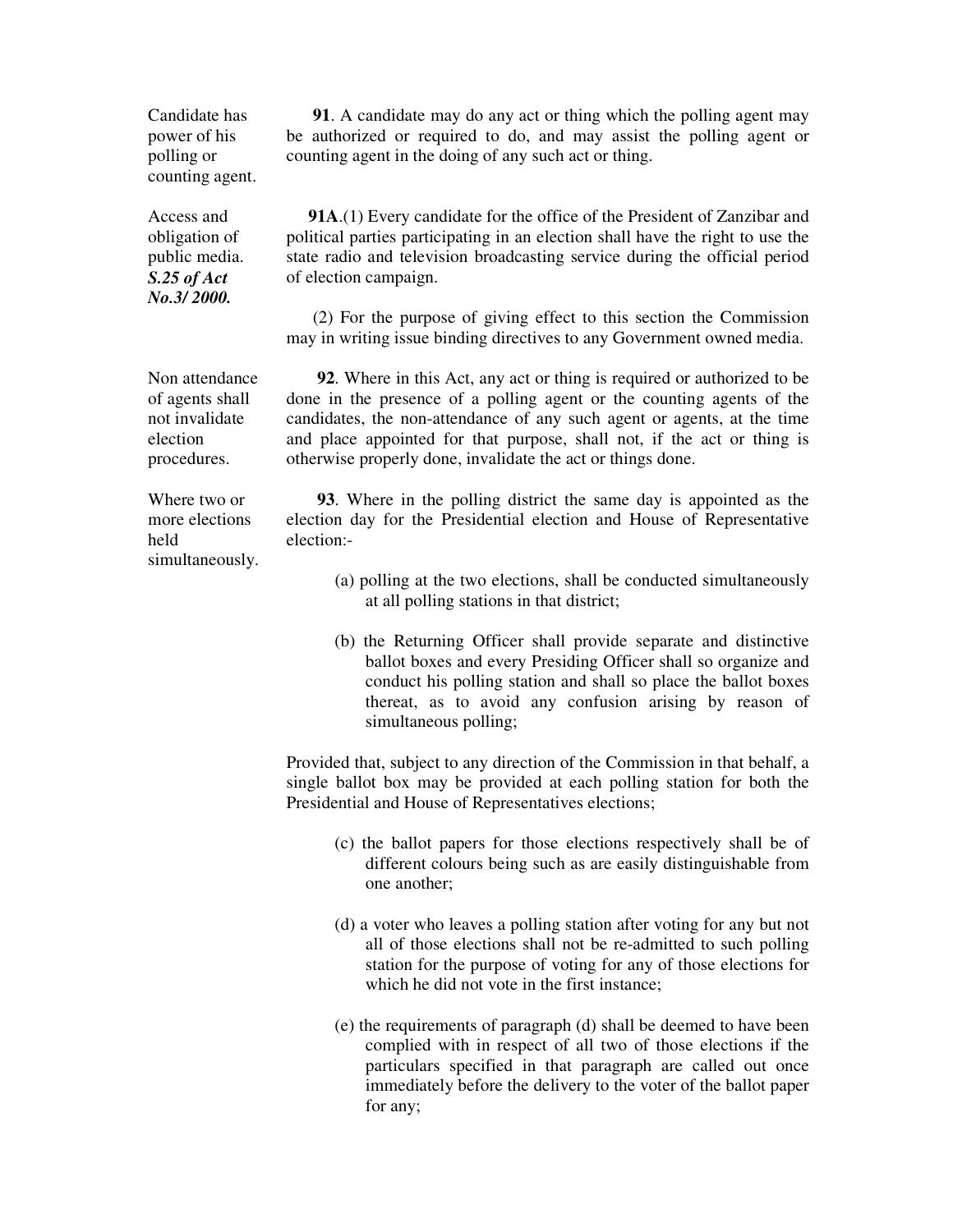(f) the counting of votes for those two elections respectively shall be conducted separately.

Equality of votes in Presidential election.

 **94**. Where in a Presidential election there is an equality of votes for and against the Presidential candidate, the Commission shall, by notice published in the Gazette, appoint some other convenient day for the Presidential election, and the electoral procedure for the Presidential election shall be commenced afresh.

#### **CHAPTER VII OFFENCES**

# **PART I OFFENCES RELATING TO REGISTRATION AND NOMINATION**

Offences relating to registration. *S.26 of Act No.3/2000.* 

**95**.(1) Any person who:

- (a) for the purposes of procuring the registration of himself or of any other person, or of procuring a certificate of registration from a Registration Officer or from any other person having any duty in relation to the application for registration or for the issue of certificates of registration, gives any false statement material to any application on his own behalf or on behalf of such other person for registration or for the issue of a certificate of registration; or
- (b) knowing or having reason to believe that he is registered in a polling district, applied to be registered otherwise than in accordance with section 18, and without disclosing to the Returning Officer his previous registration in another polling district; or
- (c) applies to be registered in a polling district after he has applied to be registered in another polling district and the earlier application has not, been determined pending any investigation into the applicant's qualifications or withdrawal; or
- (d) having been issued with a certificate of registration, applies for the issue to himself of new certificate of registration, otherwise than in the circumstances set out in sections 18, 19 or 20 and without disclosing to the Returning Officer the circumstances in which the application is made; or
- (e) knowingly makes any declaration provided for in section 21 which is false, or which he does not believe to be true in material particular;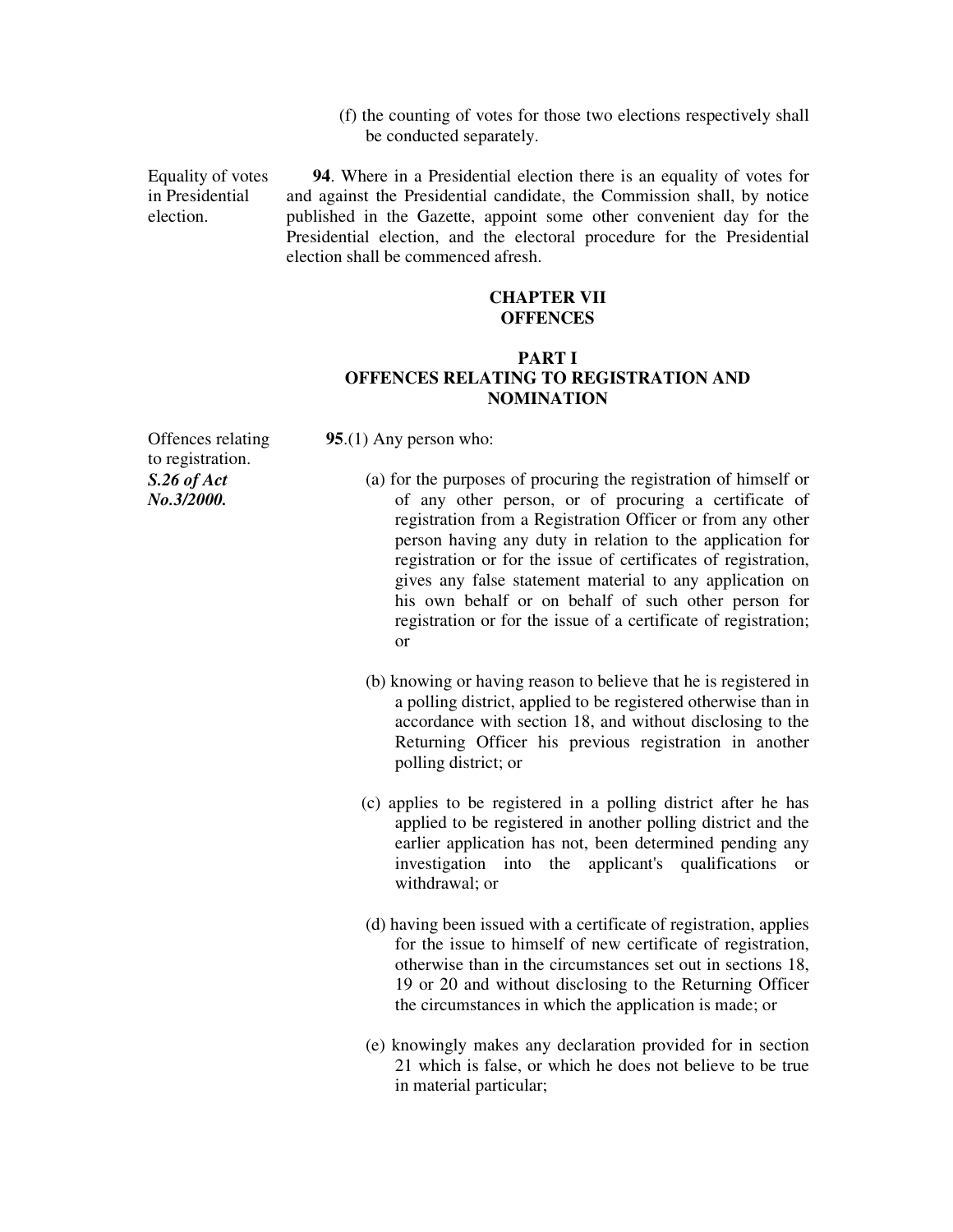shall be guilty of an offence and upon conviction be liable to a fine not exceeding one hundred thousand shillings or to imprisonment for a term not less than six months and not more than one year or to both such fine and imprisonment.

 (2) Any person whose name has been deleted from a register and who has been required by a Returning Officer either to surrender a certificate of registration issued to him or to make and to deliver to the Returning Officer the declaration provided for in section 21 within a time specified by such Returning Officer who without lawful excuse, neither surrenders such certificate nor makes and delivers such declaration within such specified time, shall be guilty of an offence and shall be liable upon conviction to a fine not exceeding fifty thousand shillings or to imprisonment for a term not less than three months or to both such fine and imprisonment.

Offences in relation to nomination papers or ballot papers. *S.27 of Act No.3/ 2000.* 

- **96**.(1) Every person who:-
	- (a) forges or fraudulently defaces or fraudulently destroys any nomination papers, or delivers to a Returning Officer any nomination paper knowing the same to be forged; or
	- (b) forges or counterfeits or fraudulently destroys any ballot paper or the official mark on any ballot paper; or
	- (c) without due authority supplies any ballot paper to any person; or
	- (d) fraudulently puts into any ballot box any paper other than the ballot paper which he is authorized by law to put in; or
	- (e) without due authority takes out of any polling station any ballot paper or is found in possession of any ballot paper outside a polling station; or
	- (f) without due authority, destroys, takes, opens or otherwise interferes with any ballot papers other than in use for the purpose of an election; or
	- (g) knowingly nominates more than one Presidential candidate; or
	- (h) being a Returning Officer or a Presiding Officer knowingly or negligently fails to put a correct authentication mark on a ballot paper; or
	- (i) being a Returning Officer or a Presiding Officer knowingly or negligently authorise the use of tendered ballot paper in the manner which contravenes the provisions of this Act;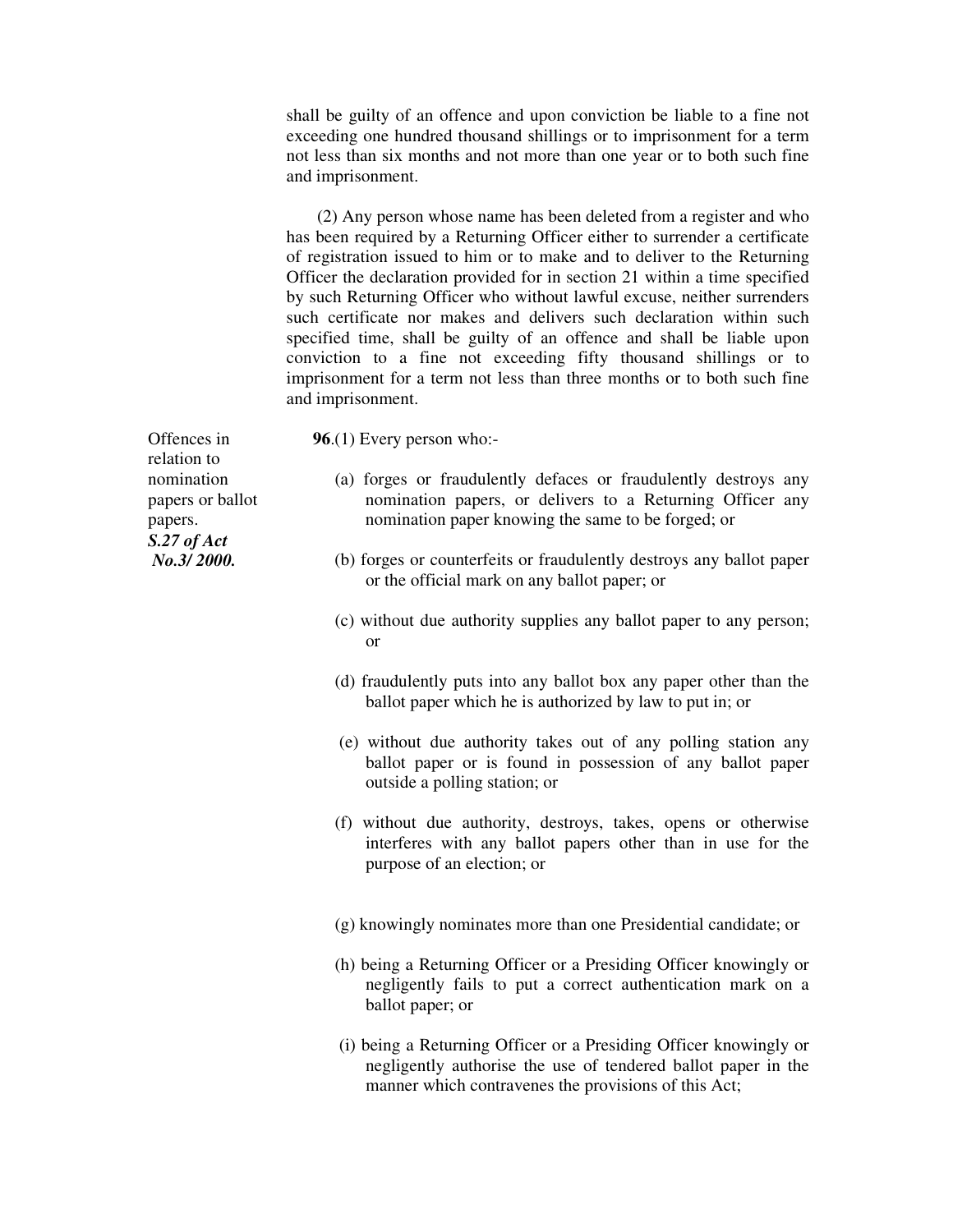shall be guilty of an offence and shall be liable on conviction to a fine not exceeding one hundred thousand shillings or to imprisonment for a term not less than six months or to both such fine and imprisonment.

 (2) Any person who, for the purposes of procuring nomination as a candidate for himself or for any other person, knowingly makes any false statement material to such nomination in a nomination paper, biographical information form or statutory declaration delivered to a Returning Officer, shall be guilty of an offence and shall be liable on conviction to a fine not exceeding fifty thousand shillings or to imprisonment for a term not less than three months or to both such fine and imprisonment.

 (3) In any prosecution for an offence in relation to the nomination papers, ballot boxes, ballot papers, counterfoils, marking instruments and other things in use at an election, the property in such papers, boxes, instruments and things may be stated to be in possession of the Returning Officer for such election.

**Official** discouragement of person from seeking nomination etc.

 **97**.(1) Any person holding any official office or acting in any official capacity who, in the exercise of the functions of such office or in such capacity makes any statements or does any act with intention to discourage any other person from seeking nomination under this Act or to procure any person who has been nominated to withdraw his candidature, shall be guilty of an offence and shall, on conviction, be liable to a fine not exceeding ten thousand shillings or imprisonment for a term not exceeding twelve months or to both such fine and imprisonment.

 (2) No proceedings shall be instituted against any person for an offence contrary to this section without prior consent of the Attorney General.

 (3) In this section "official office" and "official capacity" means an office in the service of the Revolutionary Government of Zanzibar or the United Republic or a capacity in respect of the Revolutionary Government of Zanzibar or the United Republic.

**98**.(1) Every person who:

- (a) forges or fraudulently defaces or fraudulently destroys any register of voters; or
- (b) forges counterfeits or fraudulently destroys any certificate of registration or official duplicate certificate of registration or any official marks thereon,

shall be guilty of an offence and shall be liable on conviction to fine not exceeding one hundred thousand shillings or to imprisonment for a term not less than six months or to both such fine and imprisonment.

Offences in relation to registers and certificates of registration. *S.28 of Act No. 3/2000.*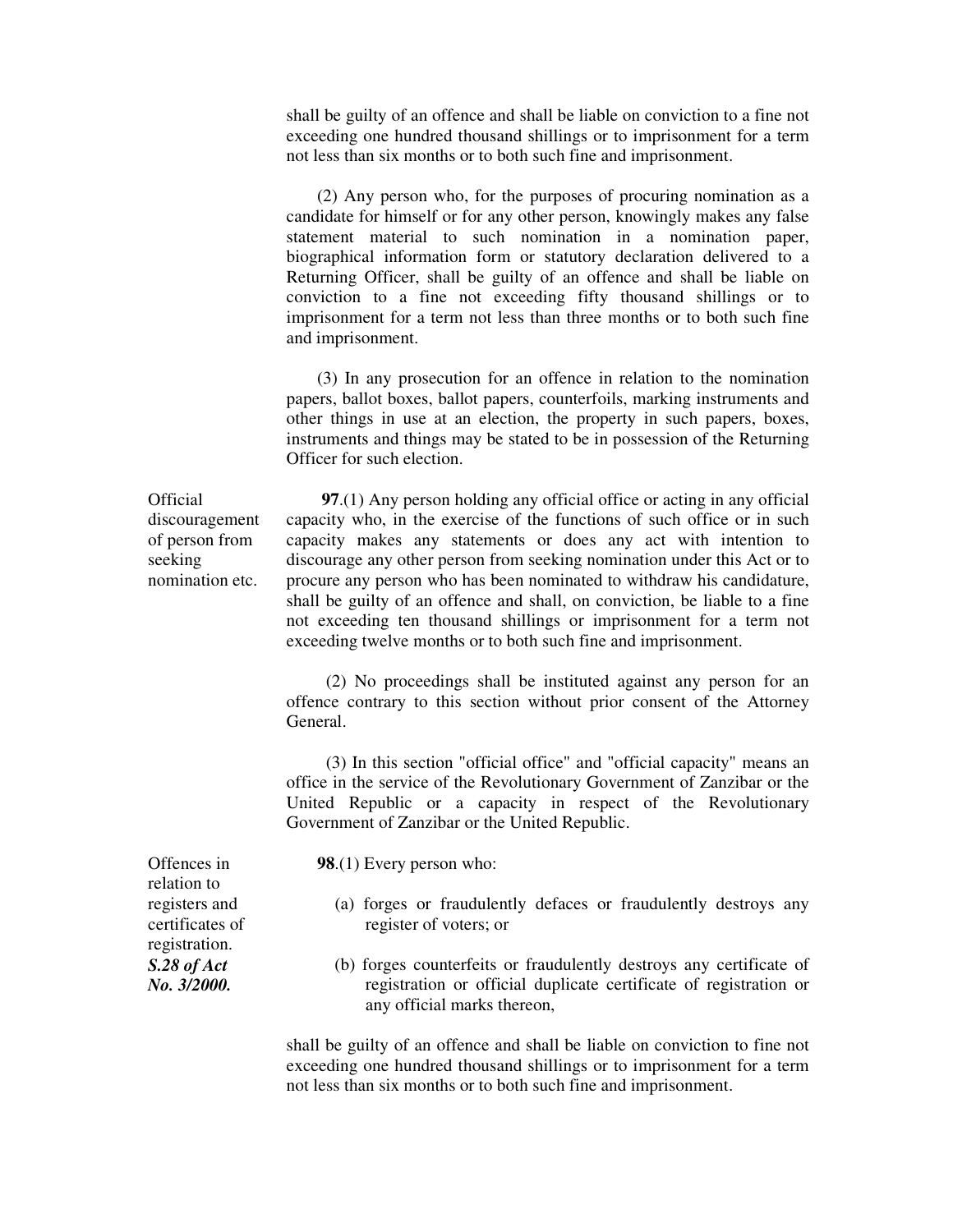(2) Any person who has in his possession or under his control any certificate of registration issued to some other person and who refuses or neglects, without lawful excuse, to deliver the same to the person to whom it was issued, when it is demanded by such person or a Returning Officer in that behalf, shall be guilty of an offence and shall be liable on conviction to a fine not exceeding fifty thousand shillings or to imprisonment for a term not less than three months or to both such fine and imprisonment.

#### **PART II OTHER ELECTIONS OFFENCES**

**99**. Any person who:-

- (a) wilfully furnishes false evidence or makes a false statement in a declaration made under section 73;
- (b) contravenes the provisions of subsection (1) of section 57, shall be guilty of an offence and shall be liable on conviction to a fine not exceeding fifty thousand shillings or to imprisonment for a term not less than three months or to both such fine and imprisonment.

 **l00.**(l) Every officer, clerk, interpreter, candidate and agent authorized to attend at a polling station or at the counting of votes, shall unless he has taken an oath of secrecy under the foregoing provisions of this Act, before so attending takes an oath of secrecy in the prescribed form.

 (2) The Returning Officer shall have power to administer any oaths required to be taken under the provisions of subsection (1).

 (3) Every officer, clerk, interpreter, candidate and agent in attendance at a polling station shall maintain, and aid in maintaining, the secrecy of the voting in such station and shall not communicate, except for some purpose authorized by law, to any person any information as to the name or number of any voter who has or has not applied for a ballot paper or voted at the station, or as to the official mark.

 (4) No such officer, clerk, interpreter, candidate or agent, and no person whosoever shall obtain or attempt to obtain in the polling station information as to the candidate for whom any person in such station is about to vote, or has voted or communicate at any time to any person, any information obtained in a polling station as to the candidate for whom any person in such station is about to vote or has voted.

 (5) Every officer, clerk, interpreter, candidate and agent in attendance at the counting of the voting shall maintain, and aid in maintaining, the secrecy of the voting and shall not ascertain or communicate any information obtained at such counting as the candidate

Maintenance of secrecy at election. *S.30 of Act No. 3/2000.*

Miscellaneous offences. *S.29 of Act No.3/2000.*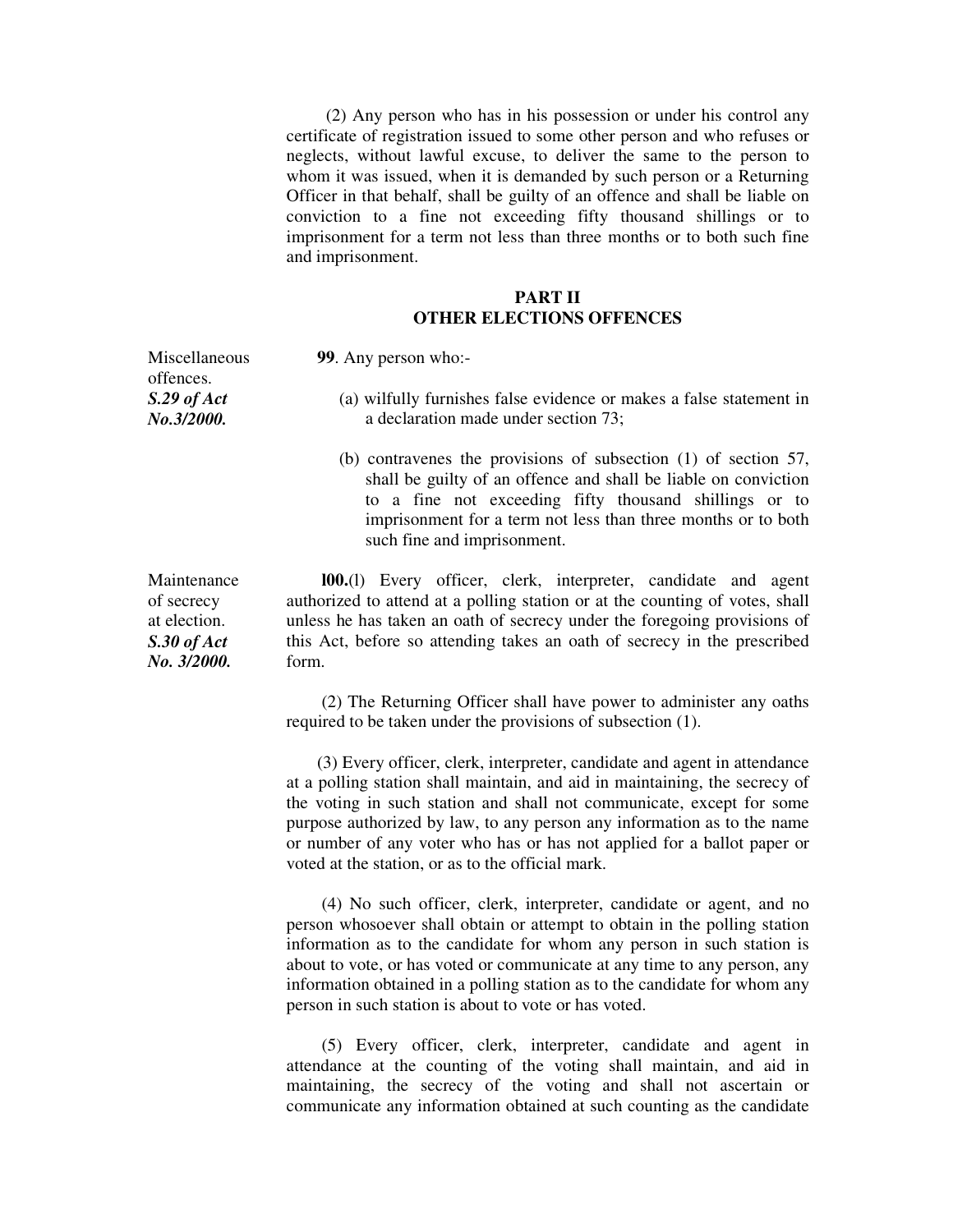for whom any vote is given by any particular ballot paper.

 (6) No person, except a Presiding Officer acting for a purpose authorized by this Act, or a person authorized by the Presiding Officer and acting for such purpose as aforesaid, shall communicate or attempt to communicate with any person after such person has received a ballot paper and before he has placed the same in a ballot box.

 (7) Every person who acts in contravention of the provisions of this section shall be guilty of an offence and shall be liable on conviction to a fine not exceeding one hundred thousand shillings or to imprisonment for a term not less than six months or to both such fine and imprisonment.

Penalty for **101**. Any person who is guilty of bribery, treating or undue influence shall be guilty of a corrupt practice and shall be liable on conviction to a fine not exceeding fifty thousand shillings or to imprisonment for a term not less than six months or to both such fine and imprisonment.

> **102.** Any person who is guilty of personation or of aiding, abetting counselling or procuring the commission of the offence of personation, shall be guilty of a corrupt practice and shall be liable on conviction to a fine not exceeding one hundred thousand shillings or to imprisonment for a term not less than six months or to both such fine and imprisonment.

 **103.**(1) Any person who is convicted of a corrupt practice and whose conviction is not set aside by a court of competent jurisdiction shall in addition to any other punishment be disqualified during a period of five years from the date of his conviction from being registered as a voter or from voting at an election under this Act.

 (2) Any person who is convicted of an illegal practice and whose conviction is not set aside by a court of competent jurisdiction shall, in addition to any other punishment be disqualified during a period of five years from the date of his conviction from being registered as a voter or from voting at an election under this Act.

Person to be deemed guilty of bribery.

 **104.** The following persons shall be deemed to be guilty of bribery within the meaning of this Act:-

 (a) any person who directly or indirectly, by himself or by any other person on his behalf, gives, lends or agrees to give or lend or offers, promises or promises to procure or to endeavour to procure, any money or valuable consideration to or for any voter or to or for any other person, in order to induce any voter to vote or refrain from voting or corruptly does any such act as aforesaid on account of such voter having or refrained from voting at any election;

bribery, treating etc. *S.31 of Act No.3/2000.* 

Penalty for personation. *S.32 of Act No.3/2000.* 

Disqualification entitled by conviction for corrupt or illegal practice.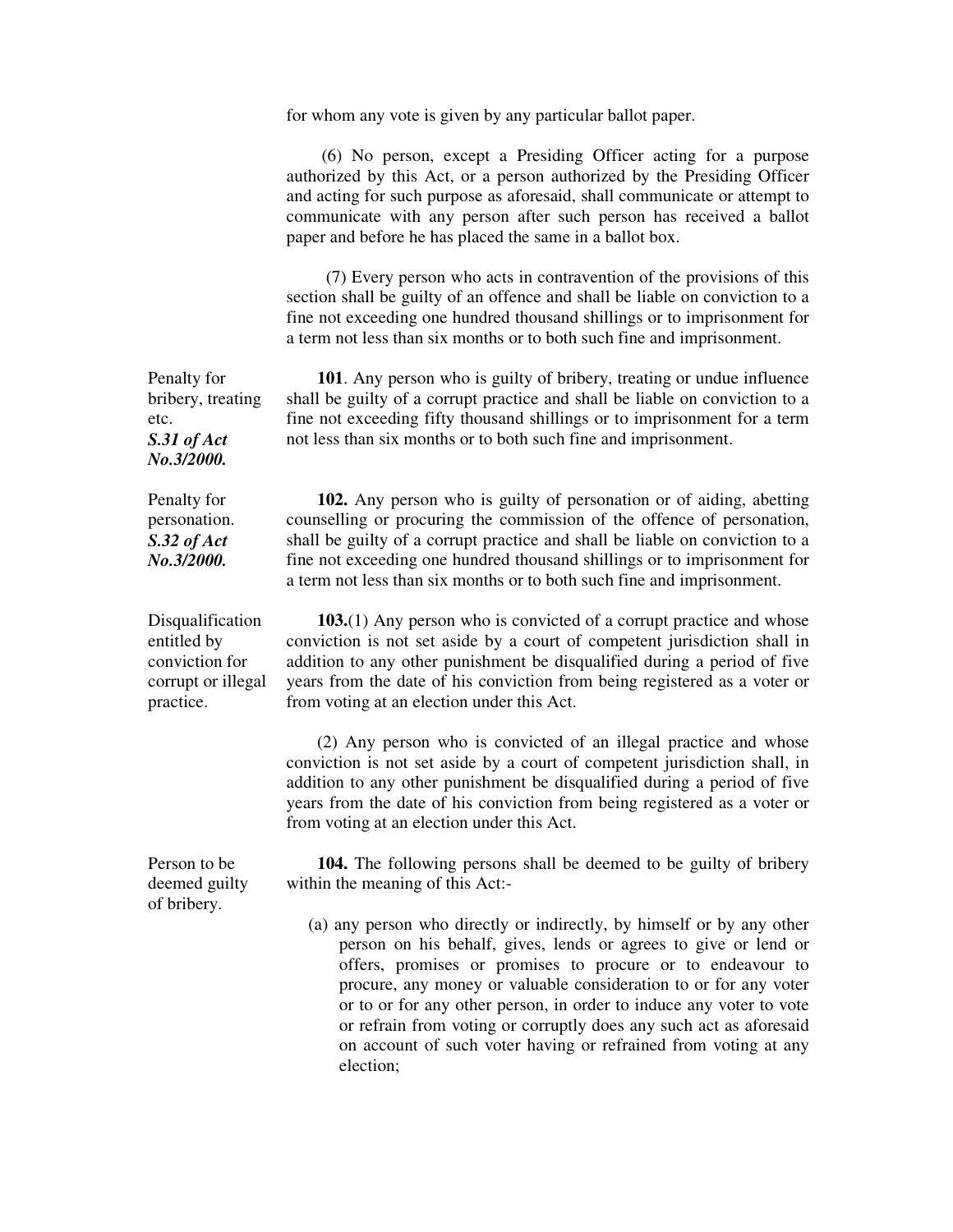- (b) any person directly or indirectly by himself or by any other person on his behalf, gives or procures or agrees to give or procure or to endeavour to procure, any office, place or employment to or for any voter or to or for any person on behalf of any voter, or to or for any other person, in order to induce such voter to vote or refrain from voting or corruptly does any such act as aforesaid on account of such voter having voted or refrained from voting at any election;
- (c) any person who directly or indirectly, by himself or by any other person on his behalf, makes such gift, loan, offer, promise procurement, or agreement as a foresaid, to or for any person in order to induce such person to procure or to endeavour to procure, the election of any person as a member or the vote of any voter at any election;
- (d) any person who, upon or in consequence of any such gift, loan, offer, promise, procurement or agreement, procures or engages promises or endeavour to procure the return of any person as a member or the vote of any voter at an election;
- (e) any person who advances, or pays, or cause to be paid, any money to or for the use of any other person, with the intent that such money or any part thereof shall be expended in bribery at any election of who knowingly pays, or causes to be paid, any money to any person in discharge or repayment of any money wholly or in part expends in bribery at any election;
- (f) any voter who, before or during any election, directly or indirectly, by himself or by any other person on his behalf, receives, agrees to receive or contracts for any money, gift, loan or valuable consideration, office, place or employment for himself or for any other person, for voting or agreeing to vote or for refraining or agreeing to refrain from voting at any election; and
- (g) every person who, after any election, directly or indirectly, by himself or by any other person on his behalf, receives any money or valuable consideration on account of any person having voted or refrained from voting, or having induced any other person to vote or refrain from voting, or having induced any other person to vote or refrain from voting at any election.

Provided always that the provision of this section shall not extend or to be construed to extend to any money paid or agreed to be paid for or on account of any expenses lawfully and bona fide incurred at or concerning any election.

Person to be deemed guilty of treating.

 **105**. The following persons shall be deemed to be guilty of treating within the meaning of this Act:-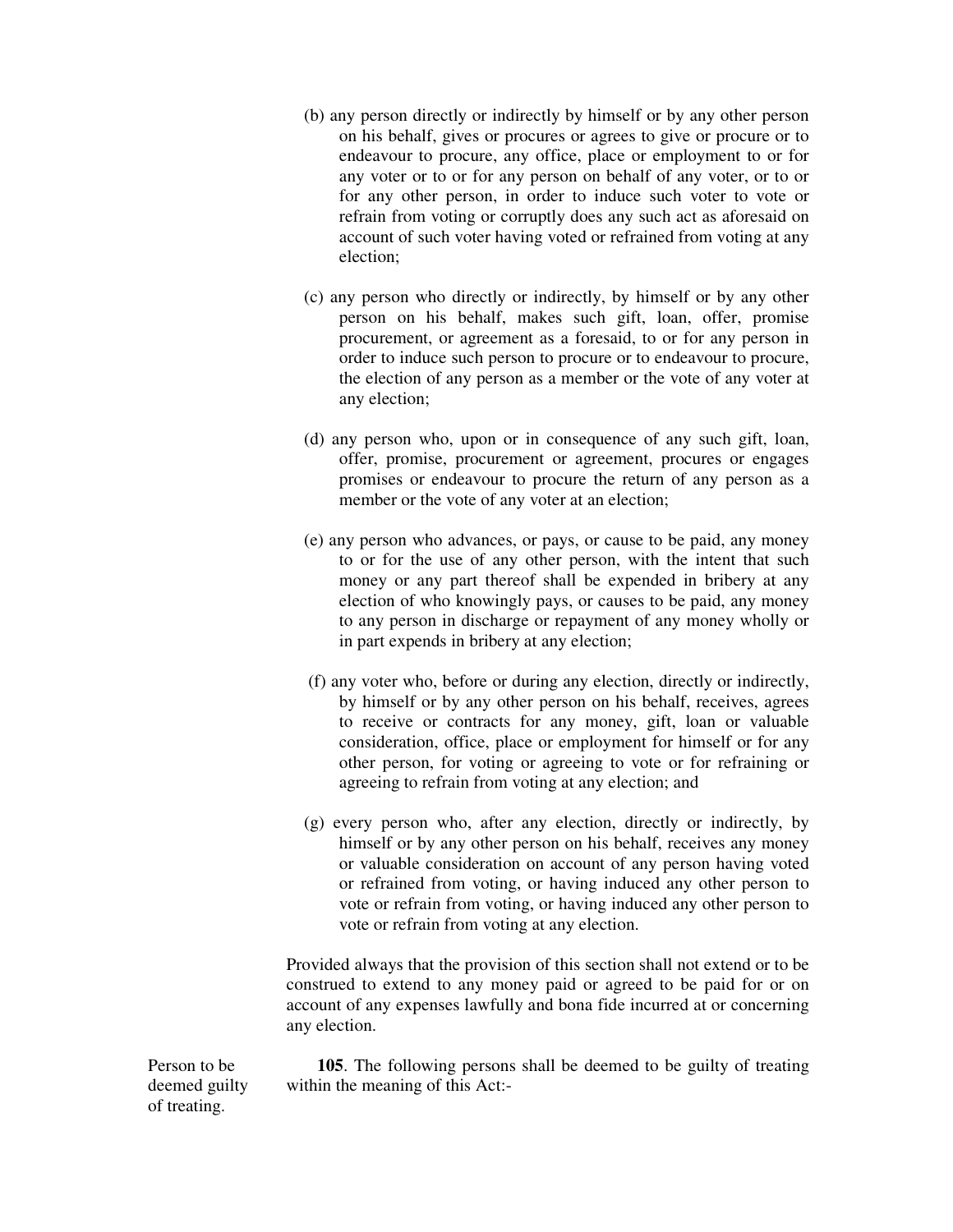- (a) any person who corruptly, by himself or by any other person either before, during or after any election, directly or indirectly gives, or provides, or pays, wholly or in part, the expense or giving or providing food, drink, entertainment or provisions to or for any person, for the purpose of corruptly influencing that person, or any other person, to vote or refrain from voting at such election; and
- (b) any person who corruptly accepts or takes any such food, drink, entertainment or provision.

Person to be deemed guilty of undue influence.

 **106**. Every person who, directly or indirectly, by himself or by any other person on his behalf, makes use of or threaten to make use of any force, violence or restrain, or inflicts or threatens to inflict by himself or any other person, any temporal or spiritual injury, damage, harm or loss, upon or against any voter having voted or refrained from voting at any election or who, by abduction, duress or any fraudulent contrivance, impedes or prevents the free use of the vote by any voter either to give or refrain from giving his vote at any election shall be guilty of undue influence within the meaning of this Act.

Bribery treating and undue influence in relation to members of an organ or party. *S.33 of Act No.3/2000.* 

 **107.**(1)Where any person does any such act as is described in section 103, 104 or 105 to or in respect of a member of a political party or an organ which is charged with the organisation and conduct of the relevant election campaign, with the intent that such member or delegate shall discriminate in favour of one or other of the candidates at the election, or where any such member or delegate does any such act as is described on account of discriminating of having discriminated in favour of one or other of the candidates, he shall be deemed, according to the circumstances of the case to be guilty of bribery, treating or undue influence within the meaning of this Act.

 (2) For the purposes of this section, section 103, 104 and 105 shall be read as if references the voters and to voting were references to such members and delegates and such discrimination respectively, and as if the references to the intent specified therein were references to the intent specified in subsection (1) of this section.

**108**. Any person who at any election:

- (a) applies for a ballot paper in the name of another person of knowingly tenders a vote in the name of another person whether that name is the name of a person living or dead or of a fictitious person; or
- (b) for the purposes of procuring the issue to himself of a ballot paper knowingly tenders a certificate of registration issued to some other person,

shall be guilty of personation within the meaning of this Act.

Person to be deemed guilty of personation.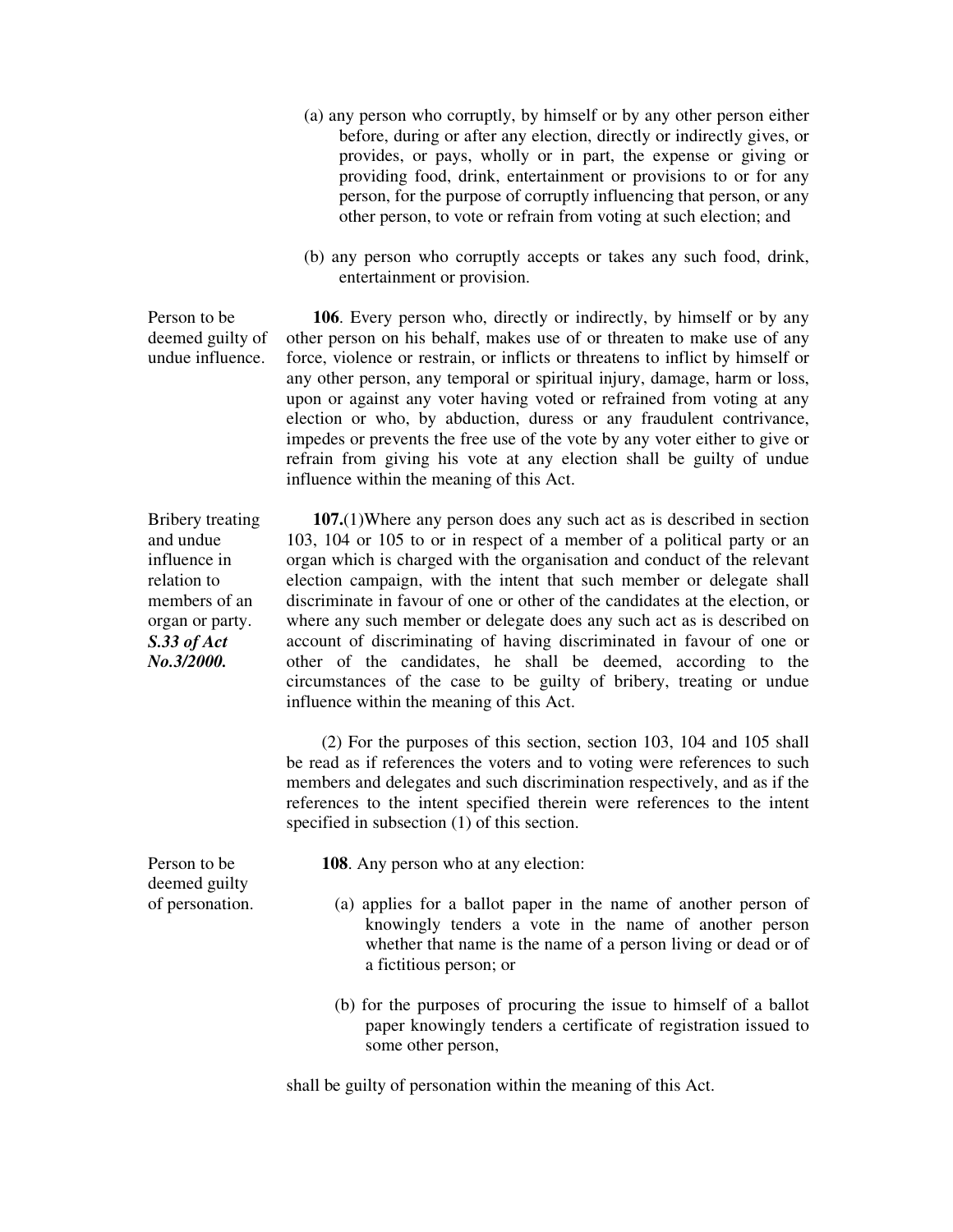Penalty for persons guilty of certain corrupt and illegal practices. *S.34 of Act No.3/2000.*

**109**.(1) Any person who:-

- (a) votes or attempts to vote, or induces or procures some other person to vote at any election if he, or if to his knowledge such other person has already voted at the election, at any other election held during that general election;
- (b) for the purpose of procuring the issue of any ballot paper to any person or to himself, delivers any certificate of registration issued to himself or to some third person to such other person, or induces or procures some third person to deliver such third person certificate of registration to himself or such other person,

shall be guilty of a corrupt practice and shall be liable on conviction to a fine not exceeding fifty thousand shillings or to imprisonment for a term not less than six months or to both such fine and imprisonment.

Interference with lawful public meeting to and illegal practice. *S.35 of Act No.3/2000.* 

 **110**.Any person who, at a lawful public meeting held in connection with the election of any person between the day of publication of the notice appointing nomination day and the day on which the result of the election is publicly held, acts or incites others to act in a disorderly manner for the purpose of preventing the transaction of the business for which the meeting was called together shall be liable on conviction to a fine not exceeding fifty thousand shillings or to imprisonment for a term not less than three or to both such fine and imprisonment.

Display of emblems in vicinity or place of voting prohibited. *S.36 of Act No.3/2000.* 

Defacement of notice. *S.37 of Act No.3/2000.* 

Documents to bear name and address of printer and publisher. *S.38 of Act No.3/2000.* 

 **111**.(1) No person shall, within any building where voting in an election is in progress, or at any place within the radius of two hundred meters of any such building, wear or display any card, symbol, favour or other emblem indicating support for a particular candidate in the election.

 (2) Any person acting in contravention of this section shall be guilty of an offence and shall be liable on conviction to a fine not exceeding fifty thousand shillings.

 **112**. Any person who, without lawful authority, destroys mutilates, defaces or removes any notice which is exhibited under the authority of this Act or any document which is made available for inspection in accordance with the provisions of this Act, shall be guilty of an offence and shall be liable on conviction to a fine not exceeding fifty thousand shillings.

**113.**(1) A person shall not:-

 (a) print or publish or cause to be printed or published any bill, placard or poster having reference to an election or any printed document distributed for the purpose of promoting or procuring the election of a candidate; or

Qualif candid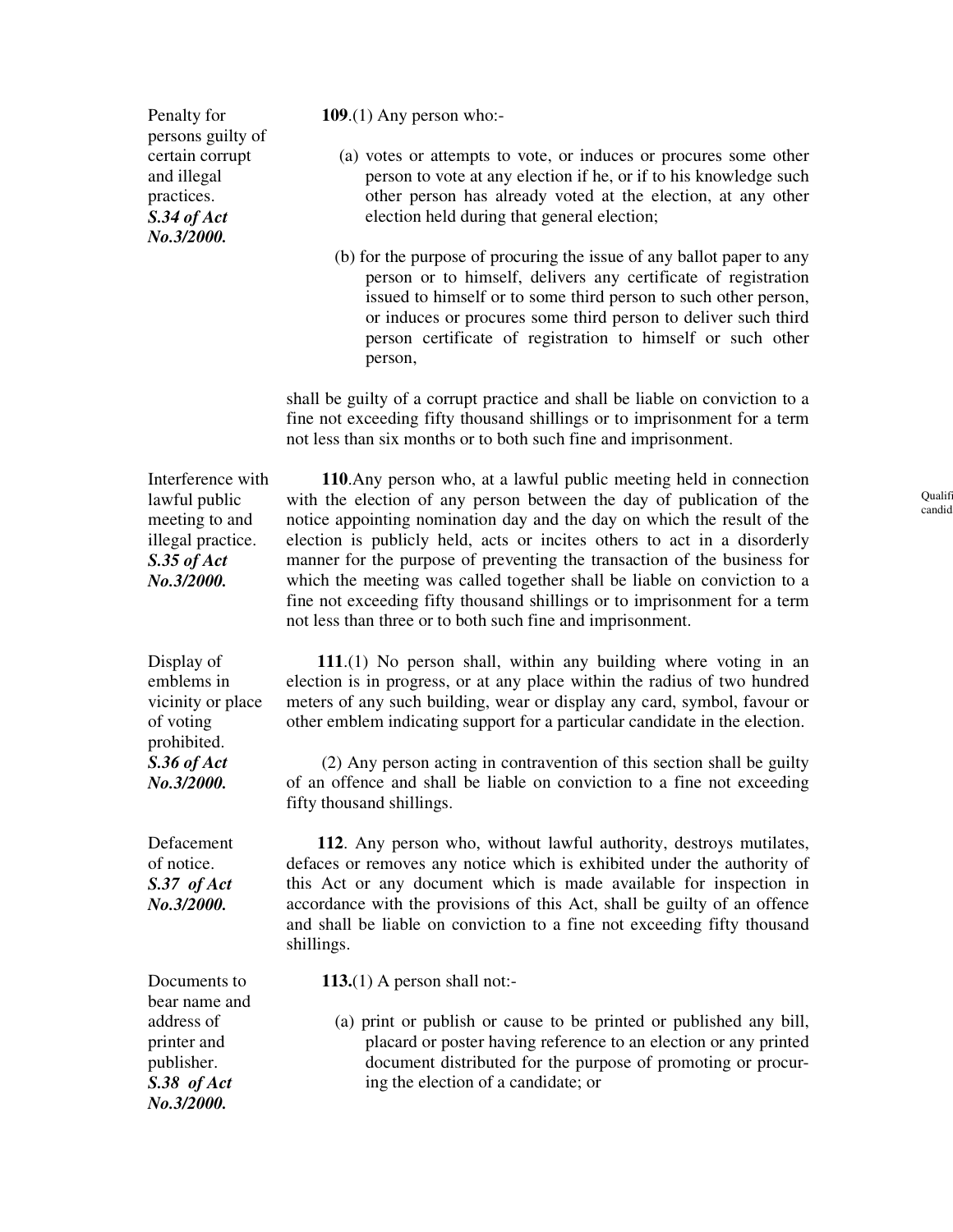- (b) post or cause to be posted any such bill, placard or poster as aforesaid; or
- (c) distribute or cause to be distributed any printed document for the said purpose, unless the bill, placard, poster or document bears upon the face thereof the name and address of the printer and publisher and:-
	- (i) in the case of Presidential election, such bill, placard, poster or document has been approved by the Zanzibar Electoral Commission;
	- (ii) in the case of a House of Representatives election such bill, placard, poster or document has been approved by the relevant Returning Officer.

 (2) For the purposes of this section, any process for multiplying copies of document, other than copying it by hand, shall be deemed to be a printing and the expression 'printer' shall be construed accordingly.

 (3) Any person who contravenes the provision of subsection (1) shall be guilty of an offence and shall be liable on conviction to a fine not exceeding fifty thousand shillings or to imprisonment for a term not less than three months or to both such fine and imprisonment.

 (4) Nothing in this section shall apply to any bill, placard, poster or document published by or on behalf of the Commission or a Returning Officer.

 **114.**(1) Where a court convicts a person of a corrupt or illegal practice under this Act, it shall report the conviction to the Director of Elections who, if the person concerned is registered as a voter:-

- (a) shall delete the name of such person from the register of voters in which he is registered; and
- (b) shall inform in writing the Returning Officer for the polling district concerned of such deletion; and
- (c) forthwith upon being so informed such Returning Officer,

shall take all such steps as in the case of deletion of a name from the register under section 27 or section 29, he is required by section 30(2) to take.

- (2) Every person who:-
- (a) votes or induces some other person to vote at any election knowing that he or such other person is not entitled to, or is prohibited from, under or by this Act or any other law, voting

Person convicted of corrupt or illegal practice to be removed from register. *S.39 of Act No.3/2000.*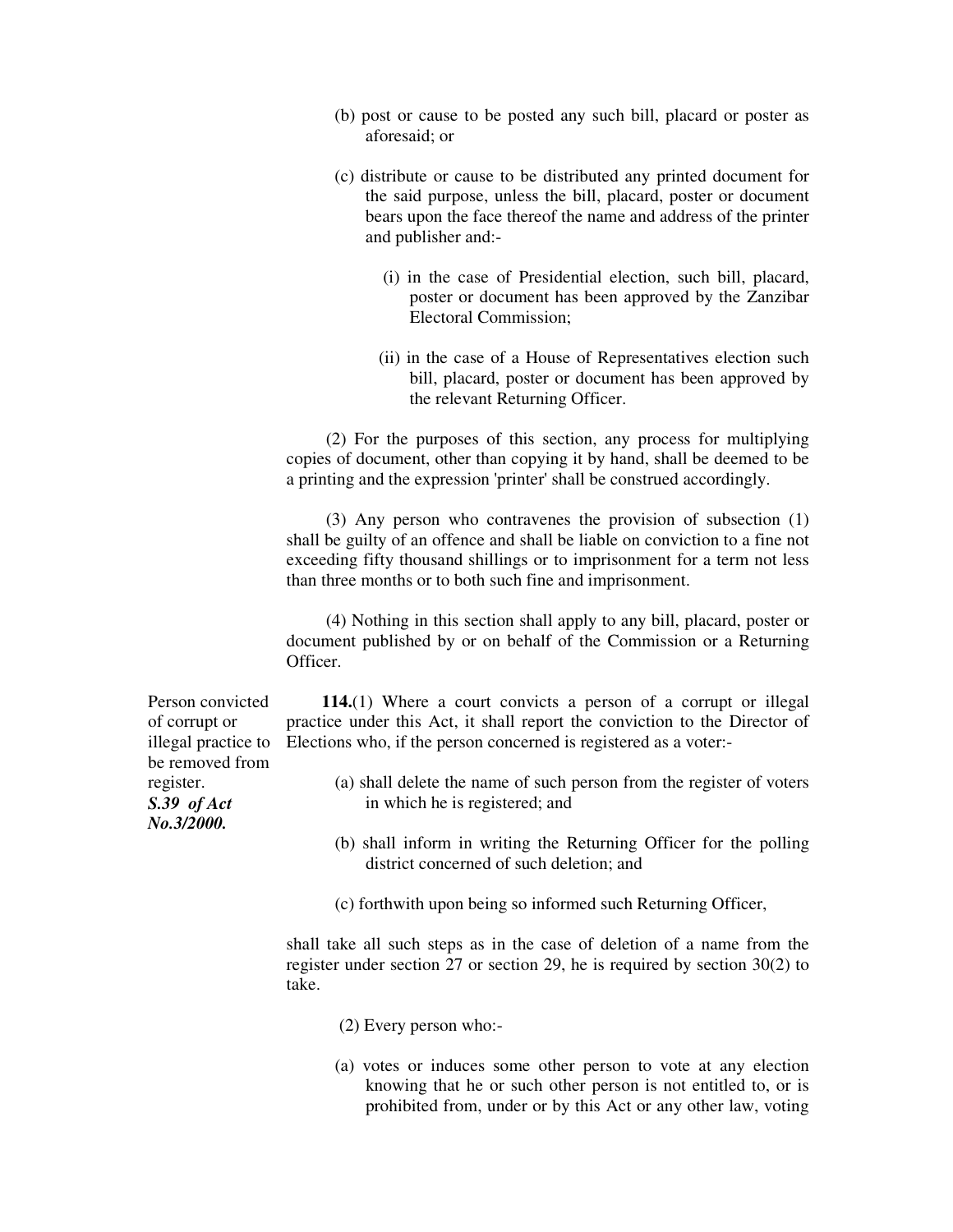at such election; or

- (b) for the purpose of procuring the issue to himself of a ballot paper knowingly tenders and invalid certificate of registration; or
- (c) before or during an election, knowingly publishes any false statement of the withdrawal for the purpose of promoting the election of another candidate;

shall be guilty of an illegal practice and shall be liable on conviction to a fine not exceeding fifty thousand shillings or to imprisonment for a term not less than three months or to both such fine and imprisonment.

- **114A**.(1) Any person who:-
	- (a) forges or fraudulently defaces or fraudulently destroys any nomination paper, or ballot paper or delivers to a Returning Officer any nomination paper knowing the same to be forged;
	- (b) knowingly nominates more than one Presidential candidate;
	- (c) forges or counterfeits or fraudulently destroys any ballot paper or the official mark on any ballot paper;
	- (d) being a Returning Officer or Presiding Officer knowingly or negligently fails to put an official mark on a ballot paper;
	- (e) being a Returning Officer or Presiding Officer knowingly or negligently authorises the use of a tendered ballot paper in a manner which contravenes the provisions of this Act;
	- (f) being a Returning Officer or Presiding Officer performs his duties negligently;
	- (g) without due authority supplies any ballot paper to any person;
	- (h) fraudulently puts into any paper other than the ballot paper which he is authorized by law to put in;
	- (i) without due authority takes out of any polling station any ballot paper or is found in possession of any ballot paper outside a polling station, or;
	- (j) without due authority destroys, takes, opens or otherwise interferes with any ballot box or packet of ballot papers in

**Offences** in relation to nomination papers etc. *S.40 of Act No.3/2000.*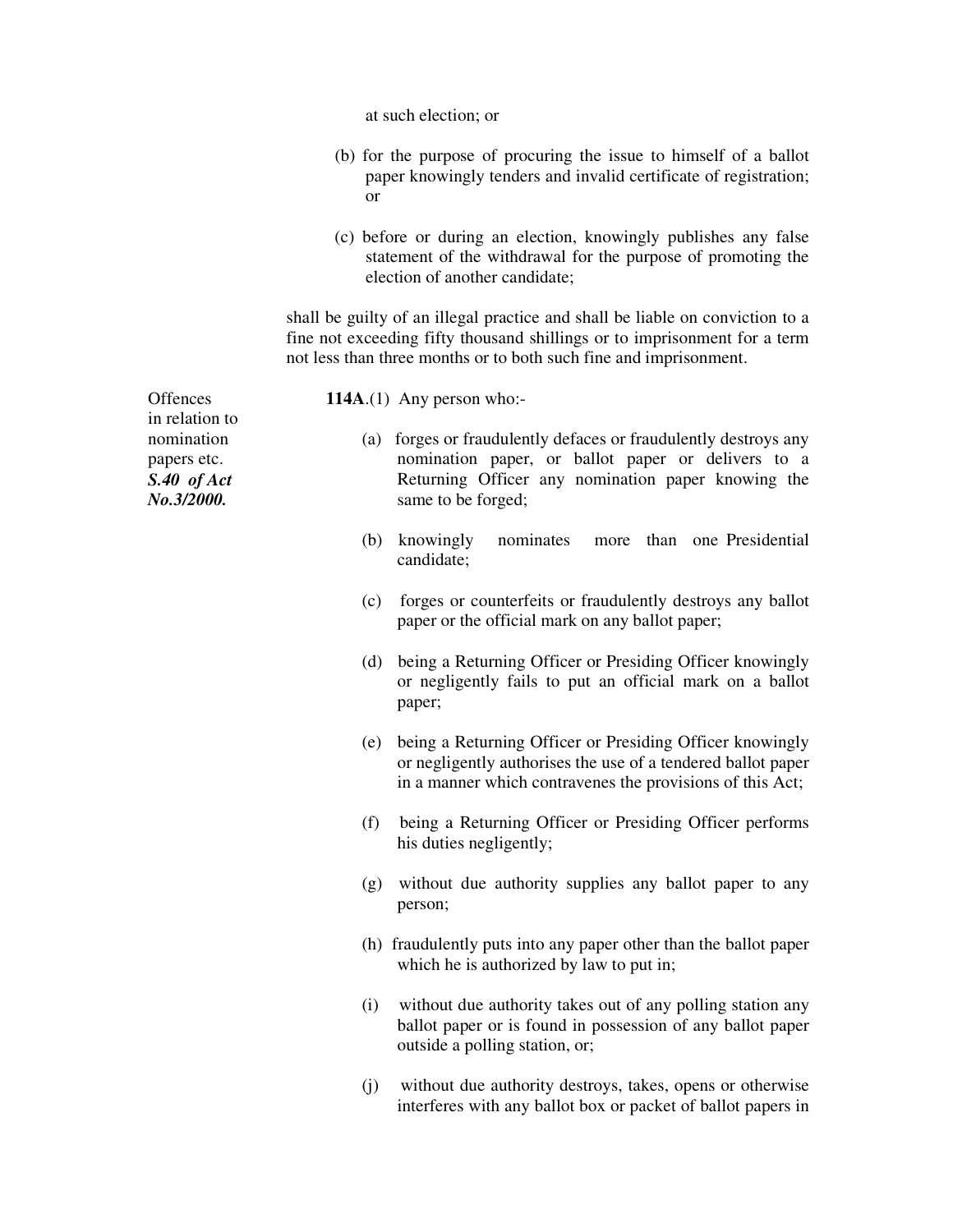use for the purpose of an election.

shall be guilty of an offence and shall be liable on conviction to a fine not exceeding three hundred thousand and not less than one hundred thousand shillings or to imprisonment for a term not less than three months or to both such fine and imprisonment.

 (2) Any person who, for the purpose of procuring for himself or for any other person nomination as a candidate, knowingly makes any false statement material to such nomination in a nomination paper, geographical information form or statutory declaration delivered to a Returning Officer, shall be guilty of an offence and shall be liable on conviction to a term not exceeding fifty thousand shillings or to imprisonment for a term not less than three months or to both such fine and imprisonment.

 (3) In any prosecution for an offence in relation to a nomination paper, ballot box, ballot paper, counterfoil, marking instruments and other things in use in an election, the property in such papers, boxes, instruments and things may be stated to be in possession of the Returning Officer for such election.

False publication **114B**. Any person who knows to be false by utterance, print or broadcasting, publishes any statement of the withdrawal of any candidate for the purposes of promoting the election of another candidate, is guilty of an illegal practice and shall be liable on conviction to a fine not exceeding two hundred thousand or to imprisonment for a term not less then three months and not more than six months.

Corrupt inducement of withdrawal of candidate. *S.42 of Act No.3/2000.* 

of withdrawal of candidate. *S.41 of Act No.3/2000.* 

> **114C.** Any person who corruptly induces or procures another person to withdraw from being a candidate to an election in consideration of payment or promise of payment and any person who withdraws in pursuance of such inducement or procurement, is guilty of corrupt practice and shall be liable on conviction to a fine not exceeding two hundred thousand shillings or to imprisonment for a term not less than three months and not more than six months.

# **CHAPTER VIII PROCEDURE AND JURISDICTION OF COURT.**

Petition triable by High Court.

 **115.**(1) Every election petition shall be tried by the High Court in accordance with the provision of this Act.

 (2) Witness shall be summoned and sworn in the same manner as the circumstances admit as in a trial by the High Court in the exercise of its original civil jurisdiction and shall without prejudice to the provision of any other law be subject at the same penalties for giving false evidence or for non-attendance.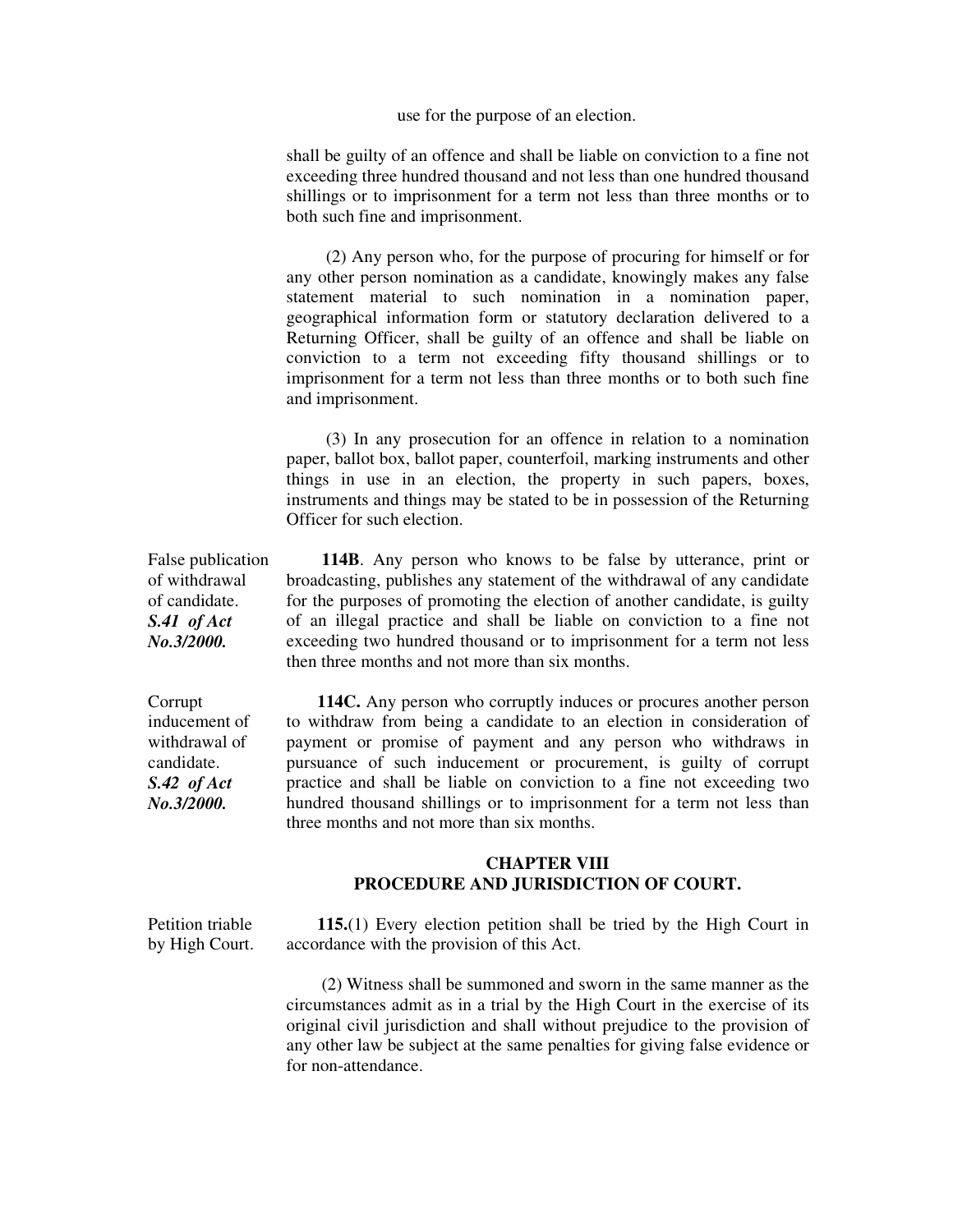(3) On the trial of an election petition under this Act, the Court may by order compel the attendance of any person as a witness who appears to it to have been concerned in the election to which the petition refers, and any person refusing to obey such order shall be guilty of a contempt of court. The Court may examine any witness so compelled to attend or any party to the petition. After the examination of a witness as aforesaid by the Court such witness may be cross-examined by or on behalf of the petitioner the respondent and the Attorney General or his representative, if present or any of them.

 (4) At the hearing of an election petition the Court shall have power to compel the attendance of any person as a witness who appears to it to have been concerned or involved in the election in question or whose evidence may assist the Court to reach a just and fair decision in the matter before it

 **116**.(1) An election petition may be presented by any one or more of the following persons, namely:-

- (a) a person who lawfully voted or had a right to vote at the election to which the petition relates;
- (b) a person claiming to have had or has a right to be nominated or elected at such election;
- (c) a person alleging himself to have been a candidate at such election;
- (d) Attorney General.

 (2) The Registrar shall not fix a date for the hearing of any election petition unless the petitioner has paid into the Court as security for costs a sum of three hundred thousand shillings for Members of House of Representative and one hundred thousand shillings for Councillor in respect of the proposed election petition.

 (3) The provisions of subsection (2) requiring a petitioner to give security for costs shall not apply to the Attorney General in any case in which the Attorney General is the petitioner or one of the petitioners.

Reliefs in Election Petition **117**. All or any of the following reliefs to which a claimed petition may be entitled in an election petition, namely:-

- (a) a declaration that the election is void;
- (b) a declaration that the nomination of the person elected was invalid;
- (c) a declaration that any candidate was duly elected;

Who may present petition and deposit of security for costs. *S.43 of Act No.3/2000.*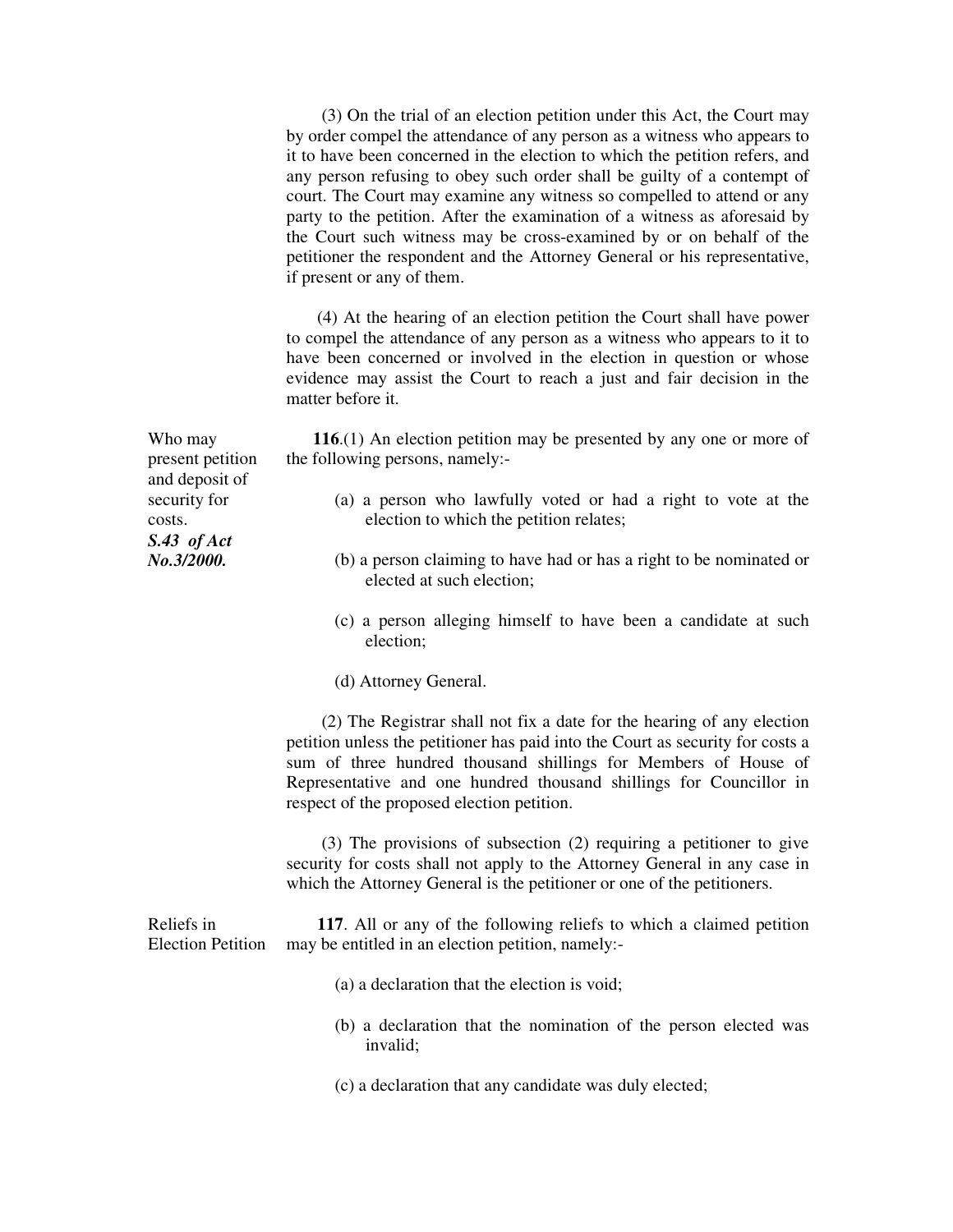(d) to order an enquiry to be made where the seat is claimed for an unsuccessful candidate on the ground that he had a majority of lawful votes.

Certificate of a court as to validity of election. **118.** At the conclusion of the trial of an election petition the Court shall order whether the member whose nomination or election is complained of or any other and which person, was duly nominated or elected, or whether the election was void, and shall certify such determination to the Director. Upon such certificate being given, such determination shall be final, and the election shall be confirmed or a new election shall be held, as the case may require, in accordance with such certificate.

> **119.**(1) Where the High Court determines that a person is guilty of any illegal practice, it shall certify the same to the Director and if the person concerned is registered as a voter-

- (a) the Director shall delete his name from the register of voters in which he is registered;
- (b) the Director shall inform in writing the Returning Officer for the polling district concerned of such deletion;
- (c) forthwith upon being so informed, the Returning Officer shall take all such steps as, in the case of deletion of a name from the register under section 27 or section 29, he is required by section 30 (2) to take.

 (2) At the conclusion of the trial of an election petition, the High Court shall also certify to the Director:-

- (a) whether any illegal practice has not been proved to have been committed by or with the knowledge and consent or approval of any candidate at the election, and the nature of such practice, if any; and
- (b) the name and descriptions of all persons, if any, who have been proved to the satisfaction of the High Court to have been guilty of any illegal practice.

 (3) Before any person, who is neither a party to an election or a candidate on behalf of whom the seat is claimed by an election not certified by the High Court under this section, the Court shall give such an opportunity of being heard and of giving and calling evidence to show why he should not be so certified.

 (4) Where the High Court certifies that an illegal practice committed by any person, that person shall be subject to the same disqualification as if at the date of the said certificate he had been convicted of that practice of offence.

Reports to the Director at the end of hearing of election petition.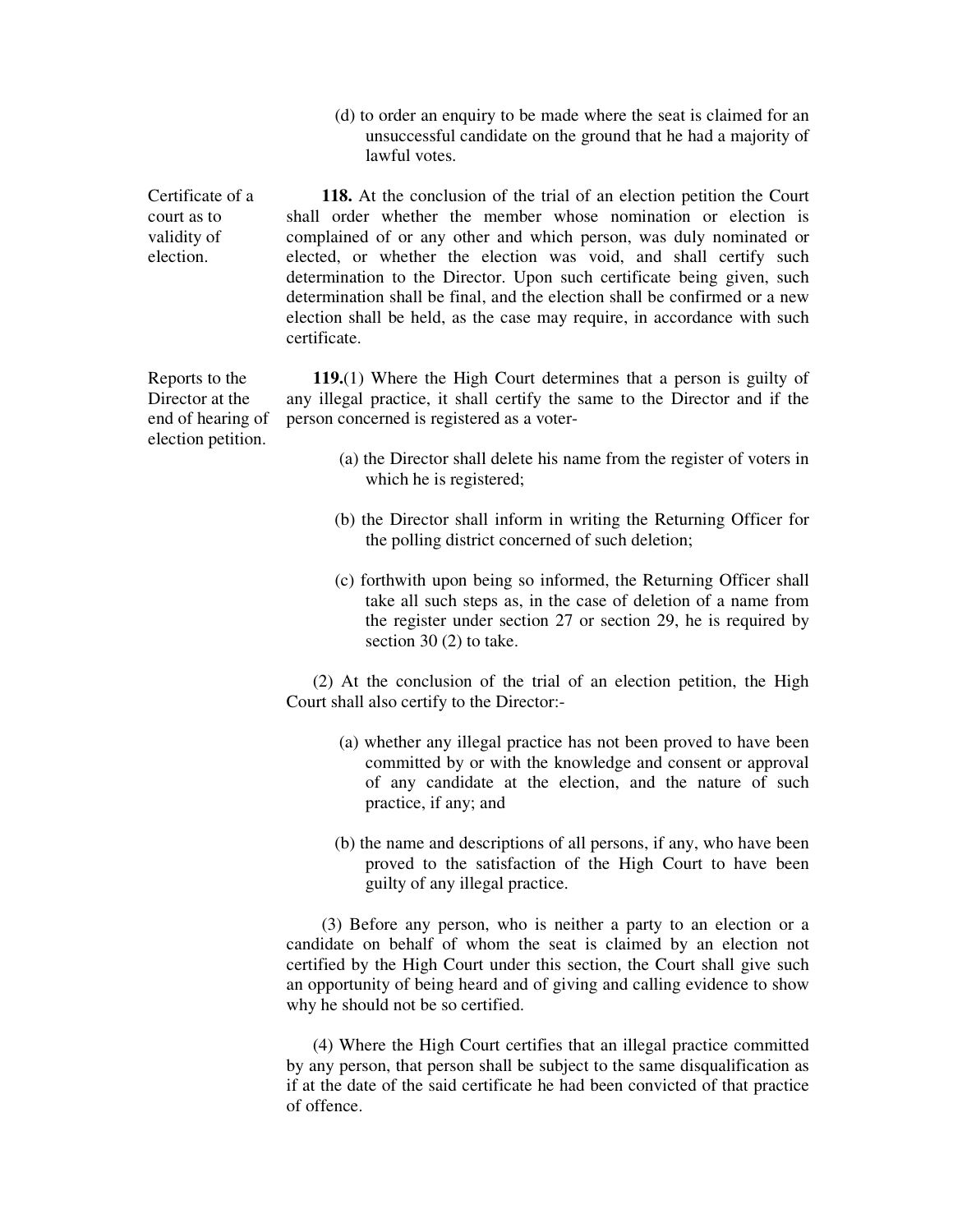(5) When the High Court certifies that an illegal practice committed by any person with the knowledge and consent or approval of a candidate, then in addition to any other consequences, the candidate subject to the same disqualifications as if at the date of the said certificate been convicted of that practice.

- (6) The Director shall forthwith:
- (a) cause a copy of such certificate to be Published in the Gazette;
- (b) delete from the register the name of any person registered in it who appears from the record to be disqualified from voting at an election;
- (c) inform in writing the Returning Officer for the relevant polling district of every such deletion of the name of the person who is registered as a voter in that polling district.

 (7) Forthwith upon being so informed, the Returning Officer shall take all steps as may be necessary for ensuring that the person concerned returns the certificate of registration and any other relevant document for cancellation.

 **120**.(1) Every election petition shall be presented within fourteen days from the date of the declaration of the results of the election by the Returning Officer.

 (2) The High Court shall hear and determine each election petition within two years from the date of presentation of the election petition before it.

 **121**.(1) On a scrutiny at the trial of an election petition, the following votes only shall be struck off, namely:-

- (a) the vote of any person (other than a candidate or official voting under subsection (4) or subsection (5) of section 14 whose name was not in the register of voters of the polling district in which he voted;
- (b) the vote of any person whose vote was procured by bribery, treating or undue influence;
- (c) the vote of any person who committed or procured the commission of personation at the election;
- (d) the votes of any person proved to have voted more than once at such election save the first vote recorded by such person, where such first vote can be identified to the satisfaction of the Court;

Time for presentation and determination of election petition.

Votes to be struck off at a scrutiny.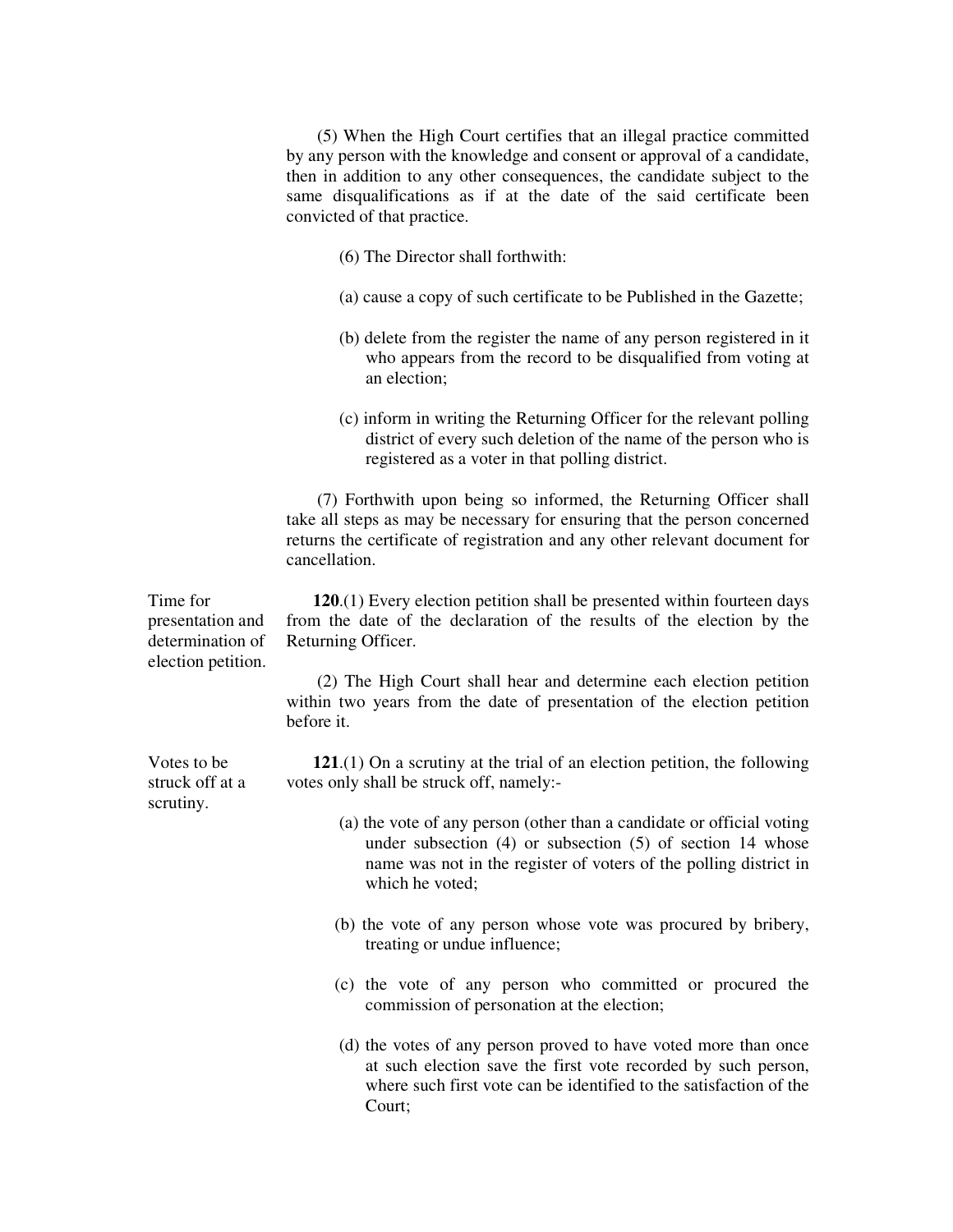|                              | (e) the vote of any person who, by reason of conviction for a<br>corrupt or illegal practice or by reason of the report of the<br>Court, or by reason of any conviction for an offence against<br>this Act or any other law, was disqualified from voting at an<br>election.                                                                                                                                           |
|------------------------------|------------------------------------------------------------------------------------------------------------------------------------------------------------------------------------------------------------------------------------------------------------------------------------------------------------------------------------------------------------------------------------------------------------------------|
|                              | (2) On a scrutiny at the trial of an election the Court may take into<br>account any vote recorded on a tendered ballot paper if in the opinion of<br>the Court there is justification for doing so.                                                                                                                                                                                                                   |
|                              | (3) The vote of a registered voter shall not except in the case<br>specified in paragraph (e) of subsection (1) of this section, be struck off at<br>a scrutiny by reason only of the voter not having been or not qualified to<br>have his name entered in the register of voters.                                                                                                                                    |
| Rules of Court.              | 122.(1) The Chief Justice may make Rules of Court regulating the<br>procedure and practice to be followed and prescribing the fees to be paid<br>on and in relation to petitions and applications under this Part.                                                                                                                                                                                                     |
|                              | (2) Rules made under this Part shall be published in the Gazette.                                                                                                                                                                                                                                                                                                                                                      |
| Avoidance of<br>election and | $123(1)$ The election of a candidate as a member shall not be<br>questioned save on an election petition.                                                                                                                                                                                                                                                                                                              |
| petition.                    | (2) The election of a candidate as a member shall be declared void on<br>any of the following grounds which are proved to the satisfaction of the<br>High Court namely:-                                                                                                                                                                                                                                               |
|                              | (a) that, during the election campaign, statements were made by<br>the candidate, or on his behalf and with his knowledge and<br>consent or approval with intent to exploit tribal, racial or<br>religious issues or differences pertinent to the election or<br>relating to any of the candidates, place of his origin or where<br>the candidates are not of the same sex, with intent to exploit<br>such difference; |
|                              | (b) non-compliance with the provisions of this Act relating to<br>$\mathcal{A}$ and $\mathcal{B}$ is a subsequently denoted by $\mathcal{A}$ and $\mathcal{B}$ and $\mathcal{B}$ are denoted by                                                                                                                                                                                                                        |

- election if it appears that the election was not conducted in accordance with the principles laid down in such provisions and that such non compliance effected the result of the election;
- (c) that, the candidate was at the time of his election a person not qualified for election as a member.

 (3) Notwithstanding the provision of subsection (2), whereupon trial of an election petition respecting an election under this Act the High Court finds that an illegal practice in connection with the election has been committed by or with the knowledge and consent or approval of any of the candidate's agents and the Court further finds, after giving the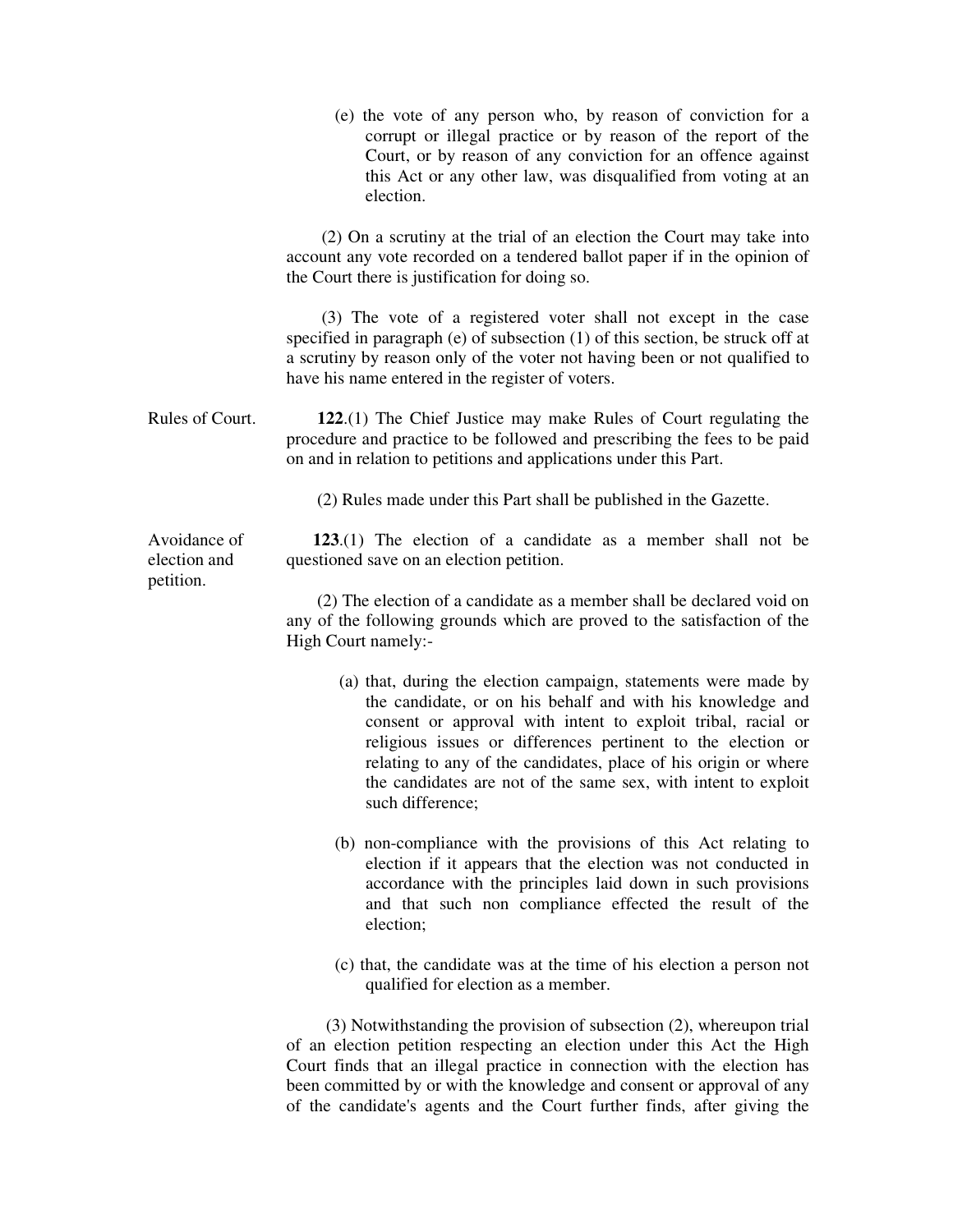Attorney General or his representative an opportunity of being heard, that the candidate has proved to the court:-

- (a) that no illegal practice was committed by candidate by himself or with the knowledge and consent or approval of such candidate or his agent;
- (b) that the candidate took all reasonable means for preventing the commission of any illegal practices at such an election;
- (c) that in all other respects the election was free from any illegal practice on the part of the candidate and his agents.

then, if the Court so recommends, the election of such candidate shall not by reason of any such practice be void.

 **124**. When it appears to the High Court either on application or upon an election petition:-

- (a) that any act or omission of a candidate at any election or of his agent or another person which but for this section would be an illegal practice, has been done or made in good faith through in advertence or accidental miscalculation or some other reasonable cause of a like nature; and
- (b) that upon taking into account all the relevant circumstances it would be just that the candidate or his agent or another person, or any of them, should not be subject to any of the consequences under this Act of such act or omission, the High Court may make an order allowing the act or commission to be an exception from those provisions of this Act which would otherwise make this act or commission an illegal practice, and thereupon the said candidate, agent or person shall not be subject to any of the consequences under this Act of the said act or omission, and the election of any candidate shall not by reason only of such act or omission, be void.

# **CHAPTER IX FINANCIAL AND MISCELLANEOUS**

Inaccurate descriptions.  **125**. No misnomer or inaccurate description of any person or place named or described in any other document whatsoever prepared or issued under or for the purposes of this Act shall in any way effect the operation of this Act as respects that person or place if that person or place is so designated in such register, notice or document as to be identifiable.

Powers of Director of election, Registration and **126.**(1) In the exercise of their respective duties under this Act, the Director of Elections and Returning Officers shall at all time have power to demand from any person any information necessary to ascertain what persons are qualified to stand as candidate, and to identify any person or

When High Court held certain acts or commissions to be exempt.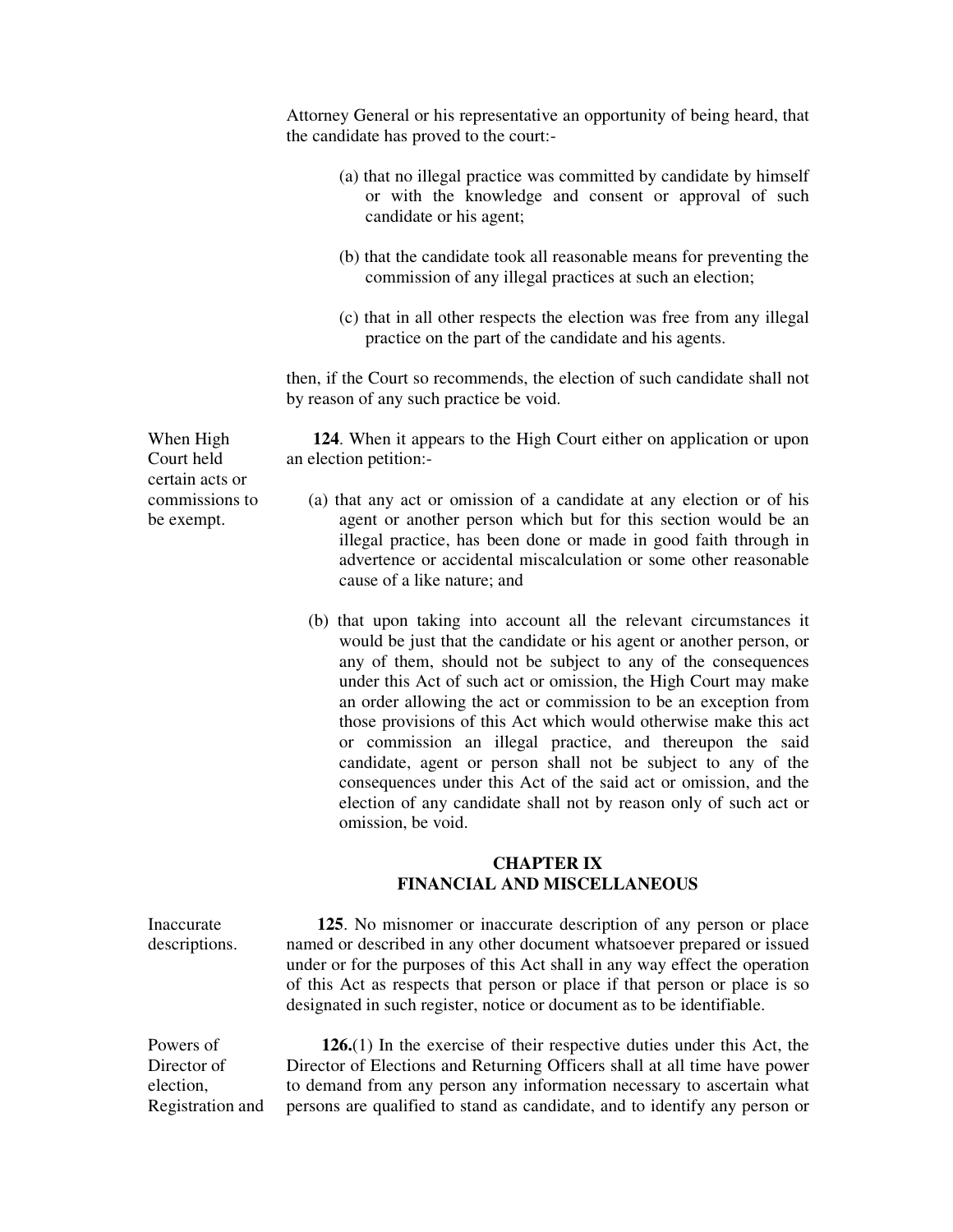| Returning<br>Officers to<br>demand                         | the place of abode of any person, and to ascertain whether any person has<br>become disqualified from voting or standing as a candidate.                                                                                                                                                                                                                                                                                                                                         |
|------------------------------------------------------------|----------------------------------------------------------------------------------------------------------------------------------------------------------------------------------------------------------------------------------------------------------------------------------------------------------------------------------------------------------------------------------------------------------------------------------------------------------------------------------|
| information                                                | (2) Any person who, after any lawful demand made under the<br>provisions of subsection (1) of this section fails to give such information<br>as he posses or unreasonably delays in giving the same, shall be guilty of<br>an offence and shall be liable on conviction to a fine not exceeding two<br>thousand shillings.                                                                                                                                                       |
| Remuneration<br>of staff.<br>$S. 24$ of Act<br>No.12/2002. | 127. A Returning Officer, Director of Elections, and other persons<br>employed under this Act, and for the purpose of this Act, shall, if they not<br>holding an office under employment in the service of the United<br>Republic, shall be paid such reasonable remuneration for the services as<br>the Commission deems fit. Provided that person holding an office under<br>employment shall be entitled to such allowance and allowances as the<br>Commission may determine. |
| Expenses to be<br>charged on                               | 128. All expenses incurred:                                                                                                                                                                                                                                                                                                                                                                                                                                                      |
| Consolidated<br>Fund.                                      | (a) in the preparation of the registers, the issue of certificates of<br>registration and in doing such other matters or things as may be<br>required to be done for expenses to be charged on the<br>Consolidated Fund for the purpose of carrying out the provisions<br>of this Act, and                                                                                                                                                                                       |
|                                                            | (b) by the Commission, Director of Elections, and Returning Officers<br>in the conduct of an election;                                                                                                                                                                                                                                                                                                                                                                           |
|                                                            | (c) in the remuneration of the officers specified in section 127, and                                                                                                                                                                                                                                                                                                                                                                                                            |
|                                                            | (d) by any public officer in connection with any official matter<br>connected with or arising out of an election, shall be a charge on<br>and paid out of the Consolidated Fund.                                                                                                                                                                                                                                                                                                 |
| Service of<br>notices.                                     | 129.A notice under this Act shall be deemed to have been served on<br>or given to any person:                                                                                                                                                                                                                                                                                                                                                                                    |
|                                                            | (a) if served on him personally;                                                                                                                                                                                                                                                                                                                                                                                                                                                 |
|                                                            | (b) if left for him at his known address; or                                                                                                                                                                                                                                                                                                                                                                                                                                     |
|                                                            | (c) if sent by registered post addressed to him of his last known<br>address.                                                                                                                                                                                                                                                                                                                                                                                                    |
| Regulations.<br>$S. 25$ of Act<br>No.12/2002.              | 130.(1) The Commission may make regulations for the better carrying<br>out of the provisions of this Act and without prejudice to the generality of<br>the foregoing may make regulations:-                                                                                                                                                                                                                                                                                      |
|                                                            | (a) prescribing anything, which under the provisions of this Act,<br>may be prescribed;                                                                                                                                                                                                                                                                                                                                                                                          |